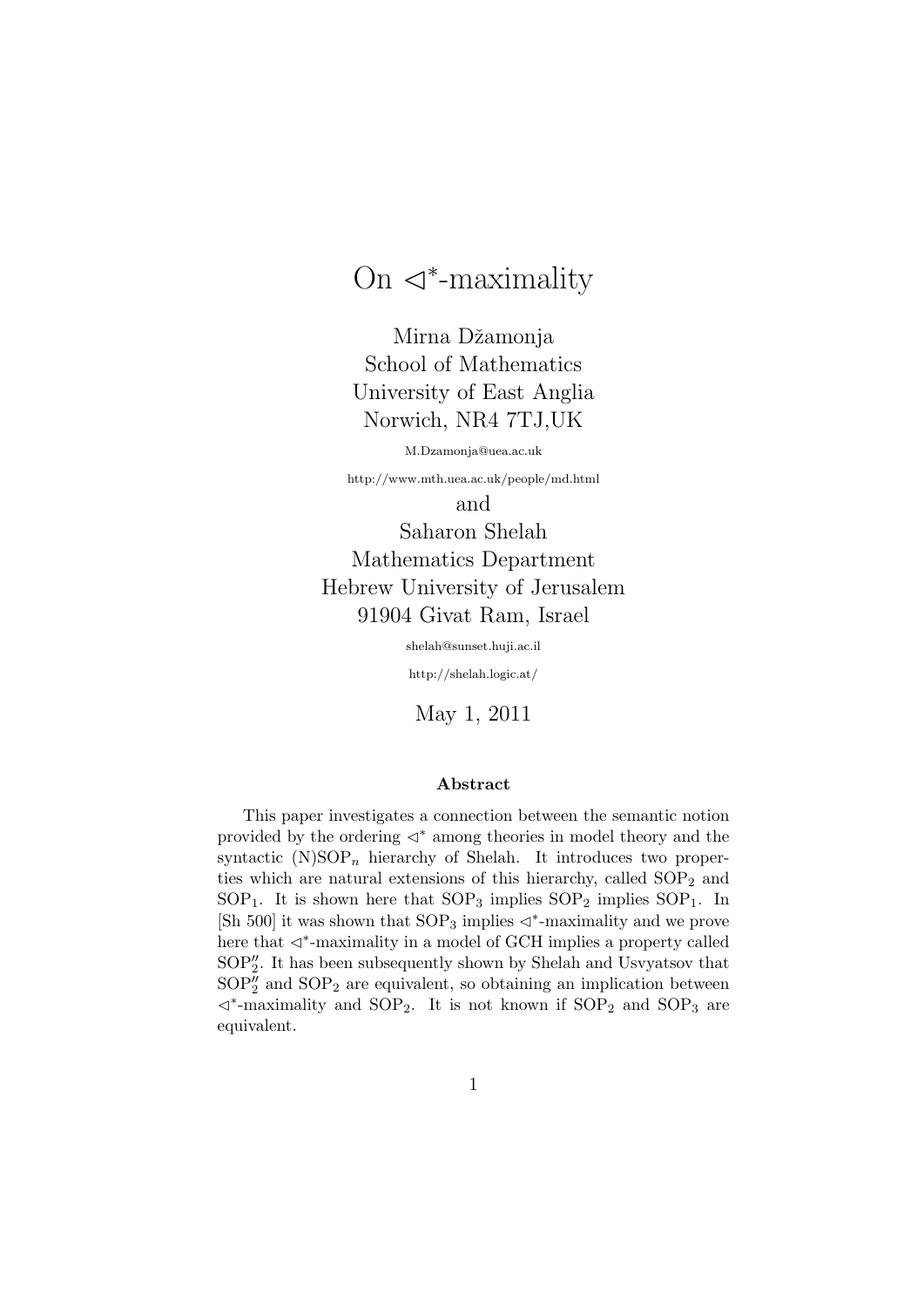Together with the known results about the connection between the  $(N)SOP_n$  hierarchy and the existence of universal models in the absence of GCH, the paper provides a step toward the classification of unstable theories without the strict order property.<sup>1</sup>

Changes from the published version:

In the published version of this paper it is claimed that witnesses to being  $SOP_1$  can be chosen to be highly indiscernible, and this is justified by a certain notion of 1-fbti. The definition of this notion (Definition 2.10) has a typo in a crucial place, and in addition Claim 2.11 for  $t = 2$  is incorrect and for  $t = 1$  the proof is incomplete. In this version we clarify these statements and proofs by introducting a new notion of indescernibility 3-fbti. The corrected statement is that witnesses to being  $SOP_1$  can be chosen to be 3-fbti.

That there are inconsistencies in the notions we used in the original paper was first observed by Lynn Scow (September 2008), Byunghan Kim (May 2009) and Enrique Casanovas and Martin Ziegler (July 2010). Whilst a Ph.D. student at UEA in 2008, Mark Wong also observed some incosistencies and made partial progress in rectifying them. There is a paper by Kim and Kim (to appear in APAL as of March 2011) which gives a different notion of 1-fbti and shows that witnesses can be chosen with that kind of indiscernibility.

### 0 Introduction

This paper investigates a connection between the ordering  $\lhd^*$  among theories in model theory and the  $(N)SOP_n$  hierarchy of Shelah and as such provides a step toward the classification of unstable theories without the strict order property. The thesis we pursue is that the syntactic property  $SOP<sub>2</sub>$  is closely

<sup>&</sup>lt;sup>1</sup>This publication is numbered 692 in the list of publications of Saharon Shelah. The authors thank the United States-Israel Binational Science Foundation for a grant supporting this research and the NSF USA for their grant numbered NSF-DMS97-04477. Mirna Džamonja thanks EPSRC for their support through grant number  $GR/M71121$ , as well as the Royal Society for their support through grant number SV/ISR/NVB. We would also like to acknowledge the support of the Erdös Research Center in Budapest, during the Workshop on Set-theoretic Topology, July 1999, and support of the Hebrew University of Jerusalem and the Academic Study Group during July 1999. Finally, warm thanks are due to Alex Usvyatsov for his comments and improvements to the manuscript.

Keywords: classification theory, unstable theories, SOP hierarchy, oak property.

AMS 2000 Classification: 03C45, 03C55.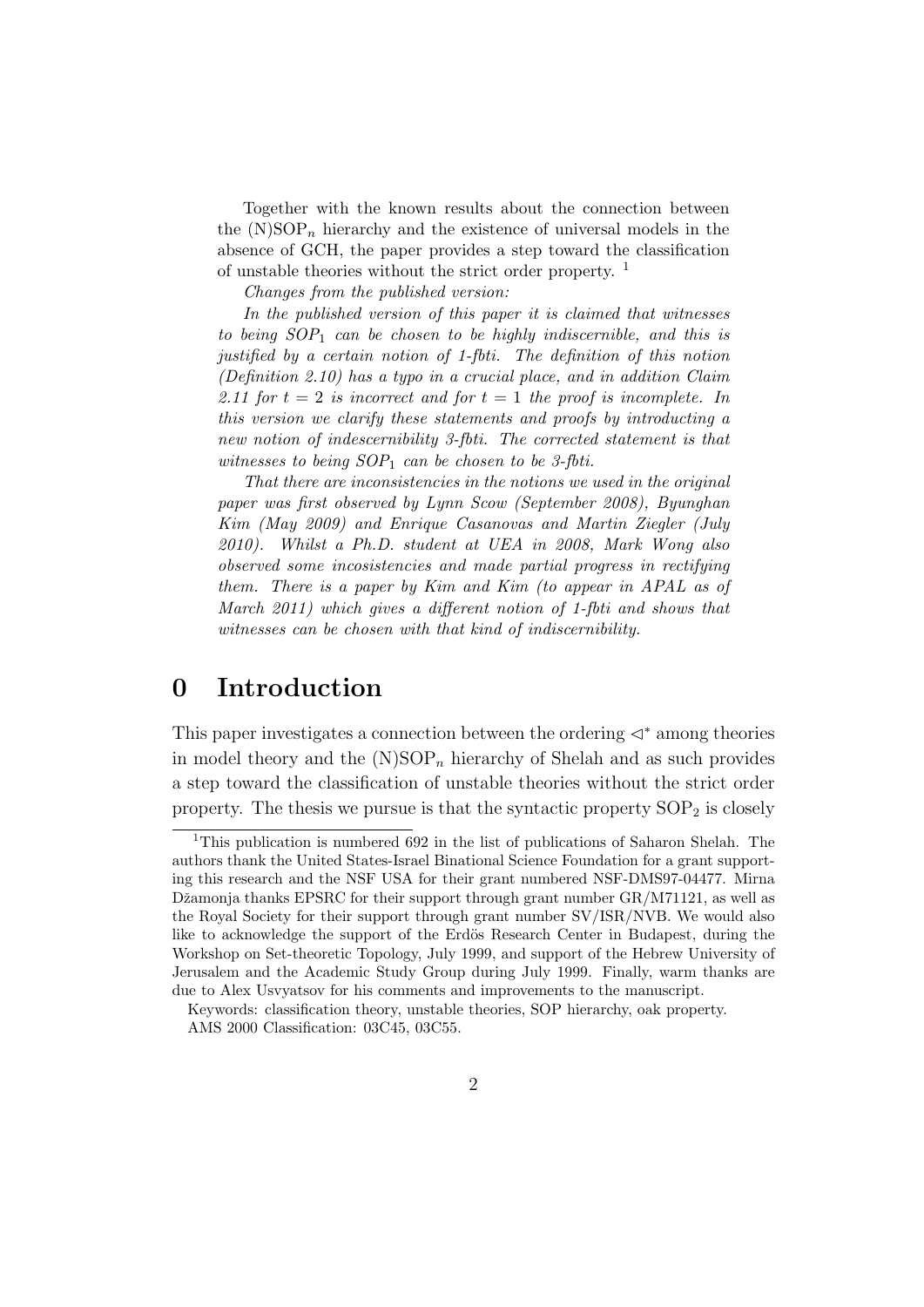related to the semantic property of being maximal in the  $\triangleleft^*$ -order. We shall now give the relevant definitions and explain the motivation behind the paper as well as noting our main results. For the purpose of this introductory discussion we shall limit ourselves to countable (complete first order) theories.

The following order among theories was introduced and investigated by Keisler in [Ke].

**Definition 0.1** (1) For any cardinal  $\lambda$ , the Keisler order  $\leq_{\lambda}$  among theories is defined as follows:  $T_0 \leq \chi T_1$  if whenever  $M_l(l \lt 2)$  is a model of  $T_0, T_1$ respectively and  $\mathcal D$  is a regular ultrafilter over  $\lambda$ , then the  $\lambda^+$ -compactness of  $M_1^{\lambda}/\mathcal{D}$  implies the  $\lambda^+$ -compactness of  $M_0^{\lambda}/\mathcal{D}$ . (2) We say  $T_0 \ll T_1$  if for all  $\lambda$  we have  $T_0 \ll_\lambda T_1$ .

The relevance of this order to the project of classifying unstable theories without strict order property lies in the two following theorems of Shelah (note that the second one implies the first).

Theorem 0.2 (Shelah [Sh c], VI4.3) Any (countable) theory with the strict order property is  $\leq$ -maximal.

As stated in [Sh c], pg xiv, Ch VI of [Sh c] gives a rather complete picture of Keisler's order and to complete it we should know more about unstable theories without the strict order property. Paper [Sh 500] started a classification of such theories by introducing the hierarchy  $SOP_n$  for  $n \geq 3$  and in particular it is stated there that being maximal in the Keisler order is not a characterisation of theories with the strict order property,

**Theorem 0.3** (Shelah [Sh 500], see also [ShUs 844]) Any theory with  $SOP_3$ is  $\le$ -maximal.

Details of the proof are given in [ShUs 844]. Precise definitions of properties  $SOP_n$  for  $n \geq 3$  will be repeated below in §2 but for the moment we note that it was proved in [Sh 500] that for  $n \geq 3$ 

strict order property  $\implies SOP_{n+1} \implies SOP_n \implies \text{not simple}$ 

and that all the implications are irreversible. One may now wonder if having  $SOP<sub>3</sub>$  is a characterisation of theories that are maximal in the Keisler order,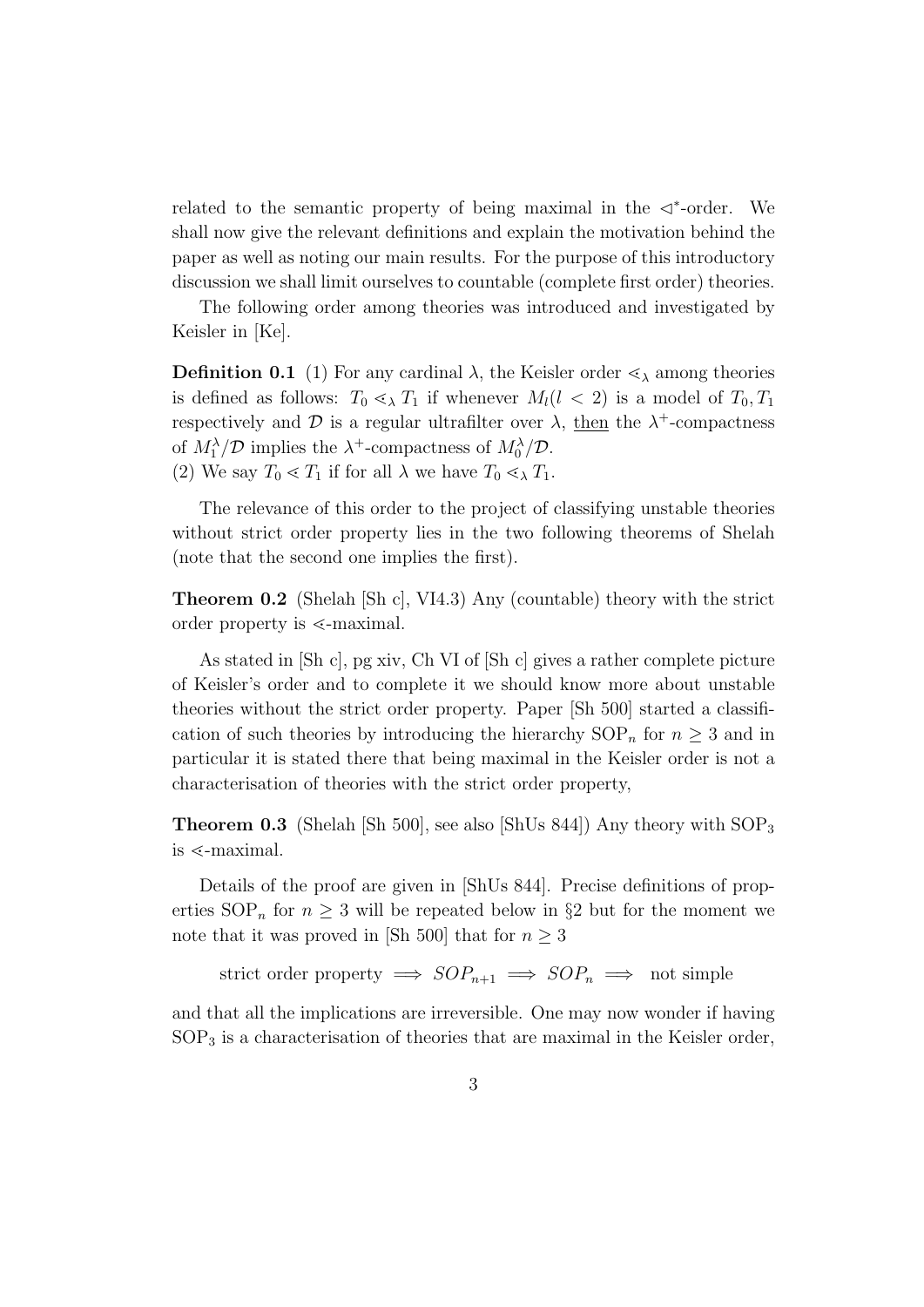giving us a semantic equivalent to the syntactic notion of SOP3. This would be consistent with what is known about this order, see the Introduction to Ch VI of [Sh c]. This question remains open but instead one may attempt to give a characterisation of  $SOP_3$  or  $SOP_n$  in terms of some other similarly defined order. This is suggested by [Sh 500] which in fact gives a theorem stronger than 0.3, namely

**Theorem 0.4** (Shelah [Sh 500], see also [ShUs 844]) Any theory with  $SOP<sub>3</sub>$ is  $\lhd^*$ -maximal.

The definition of this order will be recalled in §1 where we shall also prove that being C<sup>∗</sup> -maximal implies being maximal in the Keisler order. Given this fact one may now ask if being  $\triangleleft^*$ -maximal characterises theories with SOP3. To test this claim it is natural to investigate a prototypical example of an NSOP<sub>3</sub> theory that is still not simple, which is  $T_{\text{feq}}^*$ . In §1 we shall recall the definition of this theory and show that in fact it is not  $\lhd^*$ -maximal, as it is consistently strictly below the theory of a dense linear order with no first or last element (all we need for the consistency is a partial GCH assumption).

This naturally leads to the question of the possibility of refining the distinction between simplicity and  $SOP_3$ . Definition of the  $SOP_n$  hierarchy from [Sh 500] does not immediately give way to such a refinement as  $SOP_n$ is roughly speaking, defined in terms of omitting loops of size  $n$ . However in  $\S2$  we introduce two properties  $SOP_2$  and  $SOP_1$  that in fact satisfy

$$
SOP_3 \implies SOP_2 \implies SOP_1 \implies not simple.
$$

We then ask if these properties in any way characterise the maximality in  $\lhd^*$ . To this end in §3 we prove that any theory that is  $\lhd^*$ -maximal in a model of a sufficient amount of GCH must satisfy a syntactic property  $SOP''_2$ . Together with a subsequent result of Shelah and Usvyatsov in [ShUs 844] that proved that  $SOP''_2$  is equivalent to  $SOP_2$  we hence obtain that  $\lhd^*$ -maximality in any model of a sufficiently rich fragment of GCH implies  $SOP_2$ . (See §3 for the definition of  $SOP''_2$  and the exact reference from [ShUs 844]). To summarise, our main result, appearing as Corollary 3.9(1) below is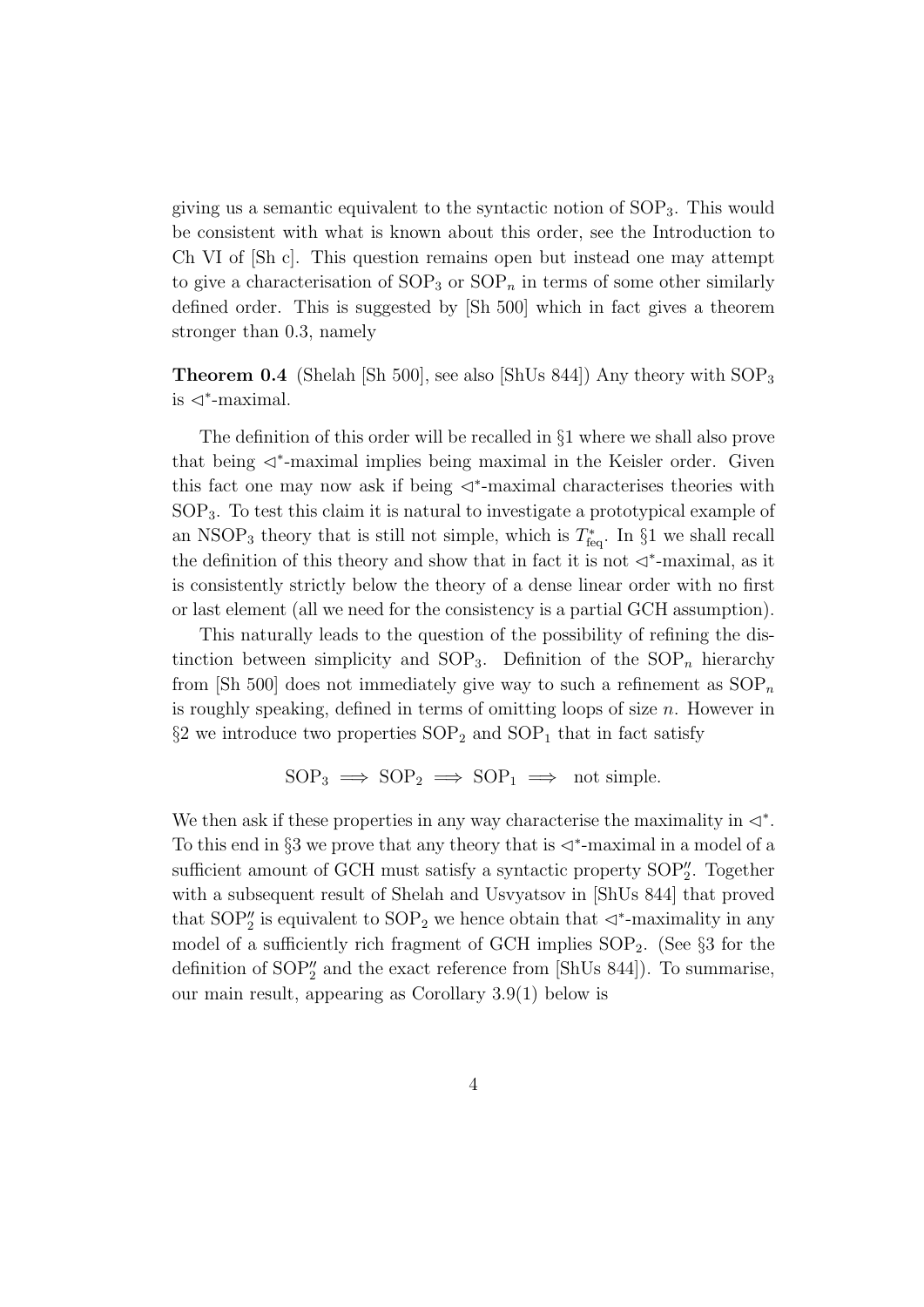**Theorem 0.5** Suppose that T is a theory that is  $\triangleleft^*$ -maximal in some universe of set theory in which  $2^{\lambda} = \lambda^+$  holds for all large enough regular  $\lambda$ . Then  $T$  has  $SOP_2$ .

Several questions remain open. The main one of course is if  $SOP<sub>2</sub>$  is actually equivalent to  $\prec^*$ -maximality. Recall from the discussion above that we know that  $\text{SOP}_3$  implies  $\triangleleft^*$ -maximality. It is not known if  $\text{SOP}_3$  and  $\text{SOP}_2$ are actually equivalent. We also note that Shelah and Usvyatsov have proved in [ShUs 844] a local version of the implication  $SOP_2 \implies \vartriangleleft^*$  –maximality, see §3 for a more detailed discussion.

A burning question also is that we in fact do not know almost anything about the reverse of other implications in the (consistent) diagram

$$
SOP_3 \implies \vartriangleleft^*
$$
 –maximality  $\implies$   $SOP_2 \implies$   $SOP_1 \implies$  not simple,

apart that not all of them may be equivalences, as  $T_{\text{feq}}^*$  is not simple but is NSOP<sub>3</sub>. In fact [ShUs 844] proves that  $T_{\text{feq}}^*$  is not even SOP<sub>1</sub>.

Before laying down the organisation of the paper let us also mention the connection of the  $SOP_n$  hierarchy with another semantic property, which is the possibility of having a universal model at  $\lambda$  in some universe of set theory where a sufficient amount of GCH fails (under GCH every countable first order theory has a universal model in every uncountable cardinal). The connection between this property and unstable theories without the strict order property has been investigated in a series of papers, notably in [KjSh 409] where it is proved that if GCH fails sufficiently then there are no universal dense linear orders. It was proved in  $\left[\text{Sh } 500\right]$  that  $\text{SOP}_4$  is already sufficient for such a negative universality result. The question of universality is interesting also for classes that are not elementary classes of models of a first order theory, for example for classes without amalgamation the most interesting case is the strong limit singular  $\mu$  of cofinality  $\aleph_0$ . In [GrSh 174] it is proved that for such  $\mu$  and  $\lambda < \mu$  a strongly compact cardinal the class of models of any  $L_{\lambda,\mu}$ -theory of cardinality  $\langle \mu \rangle$  admits a universal model of cardinality  $\mu$ . A rather detailed description of what is known about the connection of unstable theories without the strict order property and the universality problem may be found in the introduction to [DjSh 710].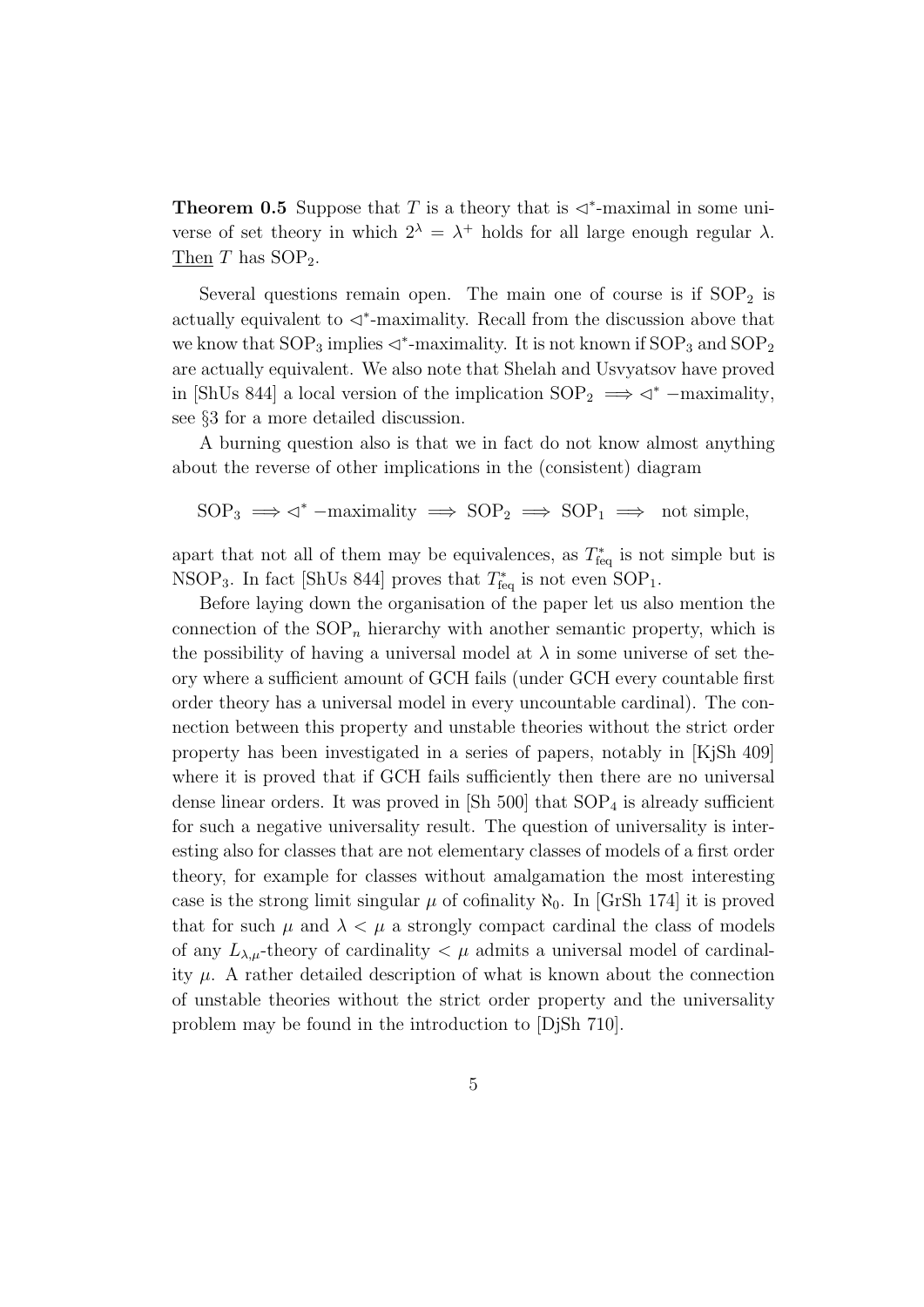The paper is organised as follows. In the first section we investigate the theory  $T_{\text{feq}}^*$ . This is simply the model completion of the theory of infinitely many parametrised equivalence relations. We show that under a partial GCH assumption, this theory is not maximal with respect to  $\lhd^*_{\lambda}$ , as it is strictly below the theory of a dense linear order. In the second section of the paper we extend Shelah's  $NSOP_n$  hierarchy by introducing two further properties  $SOP<sub>1</sub>$  and  $SOP<sub>2</sub>$ , and we show that their names are justified by their position in the hierarchy. Namely  $SOP_3 \implies SOP_2 \implies SOP_1$ . Furthermore,  $SOP_1$ theories are not simple. The last section of the paper contains the main result showing that  $\triangleleft^*$ -maximality in a model of a sufficiently rich fragment of GCH implies  $SOP''_2$ , and hence  $SOP_2$  by Shelah-Usvyatsov.

The following conventions will be used in the paper.

Convention 0.6 Unless specified otherwise, a "theory" stands for a first order complete theory. An unattributed  $T$  stands for a theory. We use  $\tau(T)$  to denote the vocabulary of a theory T, and  $\mathcal{L}(T)$  to denote the set of formulae of T.

By  $\mathfrak{C} = \mathfrak{C}_T$  we denote a  $\bar{\kappa}$ -saturated model of T, for a large enough regular cardinal  $\bar{\kappa}$  and we assume that any models of T that we mention are elementary submodels of  $\mathfrak{C}$ .

 $\lambda, \mu, \kappa$  stand for infinite cardinals.

## 1 On the order  $\lhd^*_{\lambda}$

**Definition 1.1** (1) For (first order complete) theories  $T_0$  and T we say that

 $\overline{\varphi} = \langle \varphi_R(\overline{x}_R) : R$  a predicate of  $\tau(T_0)$  or a function symbol of  $\tau(T_0)$  or  $=$ ),

(where we have  $\bar{x}_R = (x_0, \ldots x_{n(R)-1})$ ), interprets  $T_0$  in T, or that  $\bar{\varphi}$  is an interpretation of  $T_0$  in T, or that

 $T \vdash ``\bar{\varphi}$  is a model of  $T_0$ ",

<u>if</u> each  $\varphi_R(\bar{x}_R) \in \mathcal{L}(T)$ , and for any  $M \models T$ , the model  $M^{[\bar{\varphi}]}$  described below is a model of  $T_0$ . Here,  $N = M^{[\bar{\varphi}]}$  is a  $\tau(T_0)$  model, whose set of elements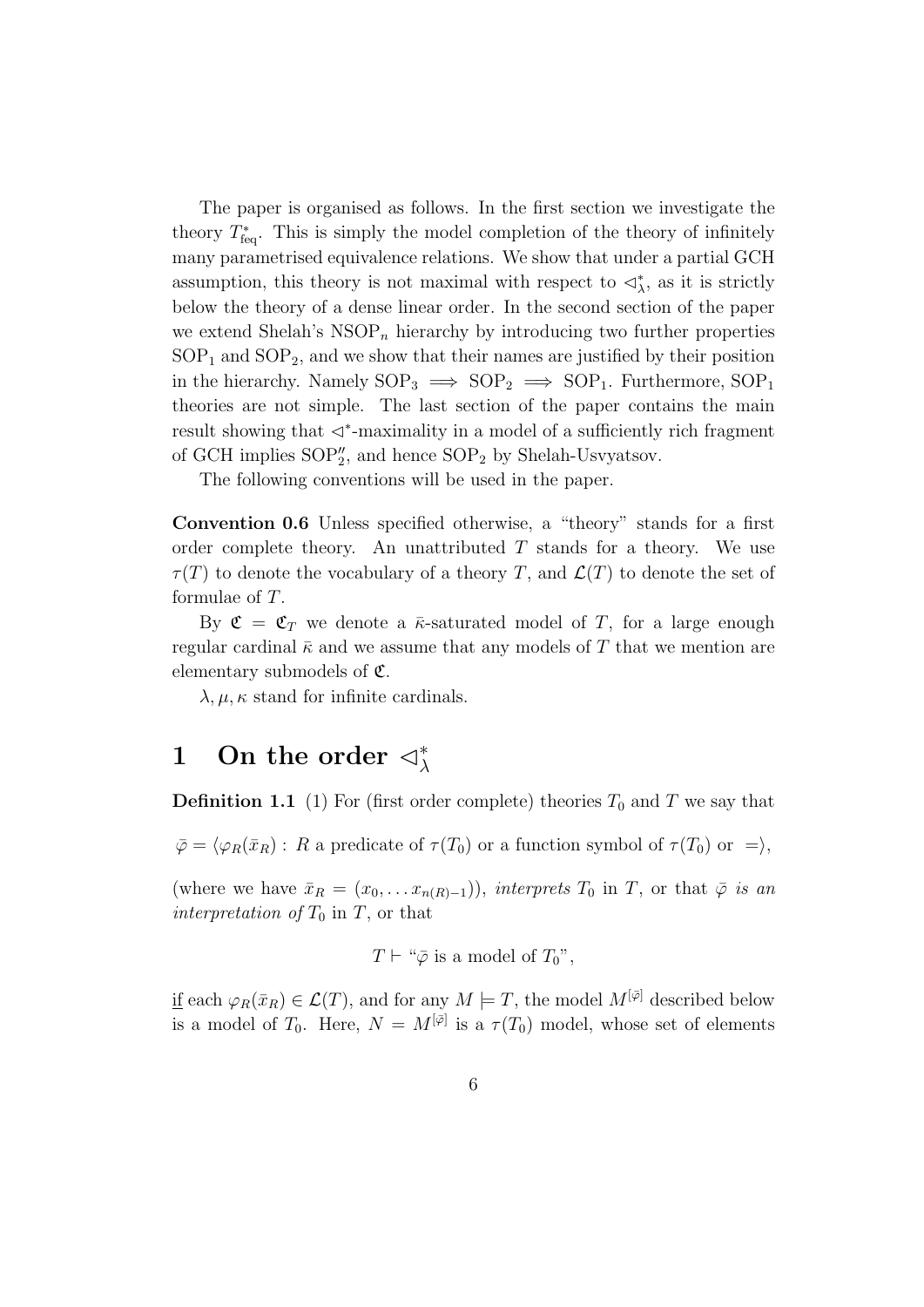is  $\{a: M \models \varphi_{=}(a, a)\}\$  (so  $M^{[\bar{\varphi}]} \subseteq M$ ) and  $R^N = \{\bar{a}: M \models \varphi_R[\bar{a}]\}\$  for a predicate R of  $T_0$ .

For any function symbol f of  $\tau(T_0)$  we have that  $N \models "f(\bar{a}) = b"$  iff  $M \models \varphi_f(\bar{a}, b)$ , while

$$
M \models " \varphi_f(\bar{a}, b) = \varphi_f(\bar{a}, c) \implies b = c"
$$

for all  $\bar{a}$ , b, c.

(2) We say that the interpretation  $\overline{\varphi}$  is *trivial* if  $\varphi_R(\overline{x}_R) = R(\overline{x}_R)$  for all  $R \in \tau(T_0)$ , so  $M^{[\bar{\varphi}]} = M \upharpoonright \tau(T_0)$ , for any model M of T.

(The last clause in Definition 1.1(1) shows that we can in fact restrict ourselves to vocabularies without function or constant symbols.)

We use the notion of interpretations to define a certain relation among theories. This relation was introduced by S. Shelah in [Sh 500], section §2 and one can see [ShUs 844] for a more detailed exposition. The reason we are interested in this ordering is Shelah's Theorem 0.3 quoted in the Introduction and we shall now start developing methods for the proof of our main result 3.9.

**Definition 1.2** For (complete first order) theories  $T_0, T_1$  we define:

- (1) A triple  $(T, \bar{\varphi}_0, \bar{\varphi}_1)$  is called a  $(T_0, T_1)$ -superior iff T is a theory and  $\bar{\varphi}_l$ is an interpretation of  $T_l$  in  $T$ , for  $l < 2$ .
- (2) For a cardinal  $\kappa$ , a  $(T_0, T_1)$ -superior  $(T, \bar{\varphi}_0, \bar{\varphi}_1)$  is called  $\kappa$ -relevant iff  $|T| < \kappa$ .
- (3) For regular cardinals  $\lambda, \mu$  we say  $T_0 \ll_{\lambda,\mu}^* T_1$  if there is a min $(\mu, \lambda)$ relevant  $(T_0, T_1)$ -superior triple  $(T, \bar{\varphi}_0, \bar{\varphi}_1)$  such that in every model M of T in which  $M^{[\bar{\varphi}_1]}$  is  $\mu$ -saturated, the model  $M^{[\bar{\varphi}_0]}$  is  $\lambda$ -saturated. If this happens, we call the triple a witness for  $T_0 \triangleleft^*_{\lambda,\mu} T_1$ .
- (4) We say that  $T_0 \lhd^*_{\lambda,\mu} T_1$  over  $\theta$  if  $\theta \leq \lambda, \theta \leq \mu$  and  $T_0 \lhd^*_{\lambda,\mu} T_1$  as witnessed by a  $(T, \bar{\varphi}_0, \bar{\varphi}_1)$  with  $|T| < \theta$ .
- (5) If  $\lambda = \mu$ , we write  $\langle \lambda \rangle^*$  in place of  $\langle \lambda \rangle^*_{\lambda,\mu}$ .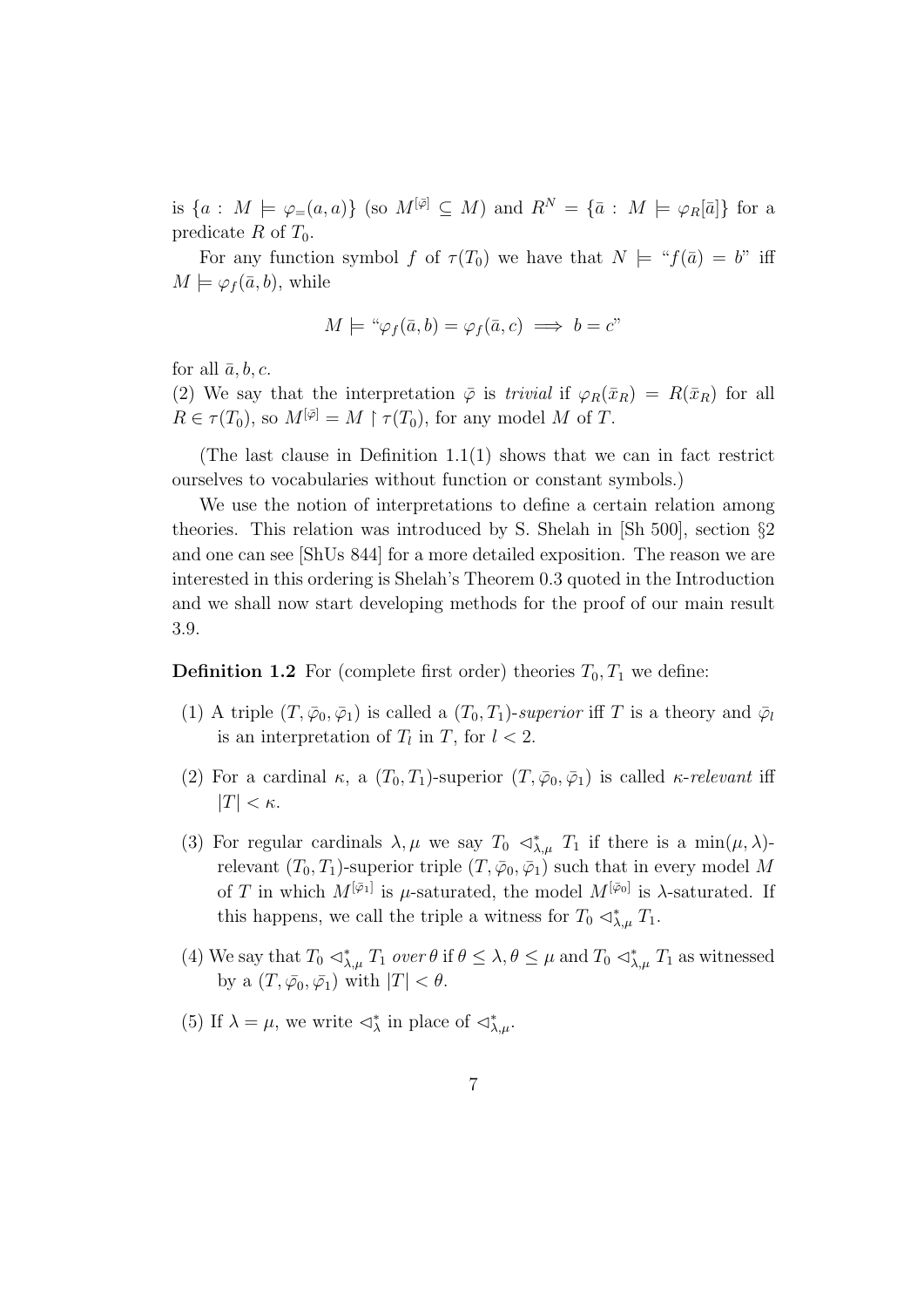- (6) We say that  $T_1 \lhd^* T_2$  iff  $T_1 \lhd^* T_2$  holds for all large enough regular  $\lambda$ .
- (6)  $T^*$  is  $\triangleleft^*_{\lambda}$ -maximal iff  $T \triangleleft^*_{\lambda} T^*$  holds for all  $T$ . The notion of  $\triangleleft^*$ maximality is defined analogously.
- (7) We say  $T_0 \lhd^*_{\lambda,\neq} T_1$  iff  $T_0 \lhd^*_{\lambda} T_1$  but  $\neg (T_1 \lhd^*_{\lambda} T_0)$ .

Although in this paper we do not consider this in its own right, it is natural to define the local versions of the  $\lhd^*$ -relation. This is used by Shelah and Usvyatsov in [ShUs 844] to obtain their local converse to the implication C<sup>∗</sup> -maximality =⇒ SOP2, see §3 for more discussion on this.

**Definition 1.3** Relations  $\triangleleft^{*,l}_{\lambda,\mu}$  and  $\triangleleft^{*,l}_{\lambda}$ <sup>\*,1</sup> are the local versions of  $\langle \mathcal{L}^*_{\lambda,\mu} \rangle$  and  $\triangleleft^*_{\lambda}$  respectively, where by a local version we mean that in the definition of the relations, only types of the form

$$
p \subseteq \{ \pm \vartheta(x, \bar{a}) : \bar{a} \in {}^{l g(\bar{y})} M \}
$$

for some fixed  $\vartheta(x, \bar{y})$  are considered.

**Observation 1.4** (0) If  $T_0 \leq \lambda_{\lambda,\mu}^*$   $T_1$  and  $l \leq 2$ , then there is a witness  $(T, \overline{\varphi}^0, \overline{\varphi}^1)$  such that  $\overline{\varphi}^l$  is trivial, hence  $T_l \subseteq T$ . (1)  $\triangleleft^*_{\lambda}$  is a partial order among theories (note that  $T \triangleleft^*_{\lambda} T$  for every complete T of size  $\langle \lambda \rangle$ , and that the strict inequality is written as  $T_1 \triangleleft^*_{\lambda, \neq} T_2$ .

(2) If  $T_0 \lhd_{\lambda,\mu}^* T_1$  over  $\theta$  and  $T_1 \lhd_{\mu,\kappa}^* T_2$  over  $\theta$ , then  $T_0 \lhd_{\lambda,\kappa}^* T_2$  over  $\theta$ .

[Why? (0) Trivial.

(1) Suppose that  $T_l \lhd^*_{\lambda} T_{l+1}$  for  $l < 2$  over  $\theta$ , as exemplified by  $(T^*, \bar{\varphi}_0, \bar{\varphi}_1)$ and  $(T^{**}, \bar{\psi}_1, \bar{\psi}_2)$  respectively. Without loss of generality,  $\bar{\varphi}_1$  is trivial (apply part (0)), so as  $T^*$  is complete we have  $T_1 \subseteq T^*$ . Similarly, without loss of generality,  $\bar{\psi}_1$  is trivial and so, as  $T^{**}$  is complete, we have  $T_1 \subseteq T^{**}$ . As  $T_1$  is complete, without loss of generality,  $T^*$  and  $T^{**}$  agree on the common part of their vocabularies, and hence by Robinson Consistency Criterion,  $T \stackrel{\text{def}}{=} T^* \cup T^{**}$  is consistent. Also  $|T^*| + |T^{**}| < \theta$ , hence  $|T| < \theta$ . Clearly T interprets  $T_0, T_1, T_2$  by  $\bar{\varphi}_0, \bar{\varphi}_1 = \bar{\psi}_1$  and  $\bar{\psi}_2$  respectively and T is complete. We now show that the triple  $(T, \bar{\varphi}_0, \bar{\psi}_2)$  is a  $(T_0, T_2)$ -superior which witnesses  $T_0 \prec^*_{\lambda} T_2$  over  $\theta$ . So suppose that M is a model of T in which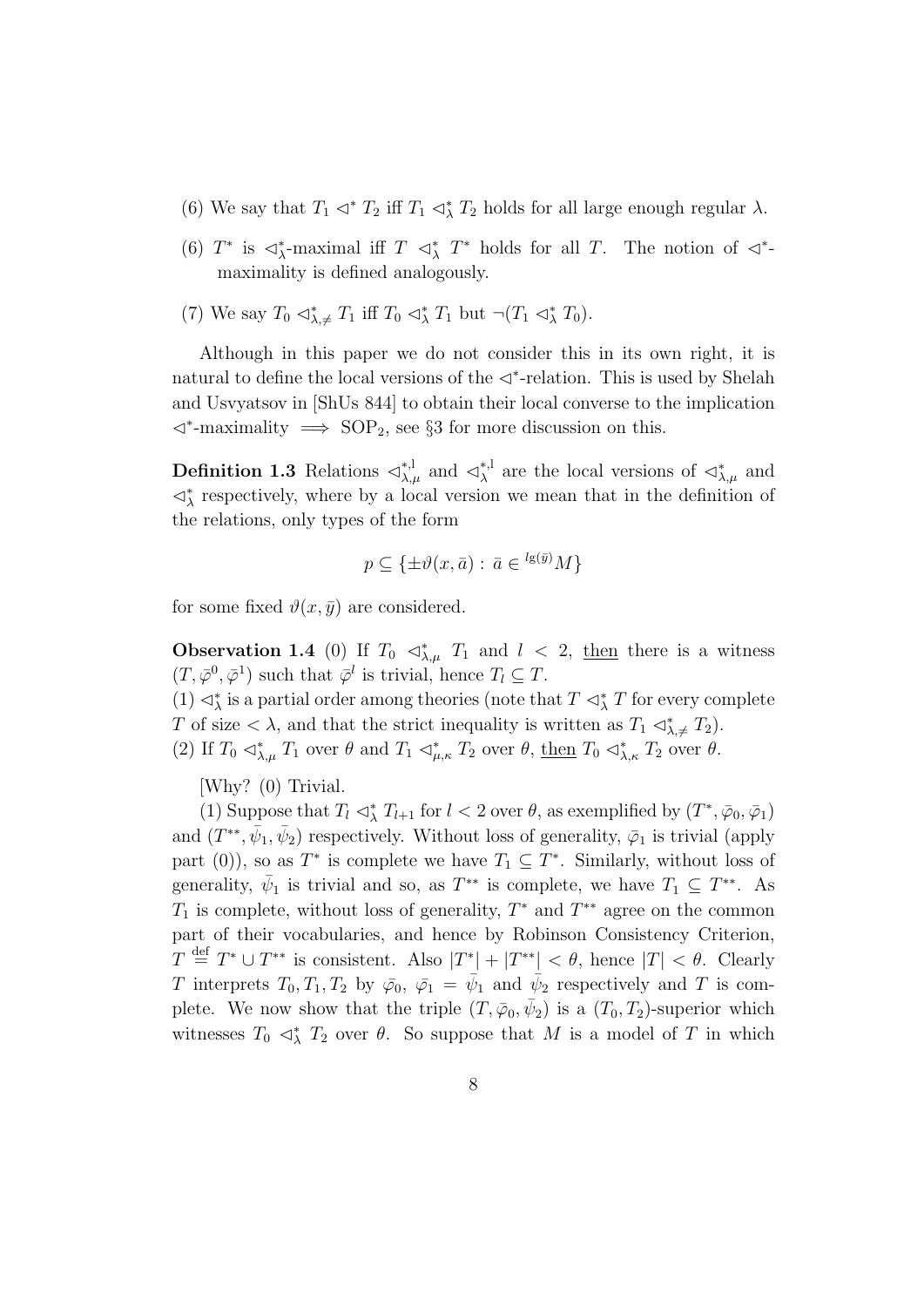$M^{[\bar{\psi}_2]}$  is  $\lambda$ -saturated. As  $(T^{**}, \bar{\psi}_1, \bar{\psi}_2)$  witnesses  $T_1 \prec^*_{\lambda} T_2$ , we can conclude that  $M^{[\bar{\varphi}_1]} = M^{[\bar{\psi}_1]}$  is  $\lambda$ -saturated. We can argue similarly that  $M^{[\bar{\varphi}_0]}$  is  $\lambda$ -saturated.

(2) is proved similarly to (1).]

In this section we consider an example of a theory which is a prototypical example of an  $NSOP_3$  theory that is not simple (see [Sh 457]). It is the model completion of the theory of infinitely many (independent) parametrised equivalence relations, formally defined below. We shall prove that for  $\lambda$  such that  $\lambda = \lambda^{<\lambda}$  and  $2^{\lambda} = \lambda^{+}$ , this theory is strictly  $\langle \lambda^{*} \rangle$  -below the theory of a dense linear order with no first or last element.

**Definition 1.5** (1)  $T_{\text{feq}}$  is the following theory in  $\{P, Q, E, R, F\}$ 

- (a) Predicates P and Q are unary and disjoint, and  $(\forall x)$  [ $P(x) \vee Q(x)$ ],
- (b)  $E$  is an equivalence relation on  $Q$ ,
- (c) R is a binary relation on  $Q \times P$  such that

$$
[x R z \& y R z \& x E y] \implies x = y.
$$

(so R picks for each  $z \in P$  (at most one) representative of any E-equivalence class).

(d) F is a (partial) binary function from  $Q \times P$  to  $Q$ , which satisfies

$$
F(x, z) \in Q \& F(x, z) \, R \, z \& x \, E \, F(x, z).
$$

(so for  $x \in Q$  and  $z \in P$ , the function F picks the representative of the E-equivalence class of x which is in the relation  $R$  with  $z$ ).

(2)  $T_{\text{feq}}^{+}$  is  $T_{\text{feq}}$  with the requirement that F is total.

(3) For  $n < \omega$ , we let  $T_{\text{feq}}^n$  be  $T_{\text{feq}}^+$  enriched by the sentence saying that over any  $n$  elements, any (not necessarily complete) quantifier free type consisting of basic (atomic and negations of the atomic) formulae with no direct contradictions, is realised.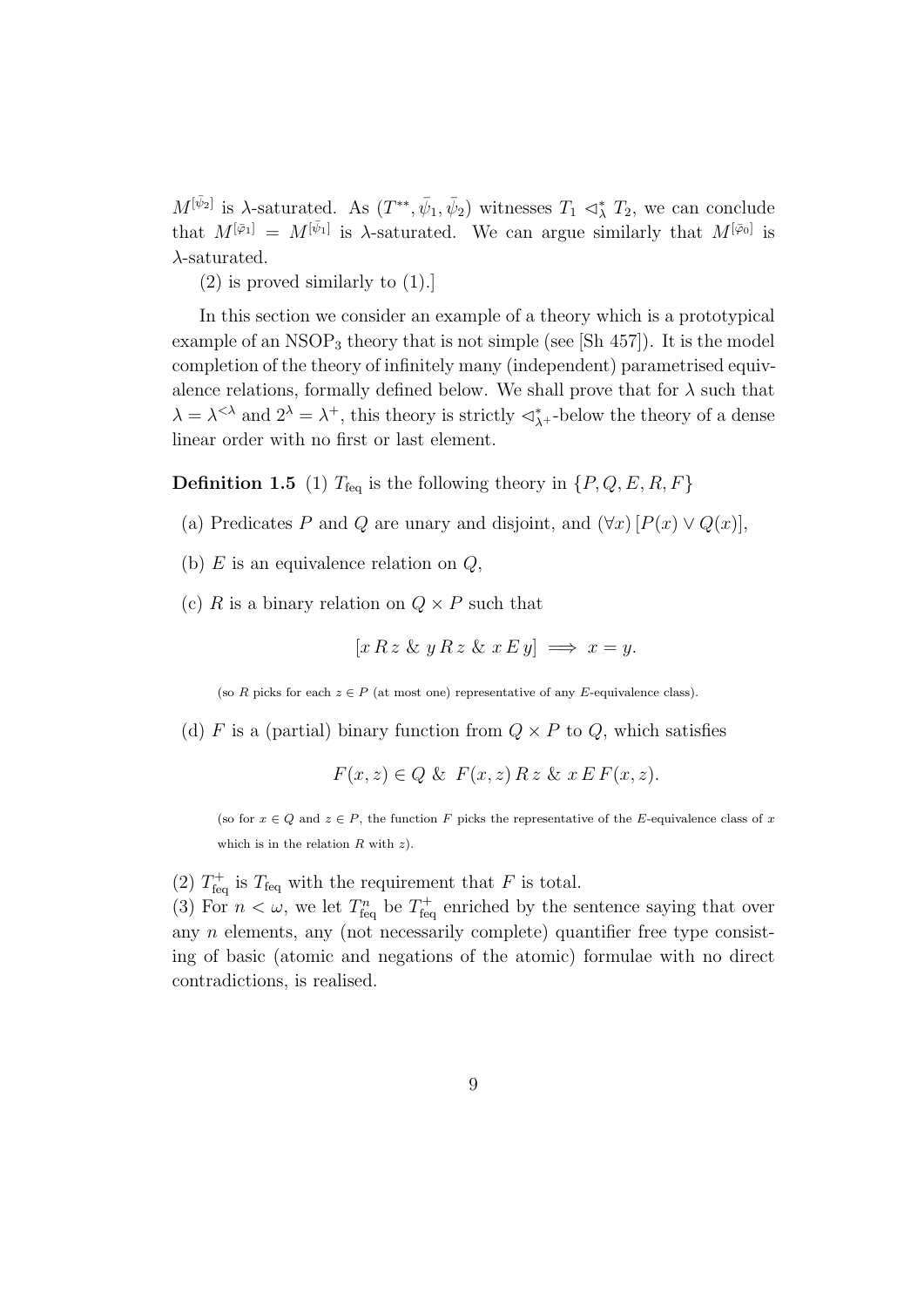**Note 1.6** One may easily check that every model of  $T_{\text{feq}}$  can be extended to a model of  $T_{\text{feq}}^+$  and that  $T_{\text{feq}}^+$  has the amalgamation property and the joint embedding property. This theory also has a model completion, which can be constructed directly, and which we denote by  $T_{\text{feq}}^*$ . It follows that  $T_{\text{feq}}^*$  is a complete theory with infinite models, in which  $F$  is a full function.

**Remark 1.7** Notice that  $T_{\text{feq}}$  has been defined somewhat differently than in [Sh 457, §1], but the difference is non-essential, as the following Claim 1.8 shows that the two theories have the same model completion. This claim also shows the origin of the name "infinitely many independent equivalence relations" for  $T^*_{\text{feq}}$ .

**Claim 1.8** Let T be the theory defined (in  $[Sh457, 1]$ ) by

- (a)  $T$  has unary predicates  $P$  and  $Q$  and a three place relation  $E$  writen as  $y E_x z$ ,
- (b) the universe of any model of  $T$  is a disjoint union of  $P$  and  $Q$ ,
- (c)  $y E_x z \implies P(x) \& Q(y), Q(z),$
- (d) for any fixed  $x \in P$  the relation  $E_x$  is an equivalence relation on Q.

Then  $T_{\text{feq}}^*$  is the model completion of T.

**Proof of the Claim.** Let M be a model of  $T_{\text{fea}}$ , we shall extend M to a model of T as follows. Each E-equivalence class  $e = a/E$  gives rise to an equivalence relation  $E_e$  on P given by:

$$
z_1 E_e z_2
$$
 iff  $z_1, z_2 \in P$  and  $F(a, z_1) = F(a, z_2)$ .

This definition does not depend on a, just on  $a/E$ . Let  $P<sup>N</sup>$  and  $Q<sup>N</sup>$  be  $Q<sup>M</sup>$ and  $P^M$  respectively. Define  $y E_x^N z$  iff  $y E_e z$  where  $e = x/E^M$ . Clearly N is a model of T.

Now suppose that we have a model  $M$  of  $T$  and we shall extend it to a model N of  $T_{\text{feq}}$ . Let  $P^N$  and  $Q^N$  be  $Q^M$  and  $P^M$  respectively. Define  $x E^{N} x'$  iff for every y, z we have  $y E_x z$  iff  $y E_{x'} z$ . Choose a representative of each E-equivalence class and for any  $z \in Q^N$  and such a representative x let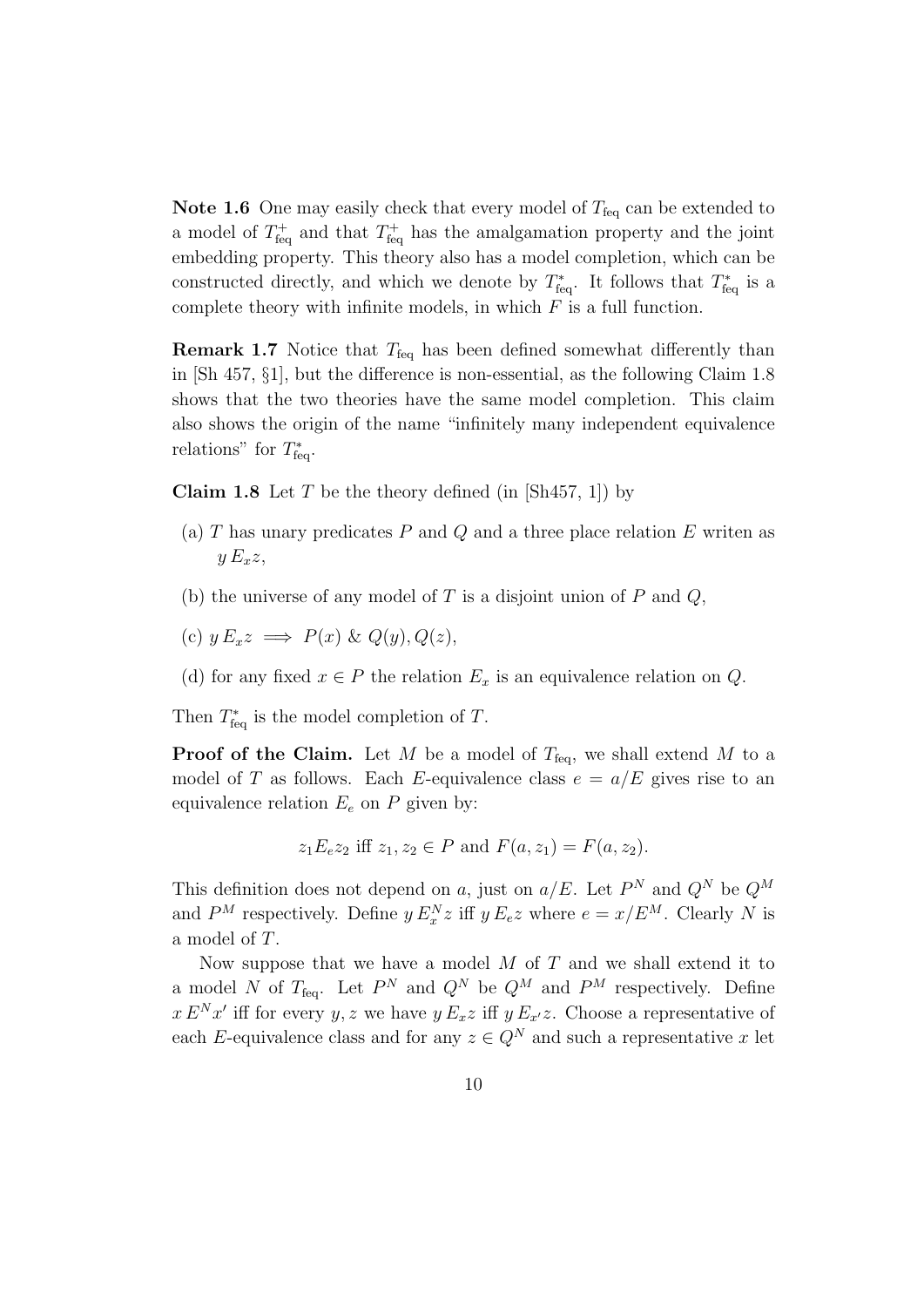$F(x, z) = x$ . Then for  $x' \in Q^N$  which has not been chosen as a representative of any equivalence class, find  $x$  which has been chosen as its representative and define  $F(x', z) = F(x, z)$  for all  $z \in P^N$ .

This shows that  $T_{\text{feq}}$  and T are cotheories ([ChKe], 3.5.6(2)). Being the model completion of  $T_{\text{feq}}$ ,  $T_{\text{feq}}^*$  is its cotheory, and hence a cotheory of T. Hence  $T_{\text{feq}}^*$  is a model companion of T. In order to prove that it is the model completion of  $T$  it suffices to show that  $T$  has the amalgamation property ([ChKe], 3.5.18) which is easily seen directly.  $\star_{1.8}$ 

**Observation 1.9**  $T_{\text{feq}}^*$  has elimination of quantifiers and for any n, any model of  $T_{\text{feq}}^*$  is a model of  $T_{\text{feq}}^n$ .

Notation 1.10  $T_{\text{ord}}$  stands for the theory of a dense linear order with no first or last element.

The following convention will make the notation used in this section simpler.

**Convention 1.11** Whenever considering  $(T_{\text{ord}}, T_{\text{feq}}^*)$ -superiors  $(T, \bar{\varphi}, \bar{\psi})$  we shall abuse the notation and assume  $\bar{\varphi} = (I, \leq_0)$  and  $\bar{\psi} = (P, Q, E, R, F)$ . In such a case we may also write  $P^M$  in place of  $P^{M[\bar{\psi}]}$  etc., and we may simply say that T is a  $(T_{\text{ord}}, T_{\text{feq}})$ -superior.

We intend to prove that for  $\lambda$  satisfying  $\lambda^{\langle \lambda \rangle}$  and  $2^{\lambda} = \lambda^+$  the theory  $T^*_{\text{feq}}$  is strictly  $\triangleleft^*_{\lambda^+}$ -below  $T_{\text{ord}}$  (Theorem 1.17 below). This will be done by a diagonalisation argument where for a given  $\lambda$ -relevant  $(T_{\text{ord}}, T_{\text{feq}}^*)$ -superior T we inductively construct a model of T that is saturated for  $T_{\text{feq}}^*$  but not for  $T_{\text{ord}}$ . Main Claim 1.13 provides one step in the required induction. In Stage A of its proof we use the elimination of quantifiers in  $T_{\text{feq}}^*$  to reduce the situation to  $T_{\text{feq}}$ -types of four prescribed kinds, and then we show that we may in fact work only with three of them. Stage B contains the main point of the proof, which is the construction of a certain tree of models and embeddings. Once this is done in Stage C we use the analysis from Stage A to show that the  $T_{\text{feq}}^*$ -type defined by the union of the embeddings is consistent. In Stage D we take  $N \prec \mathfrak{C}$  of size  $\lambda$  that realises this type and show that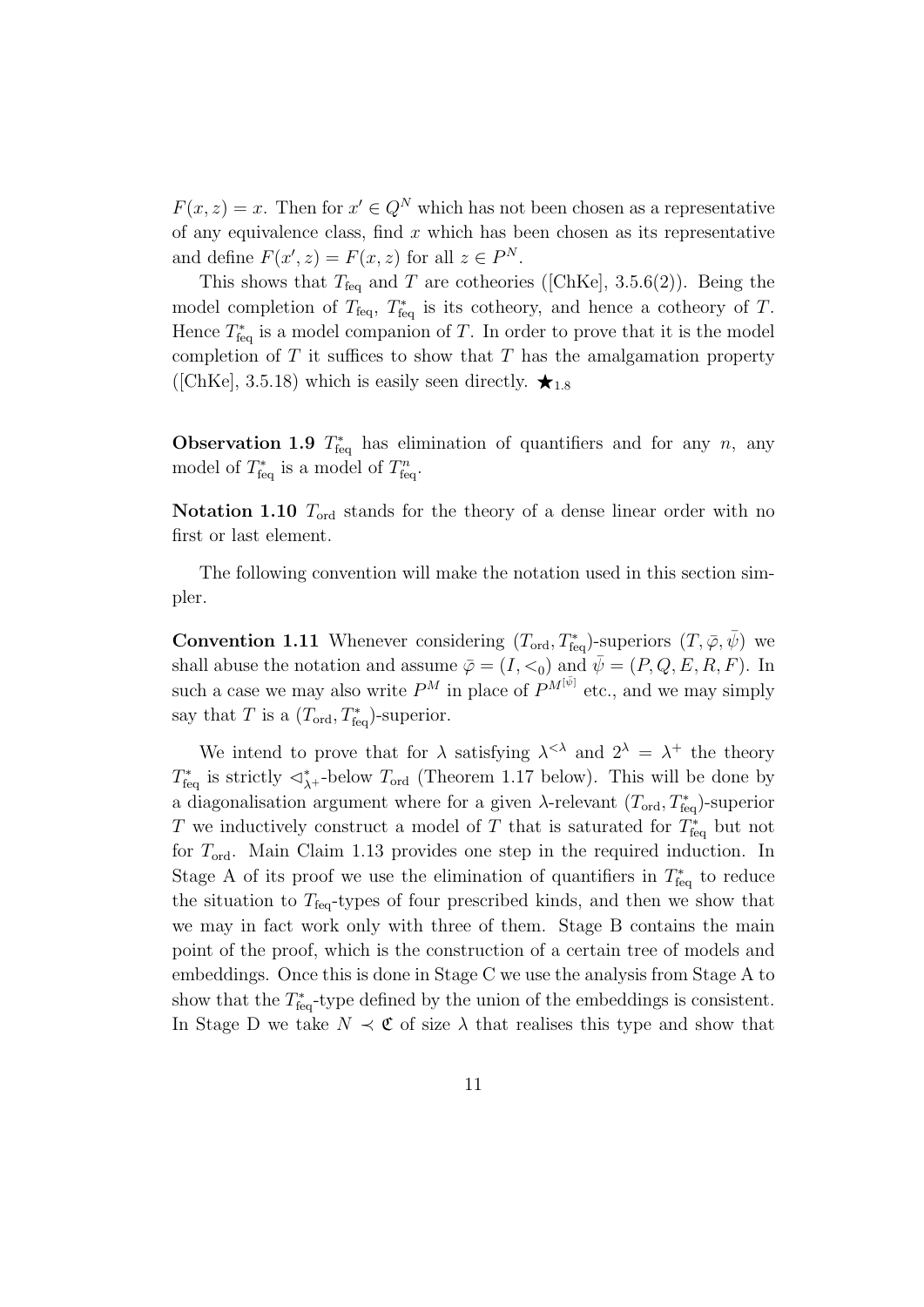N must omit most of the Dedekind cuts induced by the tree of embeddings, and that most of these cuts are not definable over N. After an application of an appropriate automorphism of  $\mathfrak C$  this finishes the proof of the Main Claim. The proof of the theorem then follows by induction. The cardinal arithmetic assumptions are used in Stage D and in the inductive proof of the theorem.

**Definition 1.12** For a  $\lambda$ -relevant  $(T_{\text{ord}}, T_{\text{feq}}^*)$ - superior T, the statement

$$
*[M, \bar{a}, \bar{b}] = *[M, \bar{a}, \bar{b}, T, \lambda]
$$

means:

- (i) M is a model of T of size  $\lambda$ ,
- (ii)  $\bar{a} = \langle a_i : i \langle \lambda \rangle, \bar{b} = \langle b_i : i \langle \lambda \rangle$ , are sequences of elements of  $I^{M^{[\bar{\varphi}]}}$ such that

$$
i < j < \lambda \implies a_i <_0 a_j <_0 b_j <_0 b_i,
$$

- (iii) there is no  $x \in M^{[\bar{\varphi}]}$  such that for all i we have  $a_i <_0 x <_0 b_i$ ,
- (iv) the Dedekind cut  $\{x: \bigvee_{i < \lambda} x <_0 a_i\}$  is not definable by any formula of  $\mathcal{L}(M)$  with parameters in M.

Main Claim 1.13 Assume  $\lambda^{<\lambda} = \lambda$  and  $(T, \bar{\varphi}, \bar{\psi})$  is a  $\lambda$ -relevant  $(T_{\text{ord}}, T_{\text{feq}}^*)$ superior. Further assume that  $\ast [M, \bar{a}, \bar{b}]$  holds, and  $p = p(z)$  is a (consistent)  $T^*_{\text{feq}}$ -type over  $M^{[\bar{\psi}]}$ . Then there is  $N \models T$  with  $M \prec N$ , such that  $p(z)$  is realised in  $N^{[\bar{\psi}]}$  and  $\ast [N, \bar{a}, \bar{b}]$  holds.

#### Proof of the Main Claim.

**Stage A**. Without loss of generality, p is complete in the  $T_{\text{feq}}^*$ -language over  $M^{[\bar{\psi}]}$ . (By Convention 1.11, we can consider p to be a type over M (rather than  $M^{[\bar{\psi}]}$ ). We shall use this Convention throughout the proof). If p is realised in M, our conclusion follows by taking  $N = M$ , so let us assume that this is not the case. Using the elimination of quantifiers for  $T_{\text{feq}}^*$ , we can without loss of generality assume that  $p(z)$  consists of quantifier free formulae with parameters in M. This means that one of the following four cases must happen: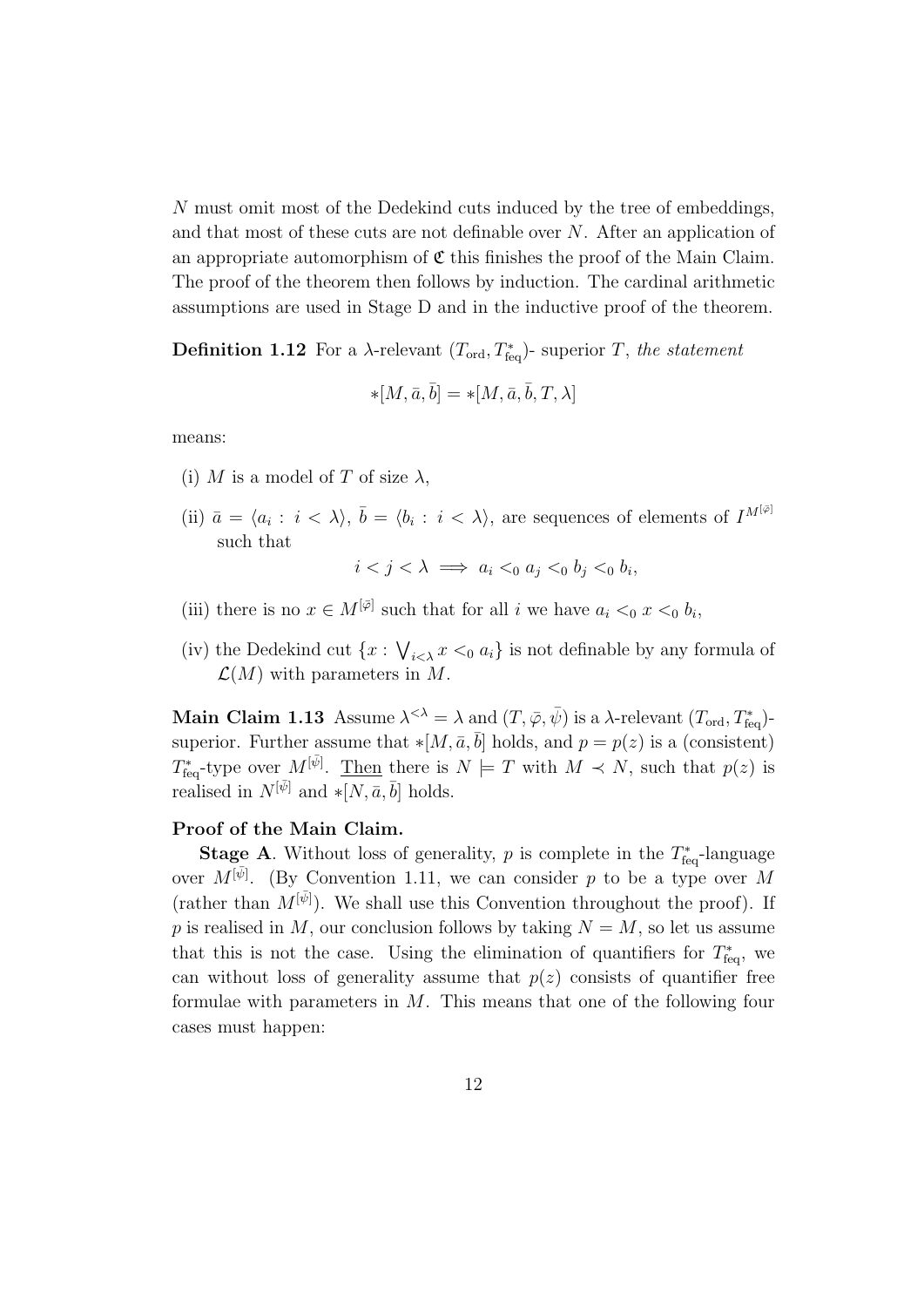Case 1. (This will be the main case)  $p(z)$  implies that  $z \in P$  and it determines which elements of  $Q^M$  are R-connected to z. Hence for some function  $f: Q^M \to Q^M$  which respects E, i.e.

$$
a E b \implies f(a) = f(b),
$$

and

$$
f(a) \in a/E^M;
$$

we have

$$
p(z) = \{P(z)\} \cup \{b R z : b \in \text{Rang}(f)\}\
$$

and no  $a \in P^M$  satisfies p.

Case 1A. Like Case 1, but  $f$  is a partial function and

$$
p(z) = \{P(z)\} \cup \{f(b) R z : b \in \text{Dom}(f)\}
$$
  

$$
\cup \{ \neg (b R z) : (b/E^M \cap \text{Rang}(f)) = \emptyset \}.
$$

(This Case will be reduced to Cases 1-3 in Subclaim 1.15).

Case 2.  $p(z)$  determines that  $z \in Q$  and that it is E-equivalent to some  $a^* \in Q^M$ , but not equal to any "old" element. Note that in this case if  $b^*$  realises  $p(z)$ , we cannot have  $b^*Rc$  for any  $c \in P^M$ , as this would imply  $F(a^*, c) = b^* \in M^{[\bar{\psi}]}$  (and we have assumed that p is not realised in  $M^{[\bar{\psi}]}$ ). Hence, the complete  $M$ -information is given by

$$
p(z) = \{Q(z)\} \cup \{a^* E z\} \cup \{a \neq z : a \in a^*/E^M\}.
$$

Case 3.  $p(z)$  determines that  $z \in Q$ , but it has a different E-equivalence class than any of the elements of  $Q^M$ . As p is complete, it must determine for which  $c \in P^M$  we have  $z R c$ , and for which  $c, d \in P^M$  we have  $F(z, c) = F(z, d)$ . Hence, for some  $f : P^M \to \{$ yes, no and some  $\mathcal{E}$ , an equivalence relation on  $P^M$  such that  $c\mathcal{E}d \implies f(c) = f(d)$ , we have

$$
p = \{Q(z)\} \cup \{\neg(a \ E \ z) : a \in Q^M\} \cup \{(z \ R \ b)^{f(b)} : b \in P^M\}
$$

$$
\cup \{(F(z, c) = F(z, d))^{if c\mathcal{E}d} : c, d \in P^M\}.
$$

In the above description, we have used

**Notation 1.14** For a formula  $\vartheta$  we let  $\vartheta^{yes} \equiv \vartheta$  and  $\vartheta^{no} \equiv \neg \vartheta$ .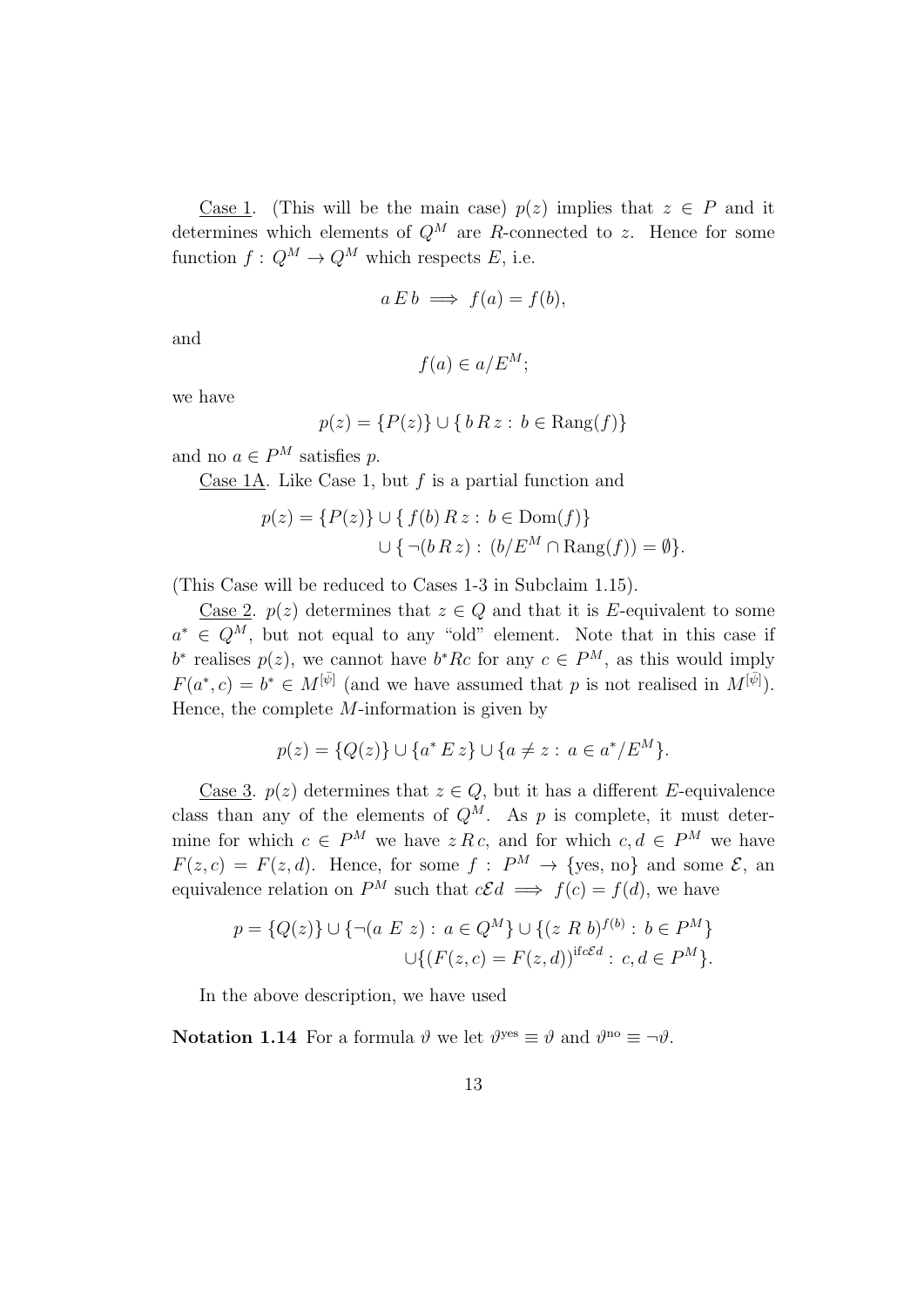Subclaim 1.15 It suffices to deal with Cases 1,2,3, ignoring the Case 1A.

Proof of the Subclaim. Suppose that we are in the Case 1A. Let

$$
\{d_i/E^M : i < i^* \le \lambda\}
$$

list the  $d/E^M$  for  $d \in Q^M$  such that  $d' \in d/E^M \implies \neg(d'Rz) \in p(z)$ . We choose by induction on  $i \leq i^*$  a pair  $(M_i, c_i)$  such that

- (a)  $M_0 = M$ ,  $||M_i|| = \lambda$ ,
- (b)  $\langle M_i : i \leq i^* \rangle$  is an increasing continuous elementary chain,
- $(c) * [M_i, \bar{a}, \bar{b}]$
- (d)  $c_i \in (d_i/E^{M_{i+1}}) \setminus M_i$ , for  $i < i^*$ .

For i limit or  $i = 0$ , the choice is trivial. For the situation when i is a successor, we use Case 2.

Let  $\langle c_i/E^{M_{i^*}} : i \in [i^*, i^{**}) \rangle$  list without repetitions the  $c/E^{M_{i^*}}$  which are disjoint to M. Note that  $|i^{**}| \leq \lambda$ . Let

$$
p^+(z) \stackrel{\text{def}}{=} p(z) \cup \{c_i R z : i < i^{**}\}.
$$

Then  $p^+(z)$  is a complete type (for  $M_{i^*}^{[\bar{\psi}]}$  $\mathcal{F}_{i^*}^{[\psi]}$ ), and  $\mathcal{F}[M_{i^*}, \bar{a}, \bar{b}]$  holds by (c). If  $p^+(z)$  is realised in  $M_{i^*}$ , we can let  $N = M_{i^*}$  and we are done. Otherwise,  $p^+(z)$  is not realised in  $M_{i^*}$  and is a type of the form required in Case 1, so we can proceed to deal with it using the assumptions on Case 1.  $\star_{1.15}$ 

**Stage B**. Let us assume that  $p$  is a type as in one of the Cases 1,2 or 3, which we can do by Subclaim 1.15. We shall define  $\langle M_{\alpha} : \alpha < \lambda \rangle$ , an  $\prec$ increasing continuous sequence of elementary submodels of M, each of size  $\langle \lambda \rangle$ , and with union M, such that:

- (a) In Case 1, each  $M_{\alpha}$  is closed under f,
- (b) In Case 2,  $a^* \in M_0$ ,
- (c) For every  $\alpha < \lambda$ ,

$$
(M_{\alpha}, \{(a_j, b_j) : j < \lambda\} \cap M_{\alpha}) \prec (M, \{(a_j, b_j) : j < \lambda\}),
$$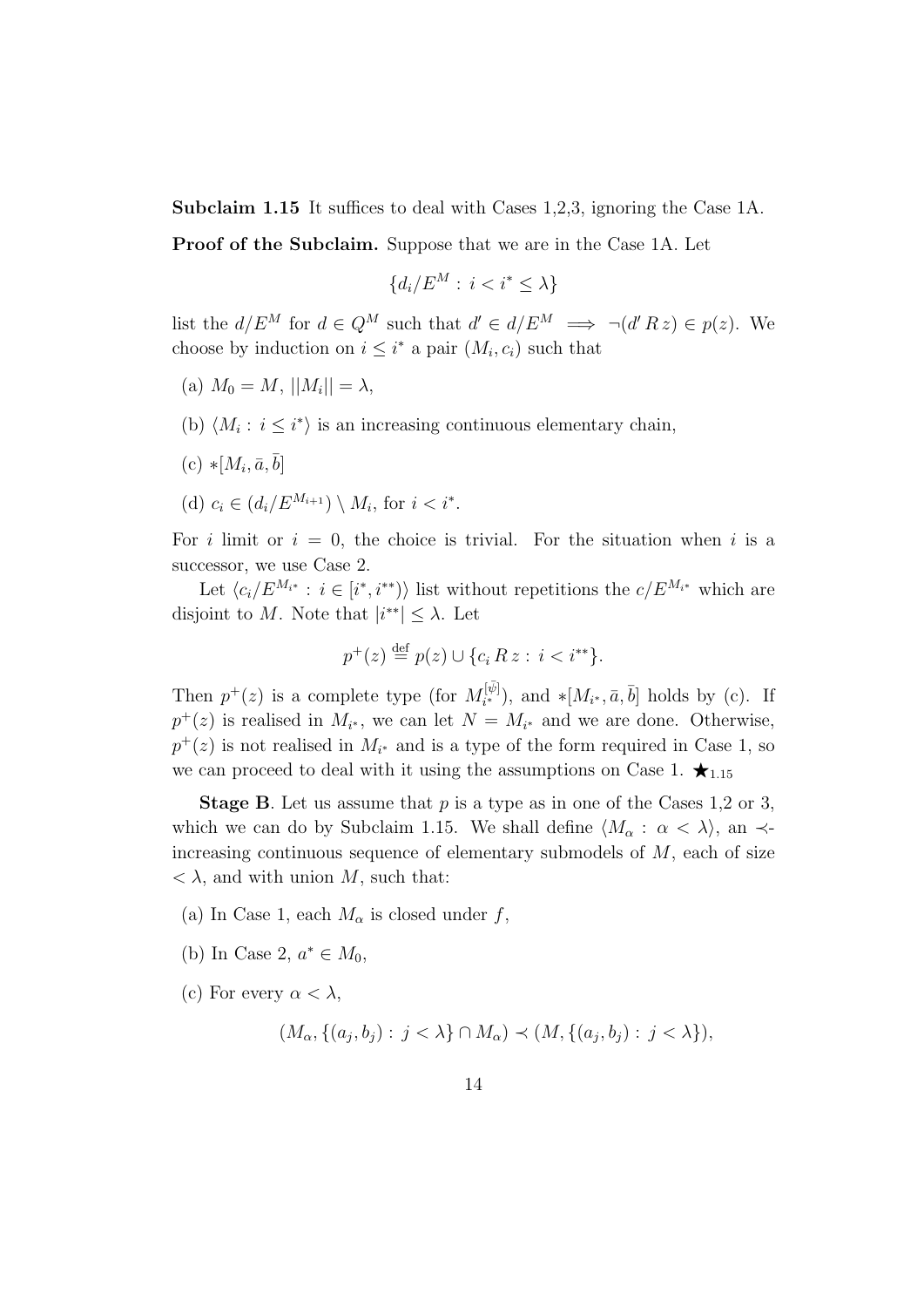Hence, for some club C of  $\lambda$  consisting of limit ordinals  $\delta$ , we have that for all  $\delta \in C$ ,

$$
a_j \in M_\delta \iff b_j \in M_\delta \iff j < \delta,
$$
  

$$
(\forall c \in I^{M_\delta})(\exists j < \delta) \left[c <_0 a_j \lor b_j <_0 c\right].
$$

Let  $C = \{\delta_i : i < \lambda\}$  be an increasing continuous enumeration.

Now we come to the main point of the proof.

By induction on  $i = lg(\eta) < \lambda$  we shall choose  $\bar{h} = \langle h_{\eta} : \eta \in \lambda > 2 \rangle$ , a sequence such that

- ( $\alpha$ )  $h_{\eta}$  is an elementary embedding of  $M_{\delta_{lg(\eta)}}$  into  $\mathfrak{C}_T$ , whose range will be denoted by  $N_n$ .
- $(\beta) \nu \lhd n \implies h_{\nu} \subset h_n$ .
- ( $\gamma$ ) If  $\eta_l \in$   $\lambda > 2$  for  $l = 0, 1$  and  $\eta_0 \cap \eta_1 = \eta$ , then:
	- (i)  $N_{n_0} \cap N_{n_1} = N_n$ .
	- (ii) In addition, if  $a_l \in Q^{N_{\eta_l}}$  for  $l = 0, 1$  and  $a_0 E^{\mathfrak{C}_T} a_1$ , then for some  $a \in Q^{N_{\eta}}$  we have  $a_l E^{\mathfrak{C}_T} a$  for  $l = 0, 1$ . (Equivalently, if  $a_l \in Q^{N_{\eta_l}}$ and  $\neg(\exists a \in N_n)(\land_{l \leq 2} a_l E a)$ , then  $\neg(a_0 E a_1)$ .
- $(\delta) \models "h_{\eta \smallfrown \langle 0 \rangle}(b_{\delta_{lg(\eta)}}) \langle b_{\eta \smallfrown \langle 1 \rangle}(a_{\delta_{lg(\eta)}})$ " (see Convention 1.11 on  $\langle 0 \rangle$ ).

Note that the requirement of  $h_{\eta}$  being elementary and onto  $N_{\eta}$  in particular implies that

(δ') If for some  $l < 2$  and  $\eta \in \lambda > 2$  we have  $a \in N_{\eta \smallfrown \langle l \rangle} \setminus N_{\eta}$  and  $b \in N_{\eta}$ , then  $aE^{\mathfrak{C}_T}b$  iff  $a = h_{\eta \frown \langle l \rangle}(a')$  for some a' such that  $a'E^{\mathfrak{C}_T}h_{\eta}^{-1}(b)$ .

We now describe the inductive choice of  $h_{\eta}$  for  $\eta \in \lambda > 2$ , the induction being on  $i = lg(\eta)$ . Let  $h_{\langle\rangle} = id_{M_0}$ . If i is a limit ordinal, we just let  $h_{\eta} \stackrel{\text{def}}{=} \bigcup_{j < l g(\eta)} h_{\eta \upharpoonright j}$ . Hence, the point is to handle the successor case.

Fixing  $i < \lambda$ , let  $\langle \eta_{i,\alpha} : \alpha < \alpha^* \leq \lambda \rangle$  list  $^{i+1}2$ , in such a manner that  $\eta_{i,2\alpha} \restriction i = \eta_{i,2\alpha+1} \restriction i$  and  $\eta_{i,2\alpha+l}(i) = l$  for  $l < 2$  (we are using the assumption  $\lambda^{<\lambda} = \lambda$ ). Now we choose  $h_{\eta_{i,2\alpha+l}}$  by induction on  $\alpha$ . Hence, coming to  $\alpha$ , let us denote by  $\eta_l$  the sequence  $\eta_{i,2\alpha+l}$ , and let  $\eta_0 \cap \eta_1 = \eta$  (so  $\eta_0 \upharpoonright i = \eta_1 \upharpoonright i = \eta$ ). Let  $M_{\delta_{i+1}} \setminus M_{\delta_i} = \{d_j^i : j < j_i^*\}$ , so that  $d_0^i = a_{\delta_i}$  and  $d_1^i = b_{\delta_i}$ . We consider the type Γ, which is the union of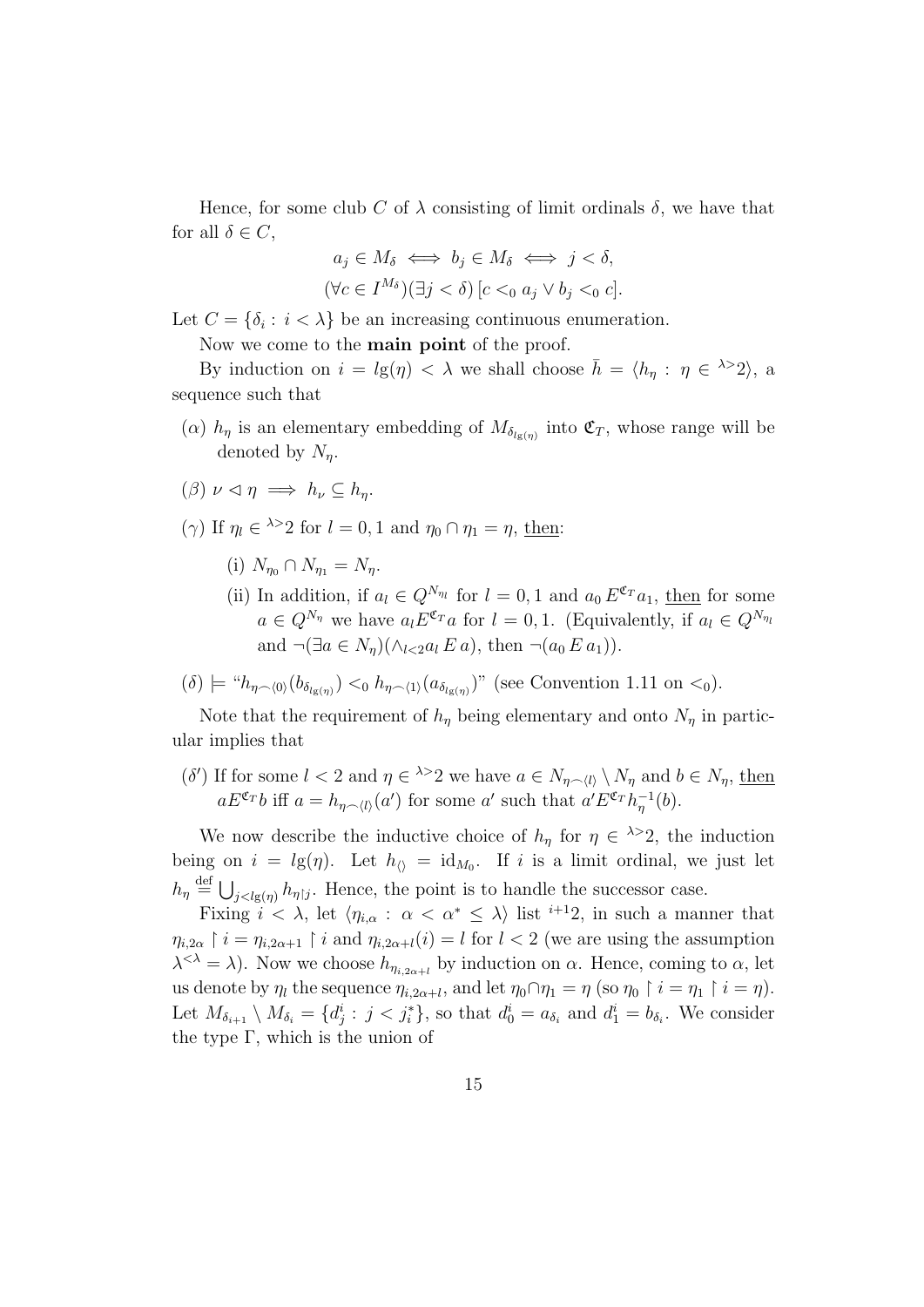$$
\Gamma_0 \stackrel{\text{def}}{=} \left\{ \begin{array}{c} \varphi(x_{j_0}^0, \dots, x_{j_{n-1}}^0; h_{\eta}(\bar{c})) : n < \omega \ \& \ \bar{c} \subseteq M_{\delta_i} \ \& \ j_0, \dots, j_{n-1} < j_i^* \ \& \\ M_{\delta_{i+1}} \models \varphi(d_{j_0}^i, \dots, d_{j_{n-1}}^i; \bar{c}) \end{array} \right\},
$$

(taking care of one "side" (for  $\eta_0$  or  $\eta_1$ ) of the part  $(\alpha)$  above)

(b)  $\Gamma_1$ , defined analogously to  $\Gamma_0$ , but with  $x_{j_0}^0, \ldots, x_{j_{n-1}}^0$  replaced everywhere by  $x_{j_0}^1, \ldots, x_{j_{n-1}}^1$ ,

(taking care of the remaining "side" of ( $\alpha$ ) above, interchanging  $\eta_0$  and  $\eta_1$ )

(c)  $\Gamma_2 = \{ (x_0^0, x_1^0)_I \cap (x_0^1, x_1^1)_I = \emptyset \},\$ 

(this says that the above intervals in  $\lt_0$  are disjoint, which after the right choice of  $h_{\eta_0}(d_j^i) = a$ realisation of  $x_j^0$  or  $h_{\eta_0}(d_j^i) =$  a realisation of  $x_j^1$   $(j < 2)$ , and similarly for  $h_{\eta_1}$ , will take care of the part  $(\delta)$  above.)

(d)  $\Gamma_3 = \Gamma_3^0 \cup \Gamma_3^1$ , where for  $l < 2$ 

$$
\Gamma_3^l = \left\{ x_j^l \neq c : j < j_i^*, c \in \bigcup \{ \text{Rang}(h_\rho) : h_\rho \text{ already defined} \} \right\}.
$$

(e)

$$
\Gamma_4 = \{ x_{j_1}^0 \neq x_{j_2}^1 : j_0, j_1 < j_i^* \}
$$

 $((d) + (e)$  are taking care of  $(\gamma)$  above, part (i)).

$$
(f)
$$

$$
\Gamma_5 = \left\{ \begin{array}{c} \neg (x_{j_0}^0 E x_{j_1}^1) : \text{if } j_0, j_1 < j_i^* \\ \text{but there is no } a \in M_{\delta_i} \text{ with } [d_{j_0}^i E a \ \lor \ d_{j_1}^i E a] \end{array} \right\}.
$$

(together with  $\Gamma_6$  below, taking care of part  $(\gamma)(ii)$ , see below. Note that the type is defined using ∨ rather than ∧, but this will turn out to be sufficient.)

(g)  $\Gamma_6 = \Gamma_6^0 \cup \Gamma_6^1$ , where

$$
\Gamma_6^l = \left\{ \begin{array}{c} \neg(x_j^l E b) : j < j_i^* \text{ and } b \text{ is an element of the set} \\ \bigcup \{ \text{Rang}(h_\rho) : h_\rho \text{ already defined and } \neg(\exists c \in N_\eta) [b \, E \, c] \} \end{array} \right\}.
$$

(a)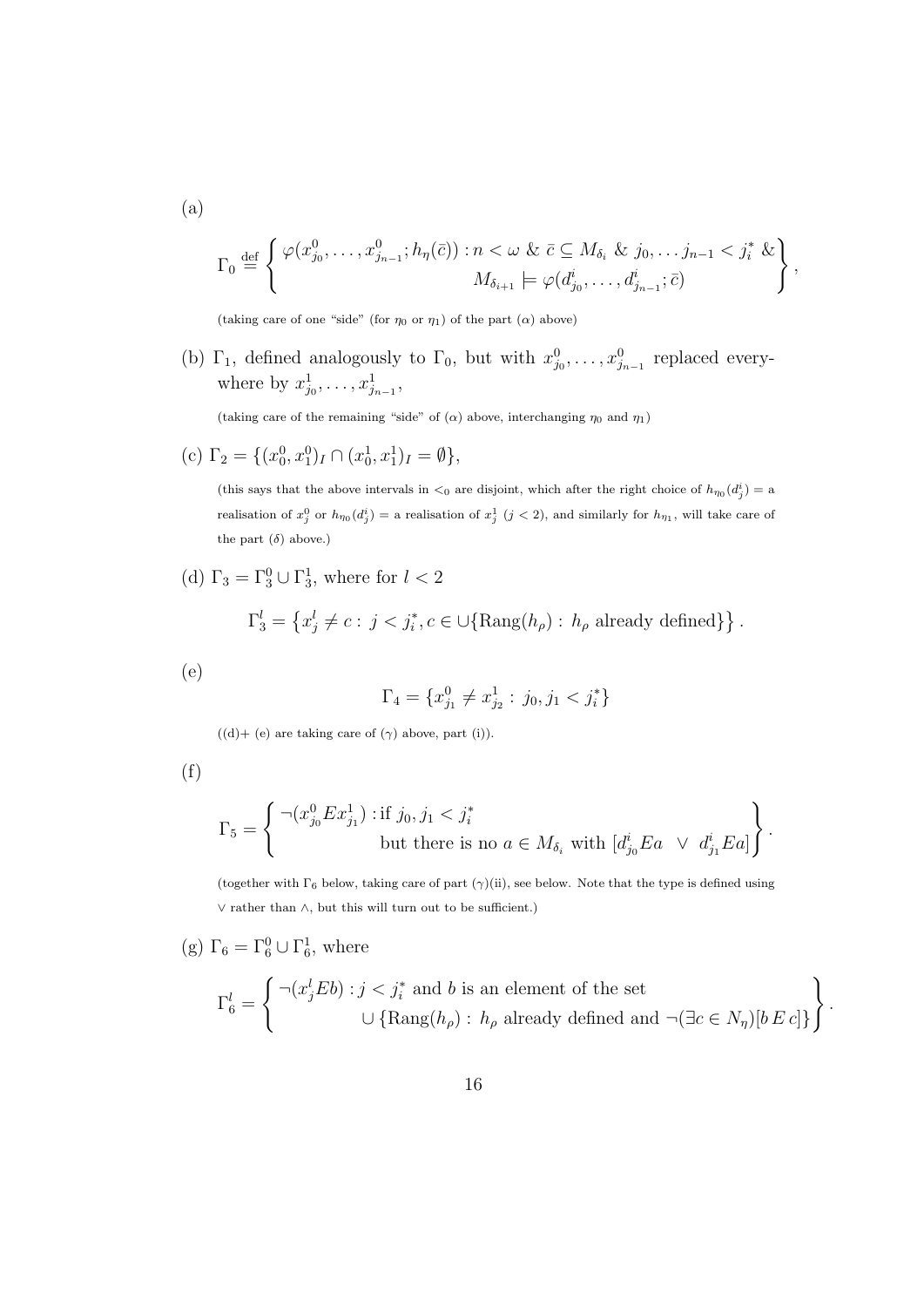First note that requiring  $\Gamma_5 \cup \Gamma_6$  throughout the construction indeed guarantees that  $(\gamma)$ (ii) can be satisfied. Namely, suppose that the realisations of  $x_{j_0}^0$ and  $x_{j_1}^1$  are E-equivalent. Then by  $\Gamma_5$  we must have that for some  $l < 2$  and  $a \in M_{\delta_i}$  we have that  $d^i j_l E a$ . By transitivity then the realisation of  $x_{j_1}^{1-l}$  $j_{1-l}$ would have to be E-equivalent to  $h<sub>\eta</sub>(a)$ , which might only be precluded by  $d_{j_{1-l}}^i$  being E equivalent to some c such that a and c are not E-equivalent. This cannot happen by  $\Gamma_6$ .

We conclude that, if  $\Gamma$  is consistent, as  $\mathfrak{C}$  is  $\bar{\kappa}$ -saturated, the functions  $h_{\eta_l}$ can be defined. Namely, for a realisation  $\{c_j^l : j < j_i^*, l < 2\}$  of  $\Gamma$ , we can define  $g_l(d_j^i) = c_j^l$ , and then we let  $h_{\eta_0} = g_0$  if  $c_1^0 < 0$ ,  $c_0^1$ , and  $g_1$  otherwise. We let  $h_{\eta_1} = g_{1-l}$  if  $h_{\eta_0} = g_l$ . This guarantees that  $(\delta)$  above is satisfied.

Let us then show that  $\Gamma$  is consistent. Suppose for contradiction that this is not so, so we can find a finite  $\Gamma' \subseteq \Gamma$  which is inconsistent. Let  $\{j_0, \ldots, j_{n-1}\}\$ be an increasing enumeration of a set including all  $j < j_i^*$  such that  $x_j^l$  is mentioned in  $\Gamma'$  for some  $l < 2$  and let  $\bar{d} = \langle d_{j_0}^i, \ldots, d_{j_{n-1}}^i \rangle$ . Without loss of generality, 0 and 1 appear in the list  $\{j_0, \ldots, j_{n-1}\}\$  and hence  $j_0 = 0$ while  $j_1 = 1$ . By closing under conjunctions and increasing  $\Gamma'$  (retaining that  $\Gamma' \subseteq \Gamma$  is finite) if necessary, we may assume that for some formula  $\sigma(x_0, \ldots, x_{n-1}; \bar{c}) \in \text{tp}(\bar{d}/M_{\delta_i}),$  we have

$$
\Gamma' \cap \Gamma_l = \{ \vartheta_l(x_{j_0}^l, \dots x_{j_{n-1}}^l; h_{\eta}(\bar{c})) \}
$$

for  $l < 2$ , where  $\vartheta_l(x_{j_0}^l, \ldots x_{j_{n-1}}^l; h_\eta(\bar{c}))$  is the formula obtained from  $\sigma$  by replacing  $x_k$  by  $x_{j_k}^l$  and  $\bar{c}$  by  $h_{\eta}(\bar{c})$ .

Let  $\vartheta_2$  be the formula comprising  $\Gamma_2$  and  $\vartheta_3^l(\bar{x}^l; \bar{c}_3^l) = \bigwedge(\Gamma_3^l \cap \Gamma^{\prime}),$  while  $\vartheta_4 = \bigwedge(\Gamma_4 \cap \Gamma')$  and  $\vartheta_5 = \bigwedge(\Gamma_5 \cap \Gamma')$ . Let  $\vartheta_3 = \vartheta_3^0 \wedge \vartheta_3^1$  and  $\vartheta = \bigwedge_{k \le 6, k \neq 2,3} \vartheta_k$ . Without loss of generality,  $\vartheta$  includes statements  $x_0^l \neq \ldots \neq x_{n-1}^l$  and  $x_0^l$   $\lt_0$   $x_1^l$  for  $l \lt 2$ . We may also assume that  $(x_0^0, x_1^0)_I \cap (x_0^1, x_1^1)_I = \emptyset$  is included in  $\Gamma'$ . The choice of n may be assumed to have been such that for some  $c_0^l, \ldots c_{n-1}^l$  (for  $l < 2$ ) from  $\bigcup {\text{Rang}}(h_\rho)$ :  $h_\rho$  already defined}, we have

$$
\Gamma' \cap \Gamma_3 = \{x_{j_m}^l \neq c_k^l : \ l < 2, k < n, m < n\},\
$$

and finally that

$$
\Gamma' \cap \Gamma_5 = \{ \neg (x_{j_k}^0 E x_{j_m}^1) : k, m < n \& \neg (\exists a \in M_{\delta_i}) [d_{j_k}^i E a \lor d_{j_m}^i E a] \}.
$$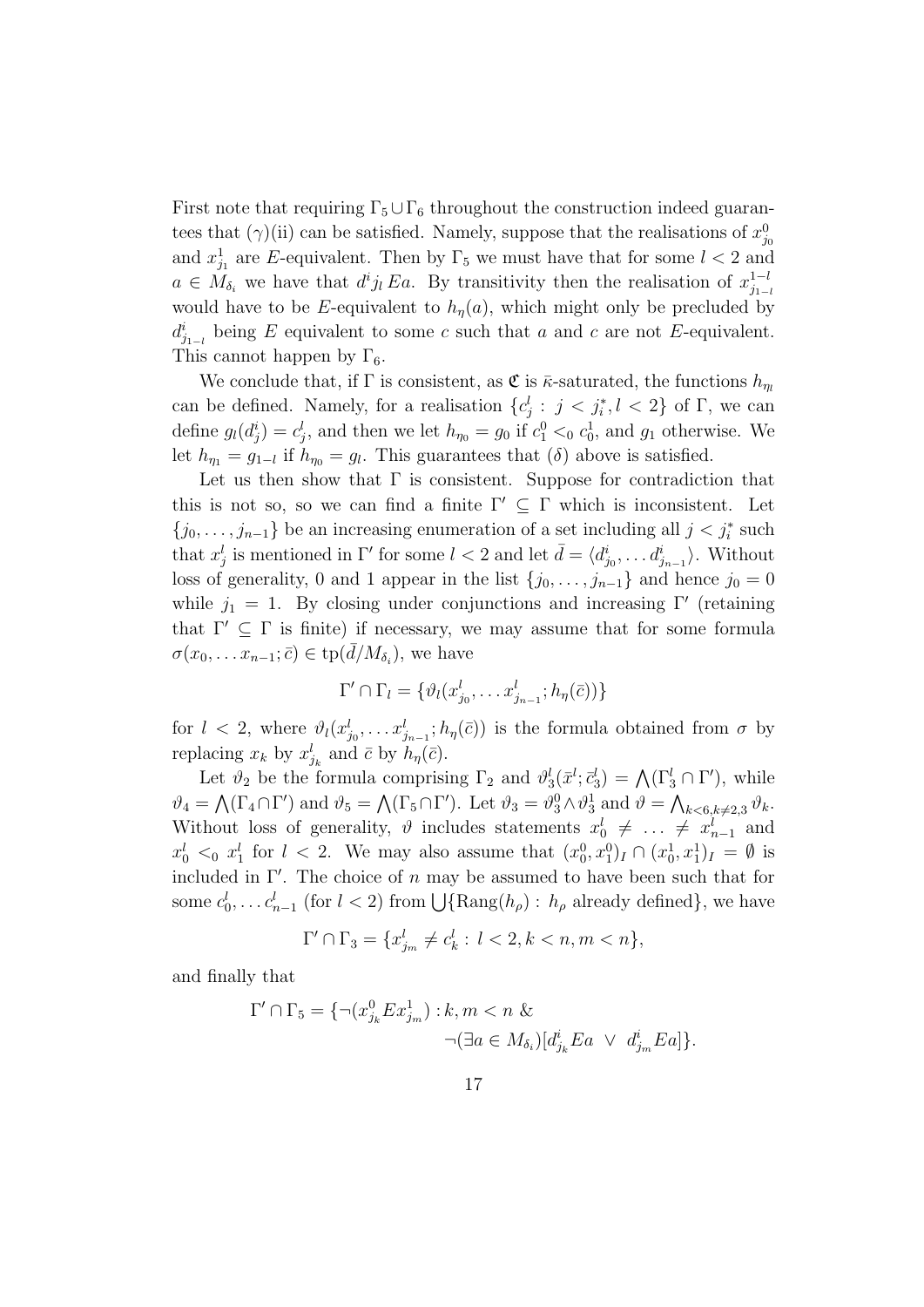By extending  $h_{\eta}$  to an automorphism  $\hat{h}_{\eta}$  of  $\mathfrak{C}$ , and applying  $(\hat{h}_{\eta})^{-1}$ , we may assume that  $h_{\eta} = id_{M_{\delta_i}}$ . We can also assume that no  $c_k^l$  is an element of  $M_{\delta_i}$ , as otherwise the relevant inequalities can be absorbed by  $\sigma$ .

We shall use the following general

**Fact 1.16** Suppose that  $N \prec \mathfrak{C}$  and  $\bar{e} \in {}^m\mathfrak{C}$  is disjoint from N, while  $N \subseteq A$ . Then

$$
r(\bar{x}) \stackrel{\text{def}}{=} \operatorname{tp}(\bar{e}, N) \cup \{x_k \neq d : d \in A \setminus N, k < m\}
$$

$$
\cup \{ \neg(x_k \, \text{Ed}) : d \in A \ \& (d/E) \cap N = \emptyset, k < m \},
$$

is consistent (and in fact, every finite subset of it is realised in  $N$ ).

**Proof of the Fact.** Otherwise, there is a finite  $r'(\bar{x}) \subseteq r(\bar{x})$  which is inconsistent. Without loss of generality,  $r'(\bar{x})$  is the union of sets of the following form (we have a representative type of the sets for each clause)

- $\{\varrho(\bar{x}, \bar{c})\}$  for some  $\bar{c} \subseteq N$  and  $\varrho$  such that  $\models \varrho[\bar{e}, \bar{c}]$ .
- $\{x_k \neq \hat{c}_k^s : k < m\}$  for some  $\hat{c}_0^s, \dots, \hat{c}_{m-1}^s \in A \setminus N$  and  $s < s^* < \omega$ ,
- $\{\neg(x_k \, \hat{a}_k^t) : k < m\}$  for some  $\hat{d}_0^t, \dots \hat{d}_{m-1}^t \in A \setminus N$  and  $t < t^* < \omega$ such that  $(\hat{d}_k^t/E) \cap N = \emptyset$ .

By the elementarity of N, there is  $\bar{e}' \in N$  with  $N \models \varrho[\bar{e}', \bar{c}]$ . By the choice of the rest of the formulae in  $\bar{r}'(\bar{x})$ , we see that  $\bar{e}'$  satisfies them as well, which is a contradiction.  $\star_{1.16}$ 

Let 
$$
\bar{x}^l = (x_0^l, \dots, x_{n-1}^l)
$$
 for  $l < 2$ . Let  
\n
$$
\Phi_0 \stackrel{\text{def}}{=} \{ \varphi(\bar{x}^0) : \varphi(x_{j_0}^0, \dots, x_{j_{n-1}}^0) \in \Gamma' \cap (\Gamma_0 \cup \Gamma_3^0 \cup \Gamma_6^0) \}.
$$

Applying the last phrase in the above Fact to  $\Phi_0(\bar{x}^0)$ , the model  $M_{\delta_i}$  and  $\bar{d}$ , we obtain a sequence  $\bar{e}^0 = (e_0^0, \dots e_{n-1}^0) \in M_{\delta_i}$  which realises  $\Phi_0(\bar{x}^0)$ . For k, m such that  $\neg(x_{j_k}^0Ex_{j_m}^1) \in \Gamma_5$  we have  $\neg(\exists a \in M_{\delta_i})(aEd_{j_k}^i \lor aEd_{j_m}^i)$ . So

$$
\neg(x_k E e_m^0) \land \neg(e_m^0 E x_m) \in \text{tp}(\bar{d}/M_{\delta_i}).
$$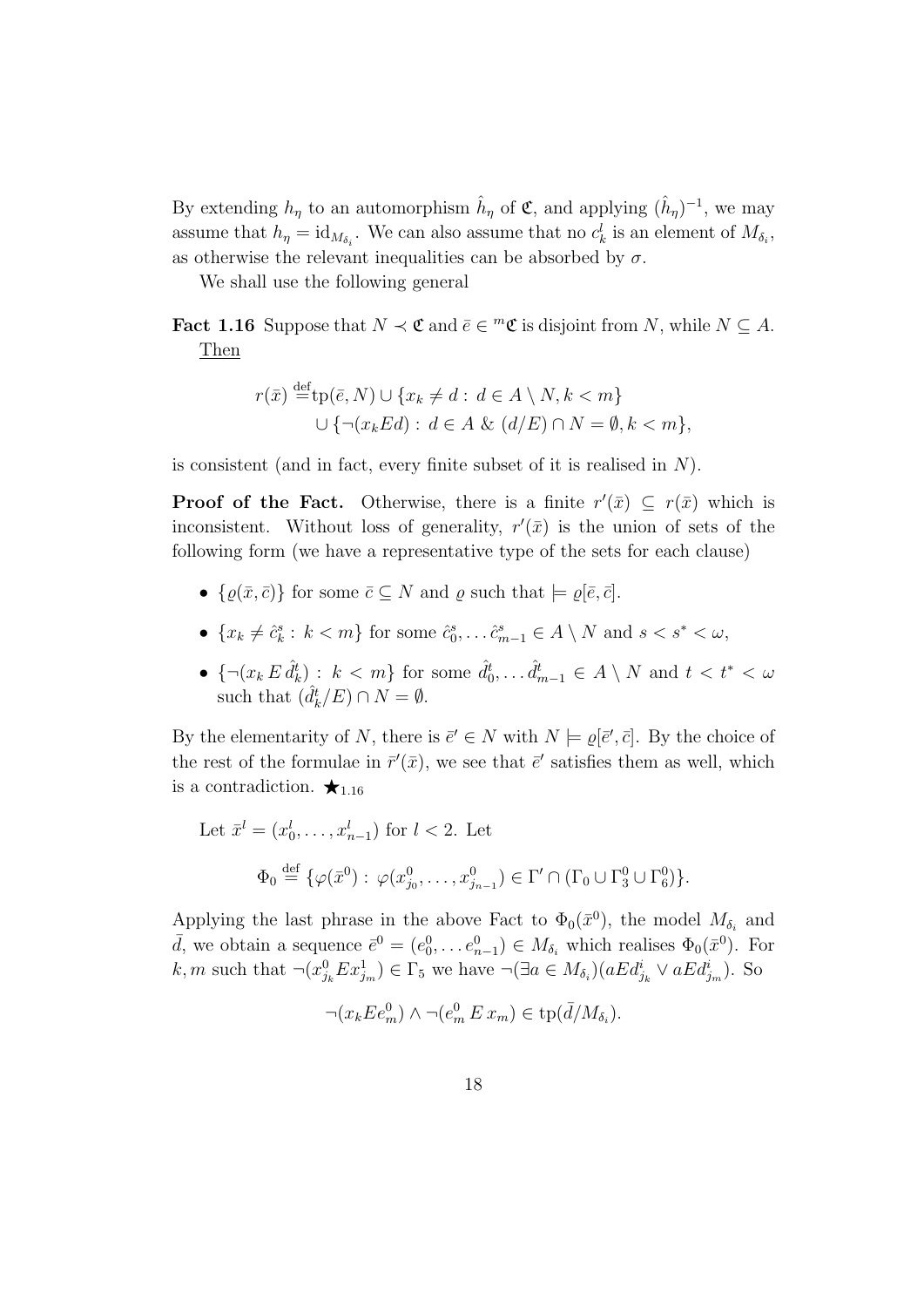Let now

$$
\Phi_1(\bar{x}^1) = \{ \neg (x_k^1 \, E \, e_m^0) \land \neg (e_k^0 \, E \, x_m^1) : \ \neg (x_{j_k}^0 \, E \, x_{j_m}^1) \in \Gamma_5 \}
$$
  

$$
\cup \{ x_k^1 \neq e_m^0 : \ k, m < n \} \cup \{ \varphi(\bar{x}^1) : \ \varphi(x_{j_0}^1, \dots, x_{j_{n-1}}^1) \in \Gamma' \cap (\Gamma_1 \cup \Gamma_3^1 \cup \Gamma_6^1) \}.
$$

 $\Phi_1(\bar{x}^1)$  is a finite set to which we can apply the last phrase of Fact 1.16. In this way we find  $\bar{e}^1 = (e_0^1, \dots e_{n-1}^1) \in M_{\delta_i}$  realising  $\Phi_1(\bar{x}^1)$ . Now we show that  $\bar{e}^0 \frown \bar{e}^1$  realises  $\Gamma' \setminus \Gamma_2$ . So suppose  $\neg(x_{j_k}^0 E x_{j_m}^1) \in \Gamma' \cap \Gamma_5$ , then  $\neg(x_k^1 E e_m^0) \in \Phi_1$ , hence  $\neg(e_k^1 E e_m^0)$ . Also  $\wedge_{k,m \le n} (e_k^1 \ne e_m^0)$  holds, by the choice of  $\Phi_1$ , so  $\bar{e}^0 \frown \bar{e}^1$  realises  $\Gamma' \cap \Gamma_4$ . Now we need to deal with  $\Gamma_2$ . Let

$$
\mathcal{D} \stackrel{\text{def}}{=} \{(\bar{u}^0, \bar{u}^1): (\bar{u}^0, \bar{u}^1) \text{ satisfies } \vartheta\}.
$$

So  $\mathcal{D}$  is first order definable with parameters in  $M_{\delta_i}$  and we have just shown that  $\mathcal{D} \cap M_{\delta_i} \neq \emptyset$ . Also if  $\bar{e}^0 \frown \bar{e}^1 \subseteq M_{\delta_i}$  satisfies  $\vartheta$ , it necessarily realises  $\Gamma' \setminus \Gamma_2$  (as no  $c_k^l \in M_{\delta_i}$ , see the definition). As  $\Gamma'$  is presumed to be inconsistent, no  $(\bar{u}^0, \bar{u}^1) \in \mathcal{D} \cap M_{\delta_i}$  can realise  $\Gamma'$ , i.e. satisfy  $\vartheta_2$ , and hence for no  $(\bar{u}^0, \bar{u}^1) \in \mathcal{D} \cap M_{\delta_i}$  are the intervals  $(u_0^0, u_1^0)_I$  and  $(u_0^1, u_1^1)_I$  disjoint. Now we claim that if  $(\bar{u}^0, \bar{u}^1) \in M_{\delta_i} \cap \mathcal{D}$ , then  $(u_0^0, u_1^0)_I \cap (a_{\delta_i}, b_{\delta_i})_I \neq \emptyset$ .

Indeed, suppose otherwise, say  $u_1^0 <_0 d_0^i = a_{\delta_i}$ , so  $u_1^0 <_0 x_0 \in \text{tp}(\bar{d}/M_{\delta_i})$ . Arguing as above, with  $\bar{u}^0$  in place of  $\bar{e}^0$  and  $\Phi_1(\bar{x}) \cup \{u_1^0 \leq_0 x_0^1\}$  in place of  $\Phi_1(\bar{x}^1)$ , we can find  $\bar{u} \in M_{\delta_i}$  satisfying  $(u_1^0 \leq_0 u_0)$  and such that  $(\bar{u}^0, \bar{u})$ satisfies  $\vartheta$ . So  $(\bar{u}^0, \bar{u}) \in \mathcal{D} \cap M_{\delta_i}$  and the intervals  $(u_0^0, u_1^0)_I$  and  $(u_0, u_1)_I$  are disjoint, a contradiction. A similar contradiction can be derived from the assumption  $b_{\delta_i} = d_1^{\delta_i} \leq_0 u_0^0$ . Now note that  $(\bar{u}^0, \bar{u}^1) \in \mathcal{D} \implies (\bar{u}^1, \bar{u}^0) \in \mathcal{D}$ , so if  $(\bar{u}^0, \bar{u}^1) \in \mathcal{D} \cap M_{\delta_i}$  we also have  $(u_0^1, u_1^1)_I \cap (a_{\delta_i}, b_{\delta_i})_I \neq \emptyset$ .

By the choice of C, there is no  $x \in M_{\delta_i}$  with  $d_0^{\delta_i} \leq_0 x \leq_0 d_1^{\delta_i}$ , hence

if 
$$
(\bar{u}^0, \bar{u}^1) \in M_{\delta_i} \cap \mathcal{D}
$$
 and  $l < 2$ , we have  $u_0^l <_0 d_0^{\delta_i} <_0 d_1^{\delta_i} <_0 u_1^l$ . (\*)

Let  $\sigma^*(\bar{y})$  be  $\exists \bar{x}((\bar{x}, \bar{y}) \in \mathcal{D})$ . Hence if

$$
\varrho_0(z) = (\exists \bar{y}) [\sigma^*(\bar{y}) \land z \leq_0 y_0]
$$

and

$$
\varrho_1(z) = (\exists \bar{y}) [\sigma^*(\bar{y}) \wedge y_1 \leq_0 z],
$$

then

$$
M_{\delta_i} \models (\forall z_0, z_1)[\varrho_0(z_0) \land \varrho_1(z_1) \implies z_0 <_0 z_1].
$$

Of course, this holds in  $\mathfrak C$  as well, so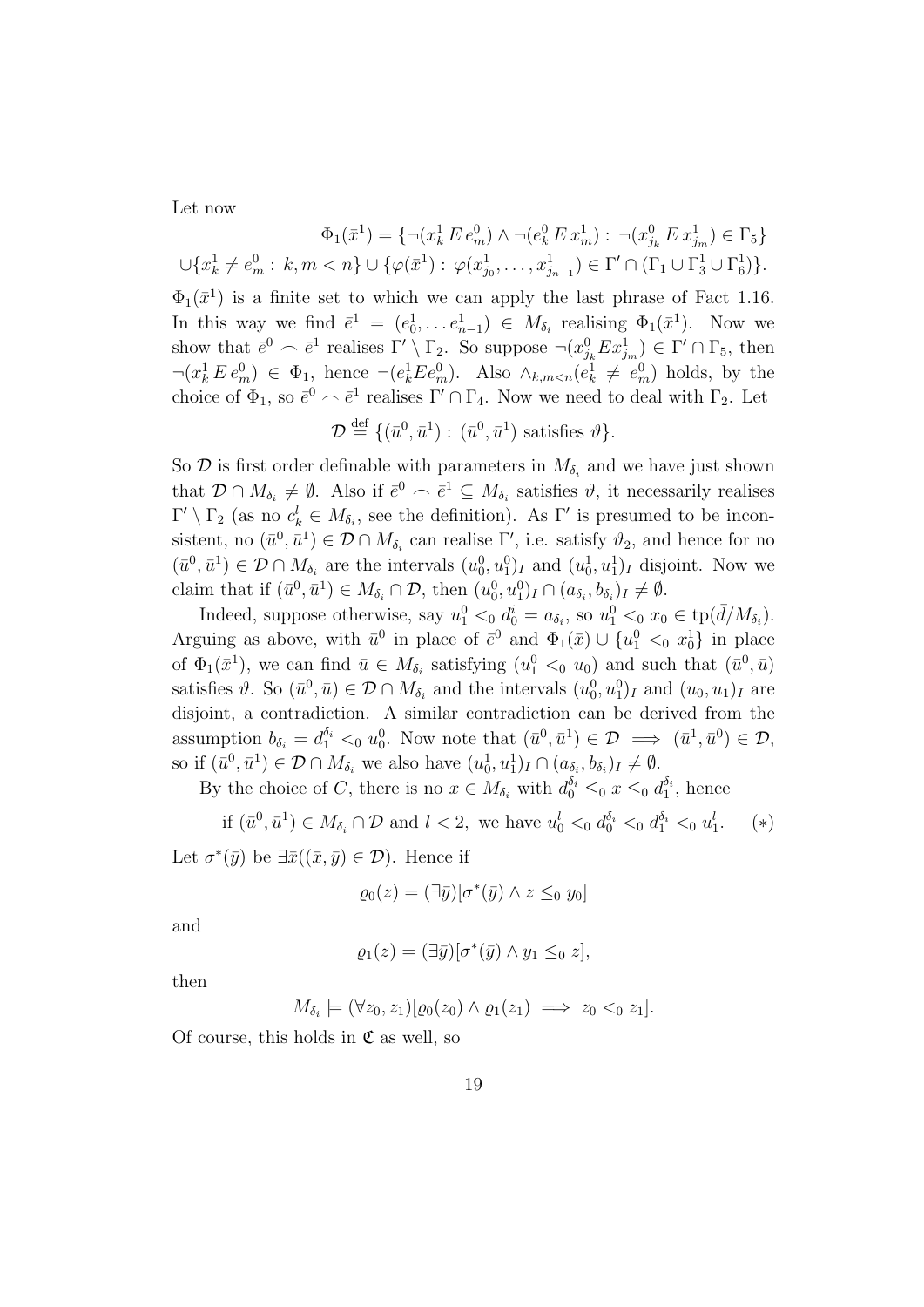- (a)  $\varrho_0(z)$  defines an initial segment of I,
- (b)  $\rho_1(z)$  defines an end segment of I,
- (c) the segments defined by  $\varrho_0(z)$  and  $\varrho_1(z)$  are disjoint,
- (d)  $\varrho_0(M_{\delta_i}) \cup \varrho_1(M_{\delta_i}) = I \cap M_{\delta_i}$ .

[Why? Note that  $(\bar{e}^0, \bar{d}) \in \mathcal{D}$ . Hence  $\sigma^*(\bar{d})$  holds. As for every  $a \in I \cap M_{\delta_i}$  we have  $a \leq_I a_{\delta_i}$  or  $a >_I b_{\delta_i}$ , the conclusions follows.]

(e)  $\varrho_0(a_{\delta_i})$  and  $\varrho_1(b_{\delta_i})$  hold.

[Why? Again because  $\sigma^*(\bar{d})$  holds.]

The above arguments show that  $\{x: (\exists \bar{y})[(\sigma^*(\bar{y}) \wedge x \leq_0 y_0)]\}$  defines the Dedekind cut  $\{x : x <_0 a_{\delta_i}\}$  over  $M_{\delta_i}$ , which contradicts the choice of C and the fact that the Dedekind cut induced by  $(\bar{a}, b)$  is not definable (which is a part of the definition of  $\ast [M, \bar{a}, \bar{b}]$ .

**Stage C**. Now we have shown that the trees  $\langle N_{\eta} : \eta \in \{1\} \rangle$ ,  $\langle h_{\eta} : \eta \in \{1\} \rangle$ of models and embeddings can be defined as required, and we consider

$$
p^* \stackrel{\text{def}}{=} \cup_{\eta \in \lambda > 2} h_{\eta}(p \upharpoonright M_{\delta_{lg(\eta)}}).
$$

We shall show that  $p^*$  is finitely satisfiable, hence satisfiable. Let  $\Gamma' \subseteq p^*$ be finite. Recalling the analysis of  $p$  from Stage A, we consider each of the cases by which  $p$  could have been defined (ignoring Case 1A, as justified by Subclaim 1.15.)

<u>Case 1</u>. In this case there is a function  $f: Q^M \to Q^M$  respecting E, with  $aEf(a)$  for all  $a \in Q^M$ , and without loss of generality there are some  $\eta_0, \ldots \eta_{m-1} \in \lambda > 2$  and  $\{b_i^j\}$  $i_i^j : j < m, i < n_j$   $\subseteq$  Rang(*f*) such that

$$
\Gamma' = \{P(z)\} \cup \bigcup_{j < m} \{h_{\eta_j}(b_i^j) R z : i < n_j\},\
$$

and for each j we have  ${b_i^j}$  $i : i < n_j$ }  $\subseteq M_{\delta_{lg(\eta_j)}}$ . Let  $n \stackrel{\text{def}}{=} \Sigma_{j \le m} n_j$ , hence  $\Gamma'$  is a quantifier free (partial) type over *n* variables in  $\mathfrak{C}^{[\bar{\psi}]}$ . By Observation 1.9, we only need to check that in  $\Gamma'$  there are no direct contradictions with the axioms of  $T_{\text{feq}}^+$ .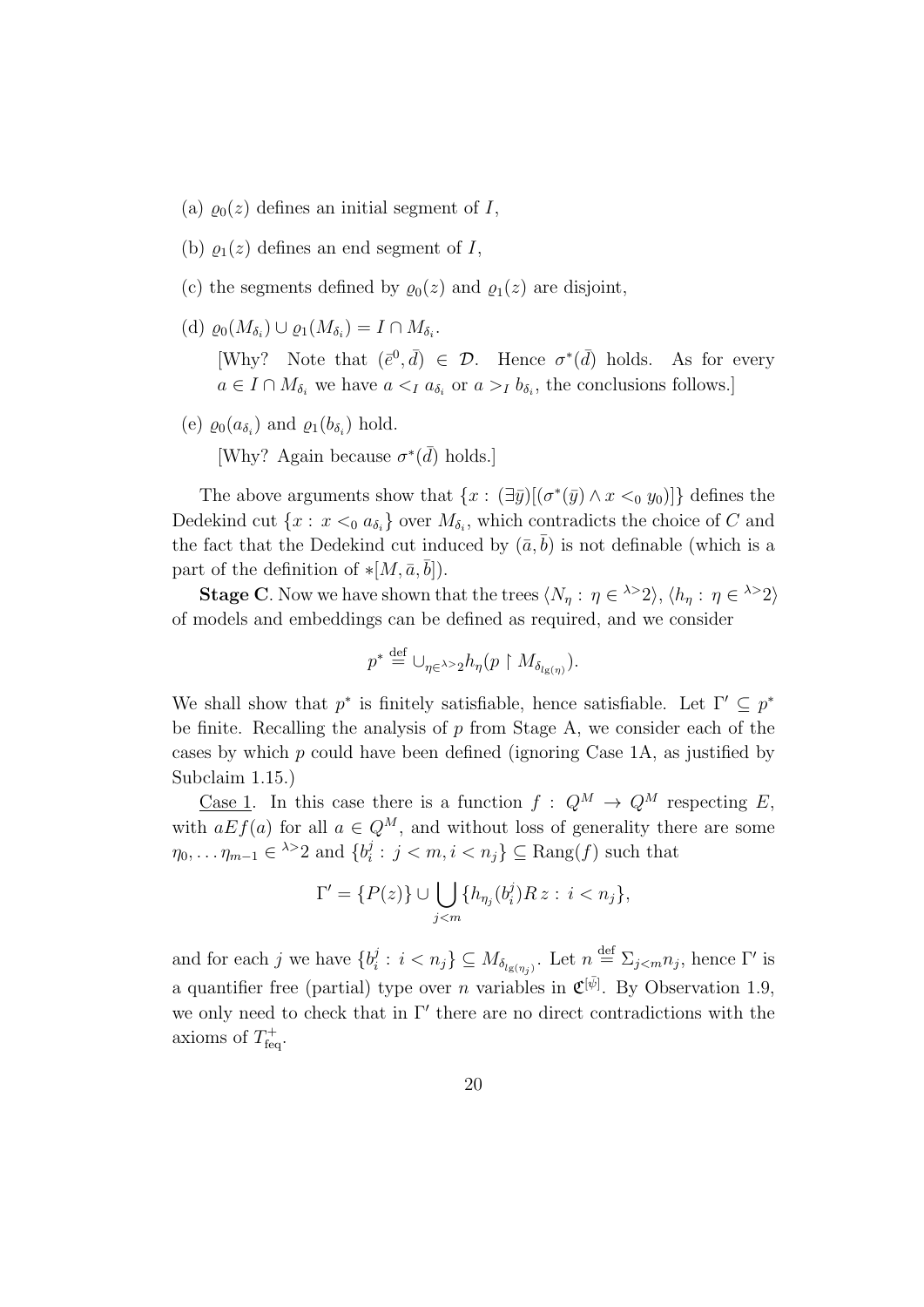The only possibility for such a contradiction is that for some  $j_0, j_1$  and  $b_i^{j_0}$  $i^{j_0}$ ,  $b_k^{j_1}$  we have

$$
h_{\eta_{j_0}}(b_i^{j_0}) \neq h_{\eta_{j_1}}(b_k^{j_1}) \wedge h_{\eta_{j_0}}(b_i^{j_0}) E\, h_{\eta_{j_1}}(b_k^{j_1})
$$

and  $h_{j_0}(b_i^{j_0})$  $i^{j_0})Rz, h_{j_1}(b_k^{j_1})$  $(k)$ <sup>j<sub>1</sub></sup>) $R z \in \Gamma'$ . In such a case, any c which would realise  $\Gamma'$ would contradict part (c) of the definition of  $T_{\text{feq}}^+$ . Suppose that  $b_i^{j_0}$  $b_i^{j_0}, b_k^{j_1}$  and  $\eta_0, \eta_1$  are as above. Let  $\eta_l \stackrel{\text{def}}{=} \eta_{j_l}$  for  $l < 2$  and let  $\eta = \eta_0 \cap \eta_1$ . By part  $(\gamma)(ii)$ in the definition of  $\bar{h}$ , there is  $\hat{b} \in N_{\eta}$  such that  $h_{\eta_0}(b_i^{j_0})$  $\hat{h}^{j_0}_{i}$ ) E  $\hat{b}$  and  $h_{\eta_1}(b_k^{j_1})$  $\hat{h}^{j_1}_k)E\,\hat{b}.$ For some  $b \in M_{\delta_{l\epsilon(n)}}$  we have

$$
h_{\eta_0}(b) = h_{\eta_1}(b) = h_{\eta}(b) = \hat{b},
$$

so applying the elementarity of the maps, we obtain

$$
b_i^{j_0} E b E b_k^{j_1}.
$$

On the other hand, by the definition of  $p^*$  we have  $b_i^{j_0} R z \in p(z)$  and  $b_k^{j_1} R z \in p(z)$ . By the the demands on p this implies that  $b_i^{j_0} = b_k^{j_1} \notin M_{\delta_{lg(\eta)}}$ and  $f(b) = b_i^{j_0}$  $i^0$ , contradicting the fact that  $M_{\delta_{\lg(\eta)}}$  is closed under f.

<u>Case 2</u>. For a fixed  $a^* \in M_0$  we have

$$
p(z) = \{Q(z)\} \cup \{a^*Ez\} \cup \{z \neq c : c \in a^*/E^M\},\
$$

so without loss of generality

$$
\Gamma' = \{Q(z)\} \cup \{a^* \, E \, z\} \cup \{z \neq h_{\eta_j}(c_j) : j < m\}
$$

for some  $c_0, \ldots, c_{m-1} \in a^*/E^M$  and  $\eta_0, \ldots, \eta_{m-1} \in \lambda > 2$ , as  $h_{\langle\rangle} = id_{M_0}$ . As  $a^*/E$  is infinite in any model of  $T^*_{\text{feq}}$ , the set  $\Gamma'$  is consistent.

Case 3. We may assume that for some equivalence relation  $\mathcal E$  on  $P^M$ , a function f from  $P^M$  into {yes, no}, sequences  $\eta_0, \ldots \eta_{n-1} \in \lambda > 2$ , and  ${a_i^k : i < m, k < n} \subseteq Q^M$  and  ${b_i^k, c_i^k, d_i^k : i < m, k < n} \subseteq P^M$  we have  $e_1 \mathcal{E} e_2 \implies f(e_1) = f(e_2)$  and

$$
\Gamma'(z) = \{Q(z)\} \cup \bigcup_{k < n} \{ \neg(h_{\eta_k}(a_i^k)Ez) : i < m \} \cup \bigcup_{k < n} \{ (zR \, h_{\eta_k}(b_i^k))^{f(b_i^k)} : i < m \}
$$
\n
$$
\cup \bigcup_{k < n} \{ [F(z, h_{\eta_k}(c_i^k)) = F(z, h_{\eta_k}(d_i^k))]^{\text{if } c_i^k \mathcal{E} d_i^k} : i < m \}.
$$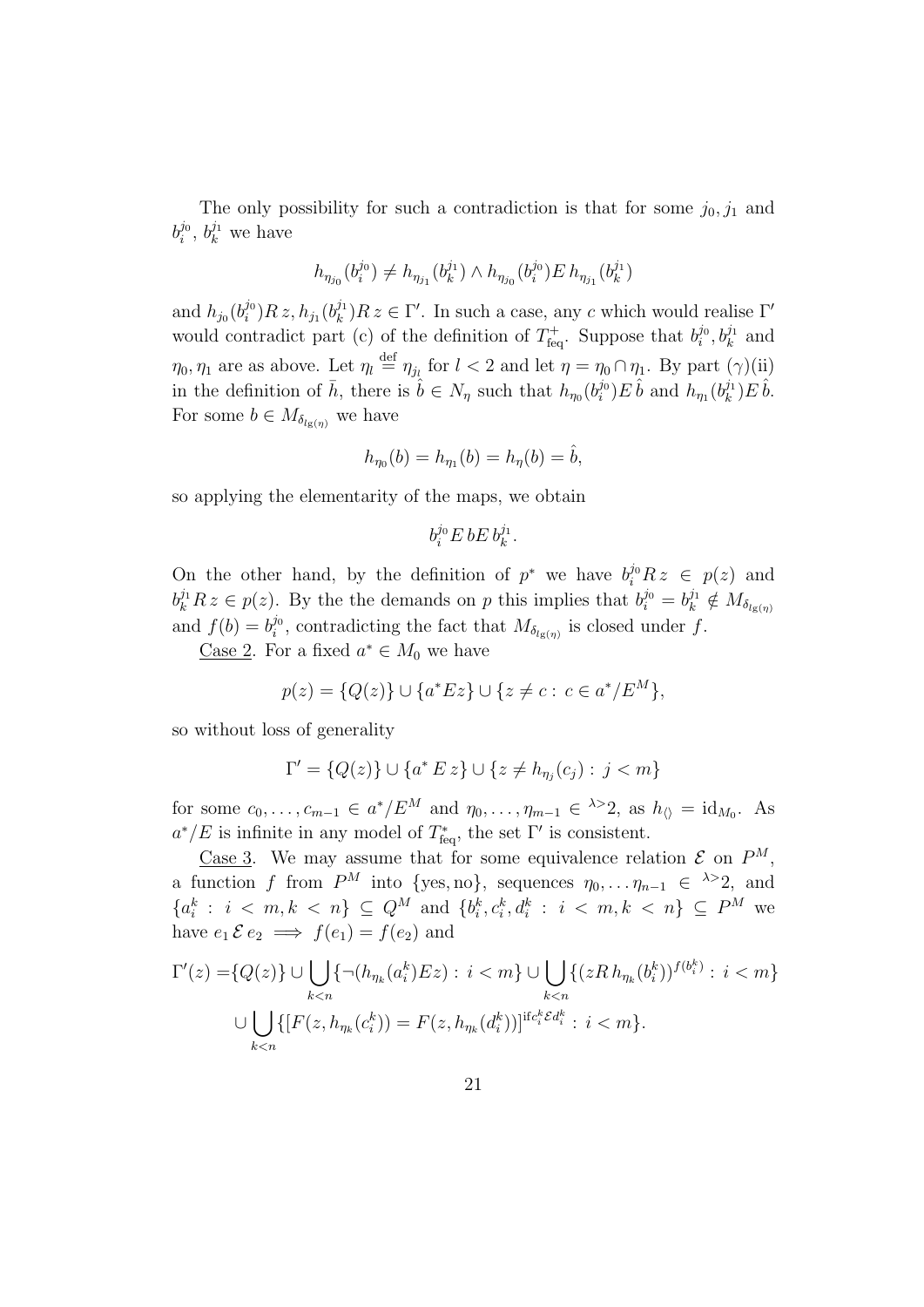We could have a contradiction if for some  $k_1, k_2, i_1, i_2$  we had  $f(b_{i_1}^{k_1})$  $j_{i_1}^{k_1}$ ) =yes,  $f(b_{i_2}^{k_2})$  $\binom{k_2}{i_2}$  = no, but  $h_{\eta_{k_1}}(b_{i_1}^{k_1})$  $\lambda_{i_1}^{k_1}$ ) =  $h_{\eta_{k_2}}(b_{i_2}^{k_2})$  $\binom{k_2}{i_2}$ , which cannot happen by  $\gamma(i)$  and the fact that each  $h_{\eta}$  is 1-1. Another possibility is that for some  $b_{i_1}^{k_1}$  $i_1^{k_1}, b_{i_2}^{k_2}$  we have  $f(b_{i_1}^{k_1})$  $\binom{k_1}{i_1} = f(b_{i_2}^{k_2})$  $\binom{k_2}{i_2}$ =yes, but  $h_{\eta_{k_1}}(b_{i_1}^{k_1})$  $\binom{k_1}{i_1} \neq h_{\eta_{k_2}}(b_{i_2}^{k_2})$  $\binom{k_2}{i_2}$  while  $h_{\eta_{k_1}}(b_{i_1}^{k_1})$  $\binom{k_1}{i_1} E\, h_{\eta_{k_2}}(b_{i_2}^{k_2})$  $i_2^{k_2}$ ). To see that this cannot happen, we distinguish various possibilities for  $b_{i_1}^{k_1}$  $\substack{k_1\i_1}$  ,  $b_{i_2}^{k_2}$ and use part  $(\gamma)(ii)$  in the choice of  $\bar{h}$ .

Yet another possible source of contradiction could come from a similar consideration involving the last clause in the definition of  $\Gamma'(z)$ , which cannot happen for similar reasons.

**Stage D**. Now we can conclude, using  $\lambda = \lambda^{< \lambda}$  and  $|T| < \lambda$ , that there is a model  $N^* \prec \mathfrak{C}$  of size  $\lambda$  with  $\bigcup_{\eta \in \lambda > 2} N_\eta \subseteq N^*$ , such that  $p^*$  is realised in  $N^*$ . For  $\nu \in {}^{\lambda}2$ , let  $h_{\nu} \stackrel{\text{def}}{=} \cup_{i \leq \lambda} h_{\nu|i}$ , and let  $N_{\nu} \stackrel{\text{def}}{=} \text{Rang}(h_{\nu})$ , while  $p_{\nu} \stackrel{\text{def}}{=} h_{\nu}(p)$ .

For such  $\nu$ , let

$$
q_{\nu}(x) \stackrel{\text{def}}{=} \{I(x)\} \cup \{h_{\nu}(a_i) <_0 x <_0 h_{\nu}(b_i) : i < \lambda\}.
$$

Hence we have that for  $\nu \neq \rho$  from  $\lambda_2$ , the types  $q_{\nu}$  and  $q_{\rho}$  are contradictory, by (δ) above. As  $||N^*|| + |L(T)| \leq \lambda$ , there are only  $\leq \lambda$  definable Dedekind cuts of  $\lt_0$  over  $N^*$ , and only  $\leq \lambda$  types  $q_{\nu}$  are realised in  $N^*$ . Hence there is  $\nu \in \lambda_2$  (actually  $2^{\lambda}$  many) such that the Dedekind cut  $\{x: \vee_{i \leq \lambda} x \leq_0 h_{\nu}(a_i)\}\$ is not definable over  $N^*$  and  $q_{\nu}$  is not realised in  $N^*$ . So  $N^*$  omits  $q_{\nu}$  and realises  $p_{\nu}$ . We let  $N = h(N^*)$ , where h is an automorphism of  $\mathfrak C$  extending  $h_{\nu}^{-1}$ .  $\bigstar_{1.13}$ 

**Theorem 1.17** Assume that  $\lambda^{<\lambda} = \lambda$  and  $2^{\lambda} = \lambda^{+}$ . (1) For any  $\lambda$ -relevant  $(T_{\text{ord}}, T_{\text{feq}}^*)$  -superior  $(T, \bar{\varphi}, \bar{\psi})$ , the theory T has a model  $M^*$  of cardinality  $\lambda^+$  such that

- (i)  $\bar{\varphi}^{M^*}$  is not  $\lambda^+$ -saturated,
- (ii)  $\bar{\psi}^{M*}$  is  $\lambda^+$ -saturated.

(2) We can strengthen the claims in (i) and (ii) to include any interpretations of a dense linear order and  $T_{\text{feq}}^*$ -respectively in  $M^*$ , even with parameters.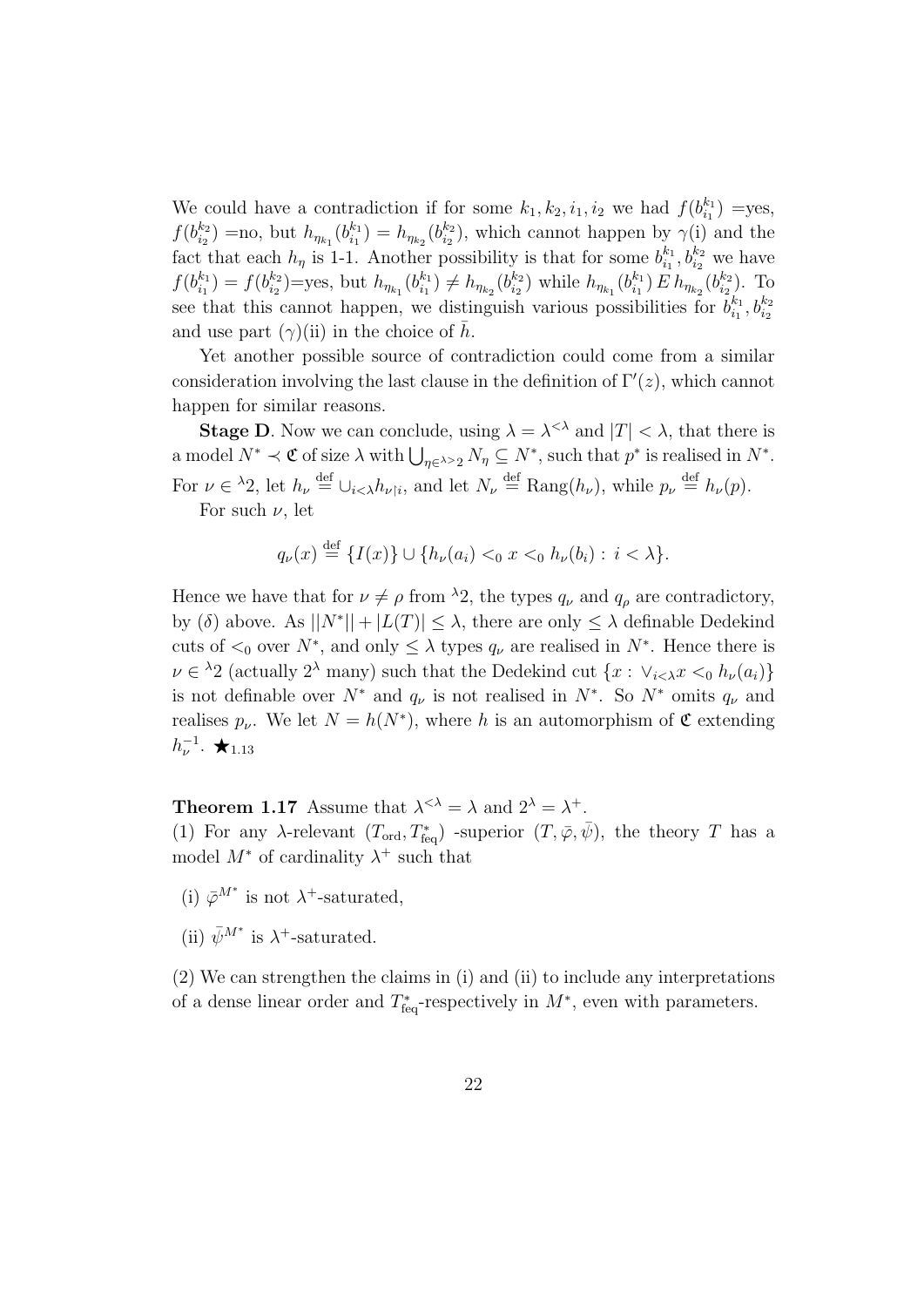**Proof.** We prove (1), and (2) is proved similarly. Using the Main Claim 1.13, we can construct  $M^*$  of size  $\lambda^+$ , by an  $\prec$ -increasing continuous sequence  $\langle M_i^* : i \leq \lambda^+ \rangle$ , with  $||M_i^*|| = \lambda$  satisfying  $\ast [M_i, \bar{a}, \bar{b}]$  for each  $i \leq \lambda^+$ , and letting  $M^* = M_{\lambda^+}$ . The Main Claim 1.13 is used in the successor steps. To assure that  $M^*$  is  $\lambda^+$ -saturated for  $T^*_{\text{feq}}$ , we use the assumption  $2^{\lambda} = \lambda^+$ , to do the bookkeeping of all  $T_{\text{feq}}^*$ -types involved.  $\bigstar_{1.17}$ 

**Conclusion 1.18** Under the assumptions of Theorem 1.17, the theory  $T_{\text{feq}}^*$ is  $\lhd^*_{\lambda^+}$  strictly below the theory of a dense linear order with no first or last elements.

[Why? It is below by Shelah's Theorem 0.4 above.]

We recall that our motivation for studying  $\langle \cdot \rangle^*$  is to try to characterise SOP<sub>3</sub> (or SOP<sub>2</sub>) theories by the  $\prec$ <sup>\*</sup>-maximality. As we explained in the Introduction this has origins in the connection between the maximality in the Keisler order and having the strict order property, so we should show here what is the connection between the maximality in Keisler's order and the maximality in the order  $\triangleleft^*$ . The following Claim 1.19 does that for countable theories.

**Claim 1.19** Suppose that T is a countable theory that is  $\langle \cdot \rangle^*$ -maximal. Then it is maximal in the Keisler order  $\leq_{\lambda}$ .

**Proof of the Claim.** Suppose otherwise and let  $T_1$  be a theory that is  $\lhd^*$ -maximal but not maximal in the Keisler order  $\lhd_\lambda$ . In particular we have  $T_{\text{ord}} \lhd^*_{\lambda} T_1$ , so there is a  $\lambda$ -relevant  $(T_{\text{ord}}, T_1)$ -superior triple  $(T, \bar{\varphi}_0, \bar{\varphi}_1)$ exemplifying this. By Observation  $1.4(0)$  we may assume that the interpretation  $\bar{\varphi}_1$  is trivial, so  $T_1 \subseteq T$ - for simplicity.

Since T is not maximal in the Keisler order  $\leq_{\lambda}$ , by [Sh c] 4.2 (1) there is a regular ultrafilter  $D$  which is not good and a model  $M$  of  $T$  such that  $M^{\lambda}/\mathcal{D}$  is nevertheless  $\lambda^{+}$ -compact. We can extend M to a model N of T and consider  $N^* = N^{\lambda}/\mathcal{D}$ . This is a model of T and by the Extension Theorem for ultrafilters we have that  $[N^*]^\bar{\varphi_1} = M^\lambda/\mathcal{D}$ , so it is  $\lambda^+$ -compact and hence it is  $\lambda^+$ -saturated. Again by the Extension Theorem we have that  $[N^*]^{\bar{\varphi}_1} = (N^{\bar{\varphi}_1})^{\lambda}/\mathcal{D}$ . Now on the one hand we have by the  $\triangleleft_{\lambda^*}^*$ -maximality of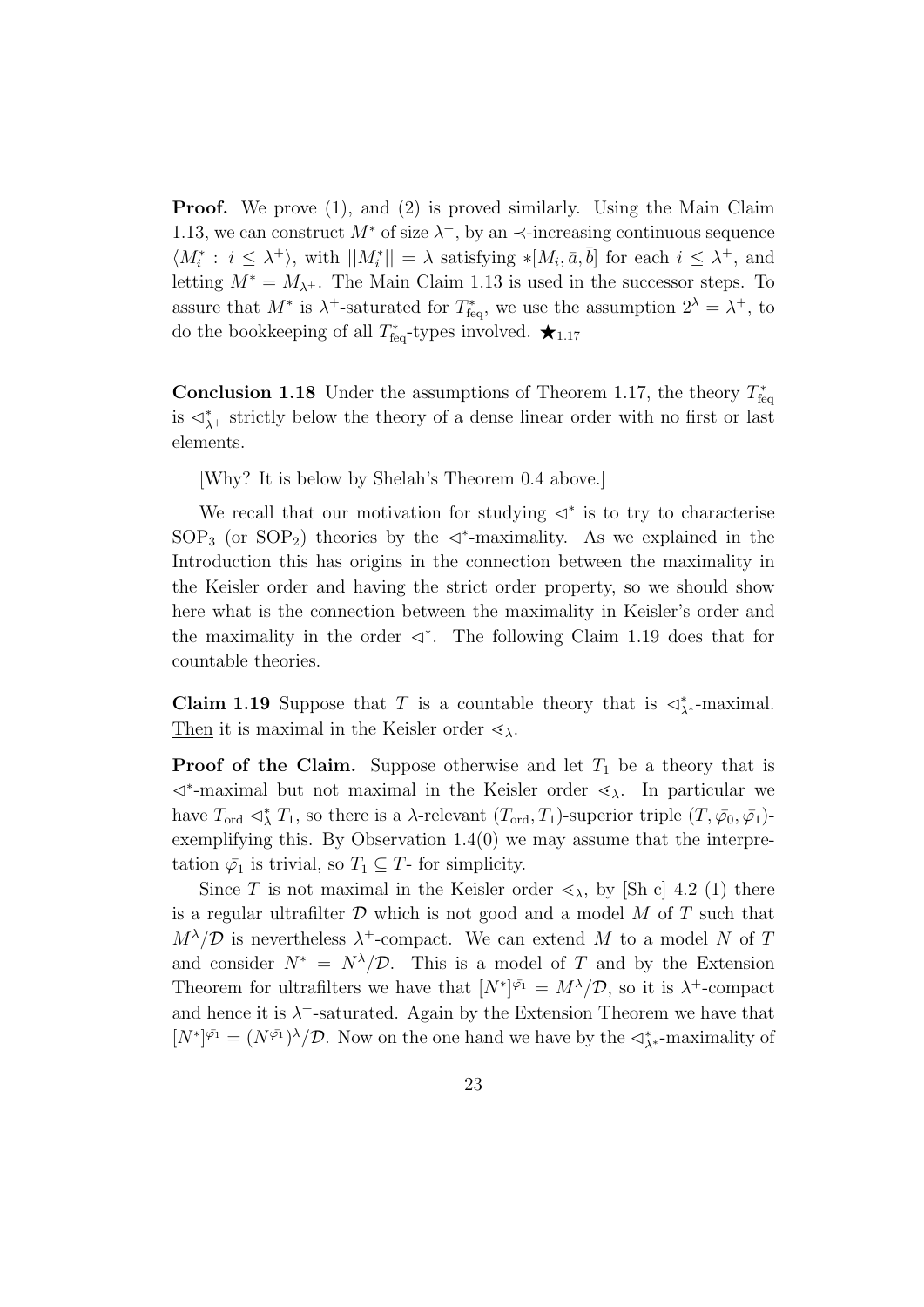$T_1$  that  $(N^{\bar{\varphi_1}})$ <sup> $\lambda$ </sup>/ $\mathcal D$  must be  $\lambda^+$ -saturated, hence  $\lambda^+$ -compact. But on the other hand  $(N^{\bar{\varphi}_1})^{\lambda}/\mathcal{D}$  cannot be  $\lambda^+$ -compact because  $\mathcal D$  is not a good ultrafilter and  $T_{\text{ord}}$  is maximal in the Keisler order, contradicting [Sh c] 4.2 (1).  $\star$ <sub>1.19</sub>

## 2 On the properties  $SOP_2$  and  $SOP_1$

In his paper [Sh 500], S. Shelah investigated a hierarchy of properties unstable theories without strong order property may have. This hierarchy is named NSOP<sub>n</sub> for  $3 \leq n < \omega$ , where the acronym NSOP stands for "not" strong order property". The negation of  $\text{NSOP}_n$  is denoted by  $\text{SOP}_n$ . It was shown in [Sh 500] that  $SOP_{n+1} \implies SOP_n$ , that the implication is strict and that  $SOP_3$  theories are not simple. In this section we investigate two further notions, which with the intention of furthering the above hierarchy, we name  $SOP_2$  and  $SOP_1$ . The original definitions of  $SOP_n$  for  $n \geq 3$  do not immediately lend themselves to extending the hierarchy for  $n = 1, 2$ , but the properties we define nevertheless fulfill that role. In section 3, a connection between this hierarchy and  $\langle \cdot \rangle^*$ -maximality will be established.

Recall from  $\lbrack Sh\ 500\rbrack$  one of the equivalent definitions of  $\text{SOP}_3$ . (The equivalence is established in Claim 2.19 of [Sh 500]).

**Definition 2.1** (1) A (complete) theory T has  $SOP_3$  iff there is an indiscernible sequence  $\langle \bar{a}_i : i < \omega \rangle$  and formulae  $\varphi(\bar{x}, \bar{y}), \psi(\bar{x}, \bar{y})$  such that

- (a)  $\{\varphi(\bar{x}, \bar{y}), \psi(\bar{x}, \bar{y})\}$  is contradictory,
- (b) for some sequence  $\langle \bar{b}_j : j < \omega \rangle$  we have

$$
i \leq j \implies \models \varphi[\overline{b}_j, \overline{a}_i] \text{ and } i > j \implies \models \psi[\overline{b}_j, \overline{a}_i],
$$

(c) for  $i < j$ , the set  $\{\varphi(\bar{x}, \bar{a}_i), \psi(\bar{x}, \bar{a}_i)\}\$ is contradictory.

(2) NSOP<sub>3</sub> stands for the negation of  $SOP_3$ .

**Definition 2.2** (1) T has  $\text{SOP}_2$  if there is a formula  $\varphi(\bar{x}, \bar{y})$  which exemplifies this property in  $\mathfrak{C} = \mathfrak{C}_T$ , which means:

There are  $\bar{a}_{\eta} \in \mathfrak{C}$  for  $\eta \in \mathfrak{\omega} > 2$  such that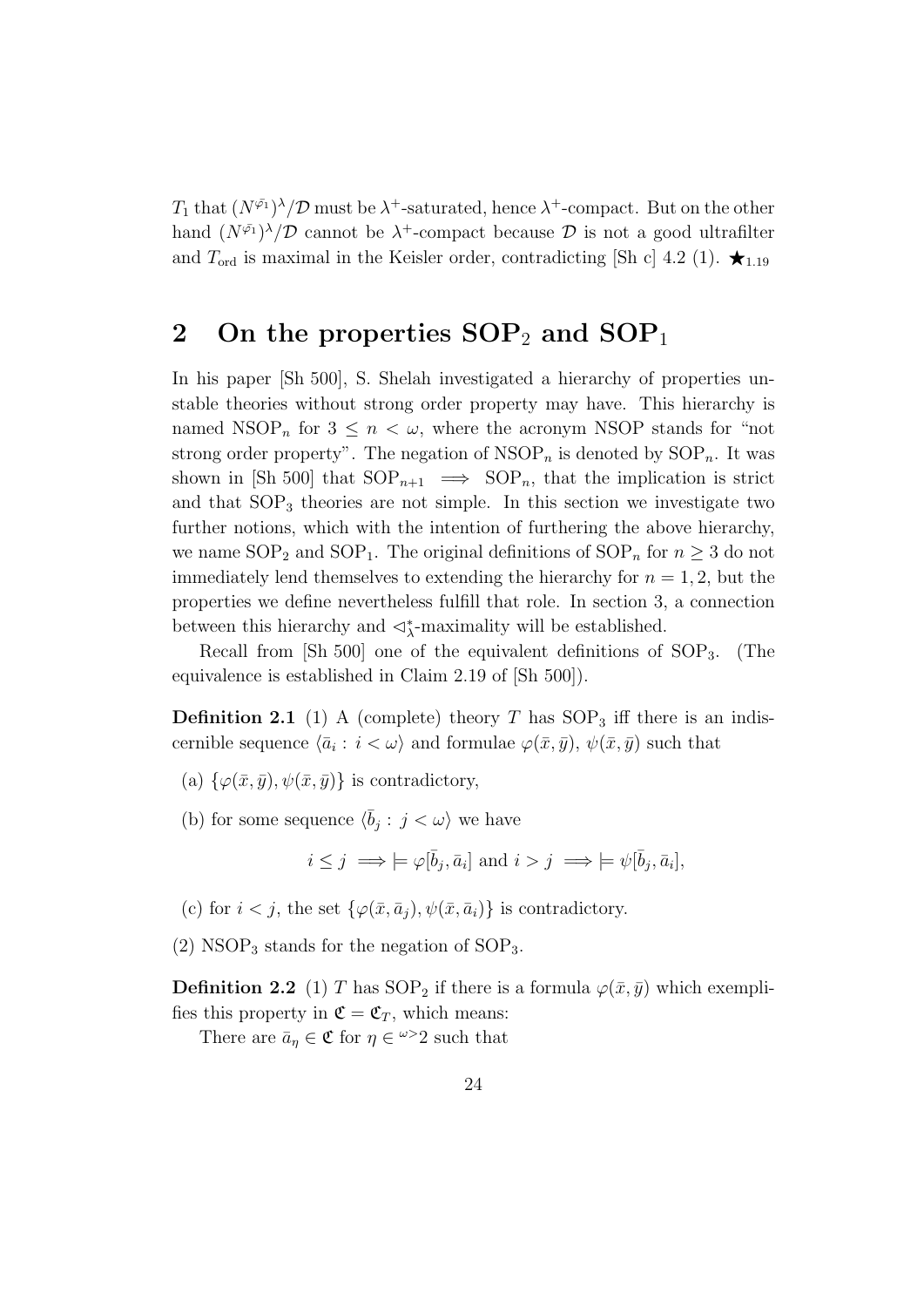- (a) for every  $\rho \in {}^{\omega}2$ , the set  $\{\varphi(\bar{x}, \bar{a}_{\rho|n}) : n < \omega\}$  is consistent,
- (b) if  $\eta, \nu \in \mathbb{Z}^{\infty}$  are incomparable,  $\{\varphi(\bar{x}, \bar{a}_{\eta}), \varphi(\bar{x}, \bar{a}_{\nu})\}$  is inconsistent.

(2) T has SOP<sub>1</sub> if there is a formula  $\varphi(\bar{x}, \bar{y})$  which exemplifies this in  $\mathfrak{C}$ , which means:

There are  $\bar{a}_{\eta} \in \mathfrak{C}$ , for  $\eta \in \mathfrak{\omega} > 2$  such that:

- (a) for  $\rho \in {}^{\omega}2$  the set  $\{\varphi(\bar{x}, \bar{a}_{\rho \upharpoonright n}) : n < \omega\}$  is consistent.
- (b) if  $\nu \frown \langle 0 \rangle \leq \eta \in \omega > 2$ , then  $\{\varphi(\bar{x}, \bar{a}_{\eta}), \varphi(\bar{x}, \bar{a}_{\nu \frown \langle 1 \rangle})\}$  is inconsistent.
- (3) NSOP<sub>2</sub> and NSOP<sub>1</sub> are the negations of  $SOP_2$  and  $SOP_1$  respectively.

The following Claim establishes the relative position of the properties introduced in Definition 2.2 within the (N)SOP hierarchy.

**Claim 2.3** For any complete first order theory  $T$ , we have

$$
SOP_3 \implies SOP_2 \implies SOP_1.
$$

**Proof of the Claim.** Suppose that T is SOP<sub>3</sub>, as exemplified by  $\langle \bar{a}_i : i < \omega \rangle$ ,  $\langle \bar{b}_j : j < \omega \rangle$  and formulae  $\varphi(\bar{x}, \bar{y})$  and  $\psi(\bar{x}, \bar{y})$  (see Definition 2.1), and we shall show that  $T$  satisfies  $SOP_2$ . We define

$$
\vartheta(\bar{x}, \bar{y}^0 \frown \bar{y}^1) \equiv \varphi(\bar{x}, \bar{y}^0) \land \psi(\bar{x}, \bar{y}^1), \text{ where } l g(\bar{y}^0) = l g(\bar{y}^1).
$$

Let us first prove the consistency of

$$
T \cup \{\neg(\exists \bar{x})[\vartheta(\bar{x}, \bar{y}_{\eta}) \land \vartheta(\bar{x}, \bar{y}_{\nu})]: \eta \perp \nu \text{ in } \omega > 2\} \cup
$$
  

$$
\cup \bigcup_{n < \omega} \{(\exists \bar{x})[\bigwedge_{k \leq n} \vartheta(\bar{x}, \bar{y}_{\eta \restriction k})]: \eta \in {}^{n}2\}.
$$

Suppose for contradiction that  $\Gamma$  is not consistent, then for some  $n < \omega$ , the following set is inconsistent:

$$
T \cup \{ \neg(\exists \bar{x})[\vartheta(\bar{x}, \bar{y}_{\eta}) \land \vartheta(\bar{x}, \bar{y}_{\nu})]: \eta, \nu \text{ incomparable in } {}^{n \geq} 2 \}
$$
  

$$
\cup \{ (\exists \bar{x})[\bigwedge_{k \leq n} \vartheta(\bar{x}, \bar{y}_{\eta \restriction k})]: \eta \in {}^{n} 2 \}.
$$

Fix such *n*. We pick ordinals  $\alpha_{\eta}, \beta_{\eta} < \omega$  for  $\eta \in \infty$  2 so that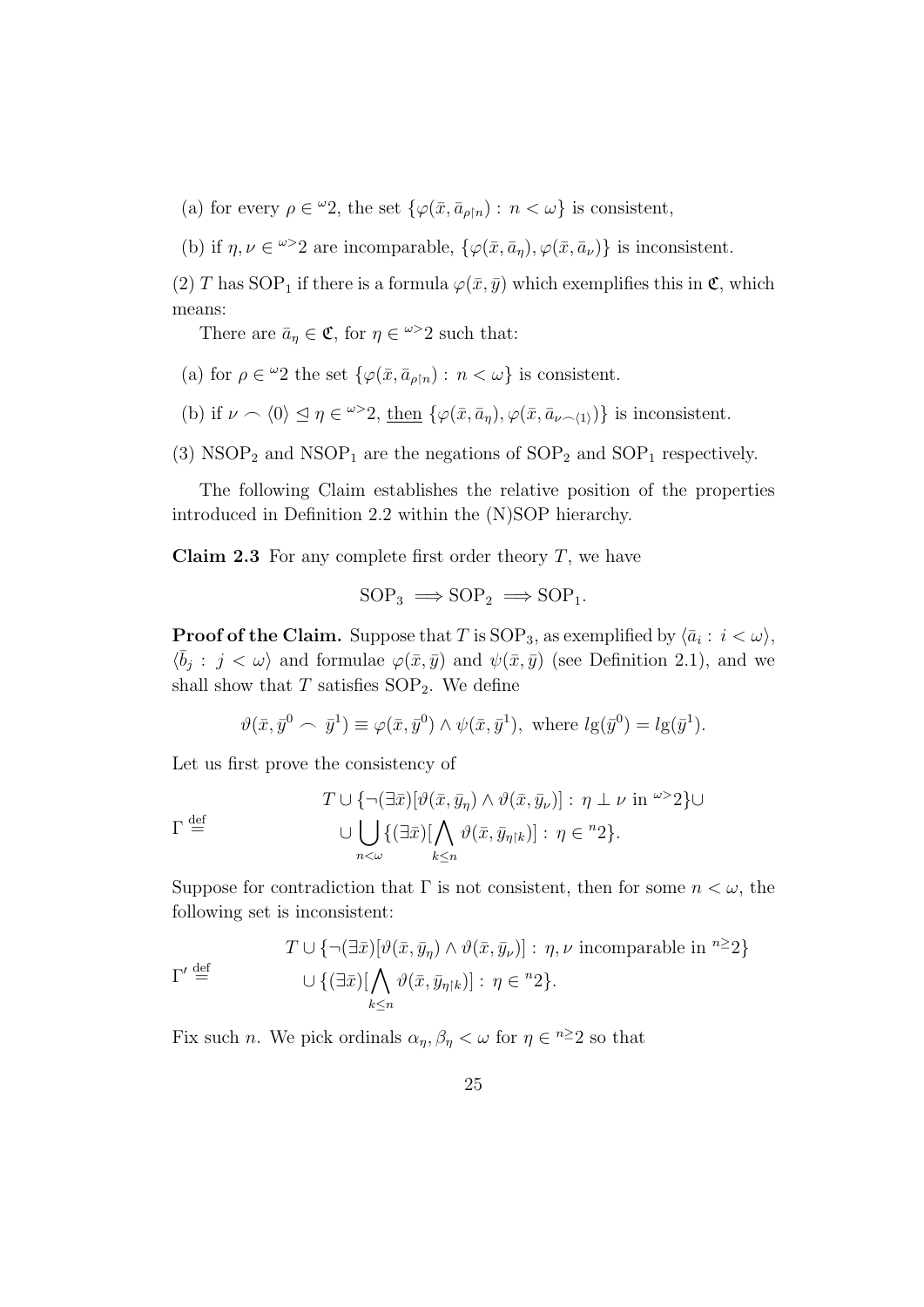- (i)  $\nu \triangleleft \eta \implies \alpha_{\nu} < \alpha_{\eta} < \alpha_{\eta} + 1 < \beta_{\eta} < \beta_{\nu}$
- (ii)  $\beta_{\eta \smallfrown \langle 0 \rangle} < \alpha_{\eta \smallfrown \langle 1 \rangle}$ .

For  $\eta \in \infty$  2 let  $\bar{a}_{\eta}^* \triangleq \bar{a}_{\alpha_{\eta}} \frown \bar{a}_{\beta_{\eta}}$ . We show that  $\mathfrak{C}$  and  $\{\bar{a}_{\eta}^* : \eta \in \infty\}$  exemplify that  $\Gamma'$  is consistent. So, if  $\eta \in {}^{n \geq 2}$  then we have  $\bigwedge_{k \leq n} {}^{i \geq 0} [\bar{b}_{\alpha_{\eta}+1}, \bar{a}^*_{\eta}]_k]$ as for every  $k \leq n$  we have  $\alpha_{\eta k} < \alpha_{\eta} + 1$ , so  $\varphi[\bar{b}_{\alpha_{\eta}+1}, \bar{a}_{\alpha_{\eta}+k}]$  holds, but also for all  $k \leq n$ , as  $\eta \restriction k \leq \eta$ , we have  $\beta_{\eta|k} > \alpha_{\eta} + 1$ , so  $\psi[\bar{b}_{\alpha_{\eta}+1}, \bar{a}_{\beta_{\eta|k}}]$ holds. Hence  $(\exists \bar{x})[\bigwedge_{k\leq n}\vartheta(\bar{x},\bar{a}_{\eta|k}^*)]$ . On the other hand, if  $\nu \frown \langle l \rangle \leq \eta_l$  for  $l < 2$ , then  $\{\vartheta(\bar{x}, \bar{a}_{\eta_0}^*), \vartheta(\bar{x}, \bar{a}_{\eta_1}^*)\}$  is contradictory as the conjunction implies  $\psi(\bar{x}, \bar{a}_{\beta_{\eta_0}}) \wedge \varphi(\bar{x}, \bar{a}_{\alpha_{\eta_1}})$ , which is contradictory by  $\beta_{\eta_0} < \alpha_{\eta_1}$  and (c) of Definition 2.1. This shows that  $\Gamma'$  is consistent, hence we have also shown that  $\Gamma$ is consistent.

Having shown that  $\Gamma$  is consistent, we can find witnesses  $\{\bar{a}_\eta^* : \eta \in \omega > 2\}$ in C realising Γ. Now we just need to show that  $\{\vartheta(\bar{x}, \bar{a}_{\eta|n}^*) : n < \omega\}$  is consistent for every  $\eta \in \mathcal{L}2$ . This follows by the compactness theorem and the definition of Γ. Hence we have shown that  $SOP_3 \implies SOP_2$ .

The second part of the claim is obvious (and the witnesses for  $SOP<sub>2</sub>$  can be used for SOP<sub>1</sub> as well).  $\star_{2.3}$ 

#### Question 2.4 Are the implications from Claim 2.3 reversible?

**Claim 2.5** If T satisfies SOP<sub>1</sub>, then T is not simple. In fact, if  $\varphi(\bar{x}, \bar{y})$ exemplifies  $SOP_1$  of T, then the same formula exemplifies that T has the tree property.

**Proof of the Claim.** Let  $\varphi(\bar{x}, \bar{y})$  and  $\{\bar{a}_\eta : \eta \in \mathbb{R}^2\}$  exemplify SOP<sub>1</sub>. Then

$$
\Gamma_{\eta} \stackrel{\text{def}}{=} \{ \varphi(\bar{x}, \bar{a}_{\eta \smallfrown \langle 0 \rangle_n \smallfrown \langle 1 \rangle}) : n < \omega \}
$$

for  $\eta \in \mathbb{Z}^2$  consists of pairwise contradictory formulae. (Here  $\langle 0 \rangle_n$  denotes a sequence consisting of *n* zeroes.) For  $n < \omega$  and  $\nu \in \mathbb{R}^n$  let

$$
\rho_{\nu} \stackrel{\text{def}}{=} \langle 0 \rangle_{\nu(0)+1} \frown \langle 1 \rangle \frown \langle 0 \rangle_{\nu(1)+1} \dots \frown \langle 0 \rangle_{\nu(n-1)+1} \frown \langle 1 \rangle,
$$

so  $\rho_{\nu} \in {}^{\omega >}2$  and  $\nu \leq \eta \implies \rho_{\nu} \leq \rho_{\eta}$ . For  $\nu \in {}^n\omega$  let  $\bar{b}_{\nu} = \bar{a}_{\rho_{\nu}}$ . We observe first that  $\{\varphi(\bar{x}, b_{\nu(k)}) : k < \omega\}$  is a set of pairwise contradictory formulae,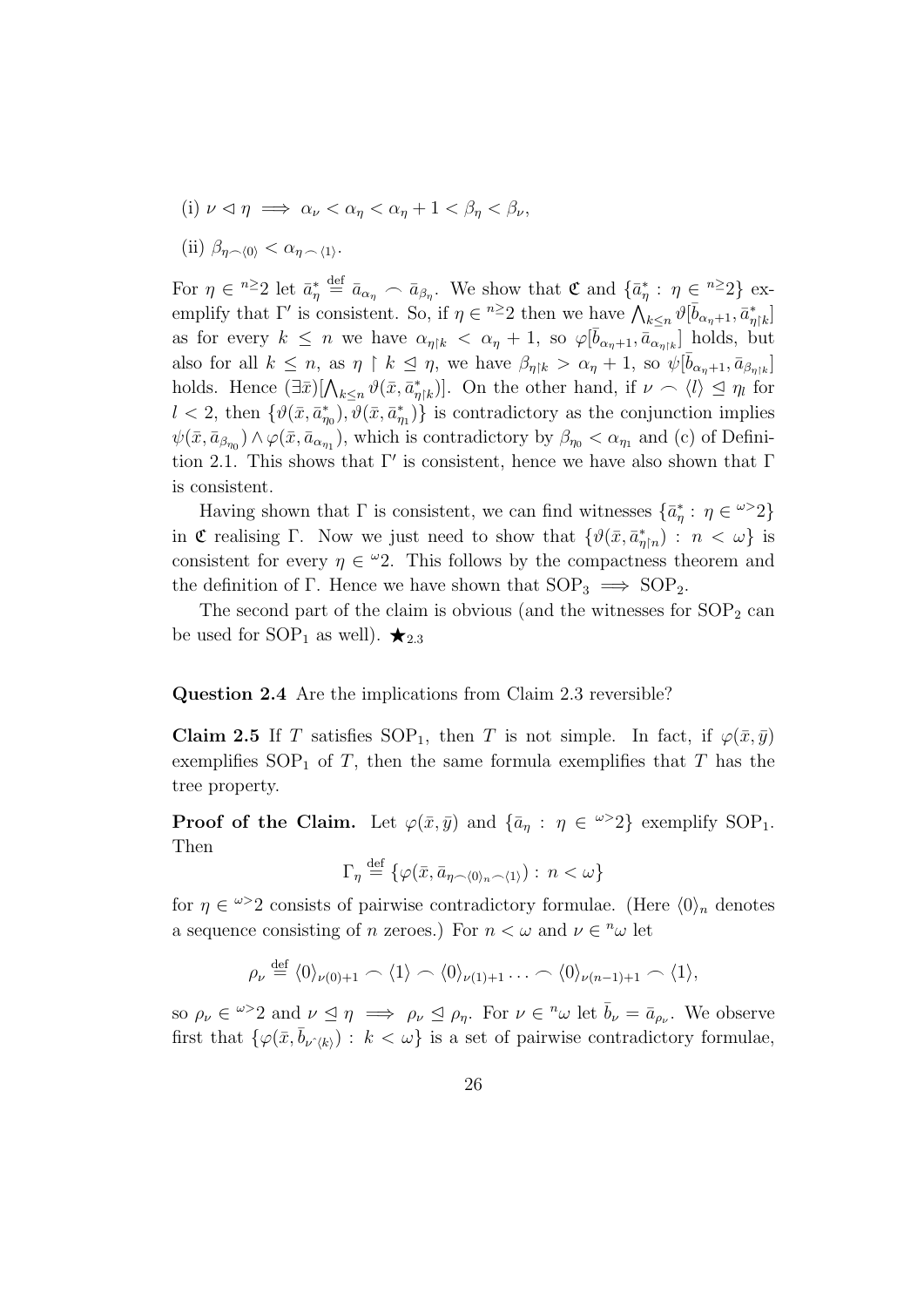for  $\nu \in \nu$ ; namely, if  $k_0 \neq k_1$ , then  $\varphi(\bar{x}, \bar{b}_{\nu \wedge k_l})$  for  $l < 2$  are two different elements of  $\Gamma_{\rho_{\nu}}$ . On the other hand,  $\{\varphi(\bar{x}, \bar{b}_{\nu|n}) : n < \omega\}$  is consistent for every  $\nu \in \omega$ . Hence  $\varphi(\bar{x}, \bar{y})$  and  $\{\bar{b}_{\nu} : \nu \in \omega > \omega\}$  exemplify that T has the tree property, and so T is not simple.  $\bigstar_{2.5}$ 

This ends the discussion of the properties of  $SOP_1$  and  $SOP_2$  that are directly relevant to the main thesis of the paper-the reader only interested in the connection with the order  $\langle \cdot \rangle^*$  can now turn directly to §3. The rest of this section however contains some further syntactic developments of these properties which are of interest if one wishes to understand the type theory induced by them. The indescernibility results we have here were recently used by Shelah and Usvyatsov [ShUs  $844$ ] to define a rank function on  $NSOP<sub>1</sub>$ theories (see Theorem 2.22)).

The definition of when a theory has  $SOP_1$  can be made in another equivalent fashion.

**Definition 2.6** Let  $\varphi(\bar{x}, \bar{y})$  be a formula of  $\mathcal{L}(T)$ . We say  $\varphi(\bar{x}, \bar{y})$  has SOP'<sub>1</sub> iff there is  $\langle \bar{a}_\eta : \eta \in \infty^{\infty}2 \rangle$  in  $\mathfrak{C}_T$  such that

(a)  $\{\varphi(\bar{x}, \bar{a}_{\rho|\bar{n}})^{\rho(\bar{n})}: n < \omega\}$  is consistent for every  $\rho \in {}^{\omega}2$ , where we use the notation

$$
\varphi^l = \begin{cases} \varphi & \text{if } l = 1, \\ \neg \varphi & \text{if } l = 0 \end{cases}
$$

for  $l < 2$ .

(b) If  $\nu \frown \langle 0 \rangle \leq \eta \in \omega > 2$ , then  $\{\varphi(\bar{x}, \bar{a}_{\eta}), \varphi(\bar{x}, \bar{a}_{\nu})\}$  is inconsistent.

We say that T has property  $SOP'_1$  iff some formula of  $\mathcal{L}(T)$  has it.

- **Claim 2.7** (1) If  $\varphi(\bar{x}, \bar{y})$  exemplifies SOP<sub>1</sub> of T then  $\varphi(\bar{x}, \bar{y})$  (hence T) has property  $SOP'_{1}$ .
- (2) If  $T$  has property  $SOP'_{1}$  then  $T$  has  $SOP_{1}$ .

**Proof of the Claim.** (1) Let  $\{\bar{a}_\eta : \eta \in \mathbb{R}^2\}$  and  $\varphi(\bar{x}, \bar{y})$  exemplify that T has SOP<sub>1</sub>. For  $\eta \in \omega > 2$  we define  $\bar{b}_{\eta} \stackrel{\text{def}}{=} \bar{a}_{\eta \sim (1)}$ . We shall show that  $\varphi(\bar{x}, \bar{y})$ and  $\{\bar{b}_\eta: \eta \in \omega > 2\}$  exemplify SOP'<sub>1</sub>.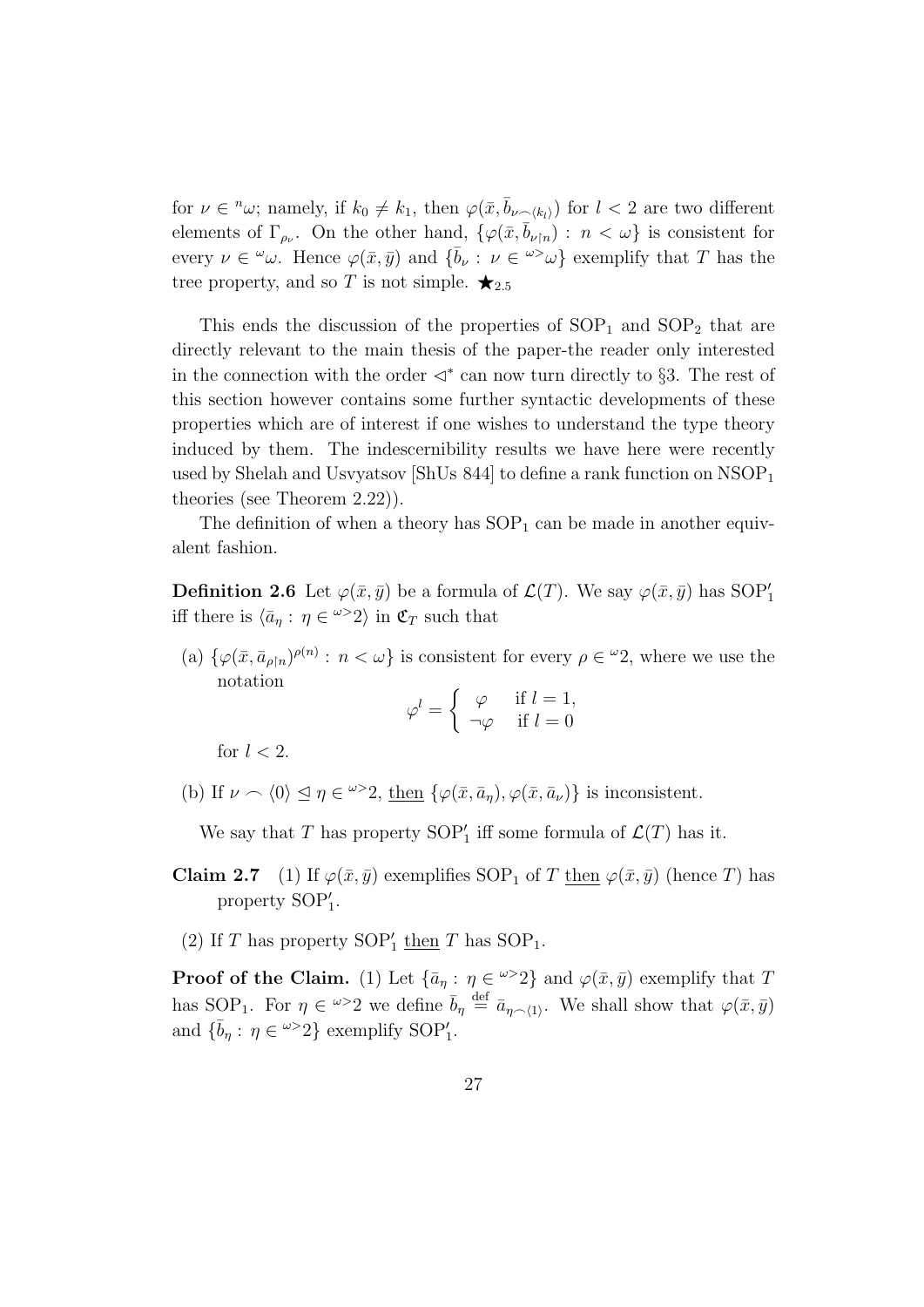Given  $\hat{\eta} \in {}^{\omega}2$ . Let  $\bar{c}$  exemplify that item (a) from Definition 2.2(2) holds for  $\hat{\eta}$ . Given  $n < \omega$ , we consider  $\varphi[\bar{c}, \bar{b}_{\hat{\eta}|n}]^{\hat{\eta}(n)}$ . If  $\hat{\eta}(n) = 1$ , then, as  $\bar{b}_{\hat{\eta}\upharpoonright n} = \bar{a}_{\hat{\eta}\upharpoonright n\to\{1\}} = \bar{a}_{\hat{\eta}\upharpoonright (n+1)}$ , we have that  $\varphi[\bar{c}, \bar{b}_{\hat{\eta}\upharpoonright n}]^{\hat{\eta}(n)} = \varphi[\bar{c}, \bar{a}_{\hat{\eta}\upharpoonright (n+1)}]$  holds. If  $\hat{\eta}(n) = 0$ , then

$$
(\hat{\eta} \restriction n) \frown \langle 0 \rangle = \hat{\eta} \restriction (n+1).
$$

As  $\varphi[\bar{c}, \bar{a}_{\hat{\eta}[(n+1)]}]$  holds, by (b) of Definition 2.2(2), we have that  $\varphi[\bar{c}, \bar{a}_{\hat{\eta}[n-1]}]$ cannot hold, showing again that,  $\varphi[\bar{c}, \bar{b}_{\hat{\eta}[n]}]^{\hat{\eta}(n)} = -\varphi[\bar{c}, \bar{a}_{\hat{\eta}[n]}^{\dagger}]}$  holds. This shows that  $\{\varphi(\bar{x}, \bar{b}_{\hat{\eta}|n})^{\hat{\eta}(n)} : n < \omega\}$  is consistent, as exemplified by  $\bar{c}$ .

Suppose  $\nu \sim \langle 0 \rangle \leq \eta \in \omega > 2$  and that  $\varphi[\bar{d}, \bar{b}_{\eta}] \wedge \varphi[\bar{d}, \bar{b}_{\nu}]$  holds. So both  $\varphi[\bar{d}, \bar{a}_{\eta \sim \langle 1 \rangle}]$  and  $\varphi[\bar{d}, \bar{a}_{\nu \sim \langle 1 \rangle}]$  hold. On the other hand, as  $\nu \sim \langle 0 \rangle \leq \eta$ , clearly  $\nu \sim \langle 0 \rangle \leq \eta \sim \langle 1 \rangle$ , and so (b) of Definition 2.2(2) implies that  $\{\varphi(\bar{x}, \bar{a}_{n\sim(1)}), \varphi(\bar{x}, \bar{a}_{\nu\sim(1)})\}$  is contradictory, a contradiction. Hence the set  $\{\varphi(\bar{x}, \bar{b}_\eta), \varphi(\bar{x}, \bar{b}_\nu)\}\$ is contradictory

(2) Define first for  $\eta \in \mathbb{R}^{\infty}$  an element  $\rho_{\eta} \in \mathbb{R}^{\infty}$  by letting

$$
\rho_{\eta}(3k) = \eta(k),
$$
  

$$
\rho_{\eta}(3k+1) = 0,
$$
  

$$
\rho_{\eta}(3k+2) = 1,
$$

and if  $lg(\eta) = m < \omega$ , then  $lg(\rho_{\eta}) = 3m$ . Note that for  $\eta \in \mathcal{L}_2$  and  $k < \omega$  we have  $\rho_{\eta|k} = \rho_{\eta} \restriction (3k)$ .

Let  $\varphi(\bar{x}, \bar{y})$  and  $\{\bar{a}_\eta : \eta \in \omega > 2\}$  exemplify property SOP'<sub>1</sub>. We pick  $c_0 \neq c_1$ and define for  $\eta \in \mathbb{R}^2$ 

$$
\bar{b}_{\eta \smallfrown \langle 1 \rangle} \stackrel{\text{def}}{=} \bar{a}_{\rho_{\eta}} \frown \bar{a}_{\rho_{\eta} \smallfrown \langle 1 \rangle} \frown \langle c_0, c_1 \rangle,
$$
\n
$$
\bar{b}_{\eta \smallfrown \langle 0 \rangle} \stackrel{\text{def}}{=} \bar{a}_{\rho_{\eta} \smallfrown \langle 0, 0 \rangle} \frown \bar{a}_{\rho_{\eta}} \frown \langle c_0, c_1 \rangle,
$$
\n
$$
\bar{b}_{\langle \rangle} \stackrel{\text{def}}{=} \langle c_0 \rangle_{2n+2},
$$

where  $\langle c \rangle_k$  stands for the sequence of k entries, each of which is c, and  $n = lg(\bar{y})$  in  $\varphi(\bar{x}, \bar{y})$ . We define

$$
\psi(\bar{x}, \bar{z}) \equiv \psi(\bar{x}, \bar{z}^0 \frown \bar{z}^1 \frown w^0 \frown w^1) \equiv
$$

$$
[w^0 = w^1] \vee [\varphi(\bar{x}, \bar{z}^0) \wedge \neg \varphi(\bar{x}, \bar{z}^1)],
$$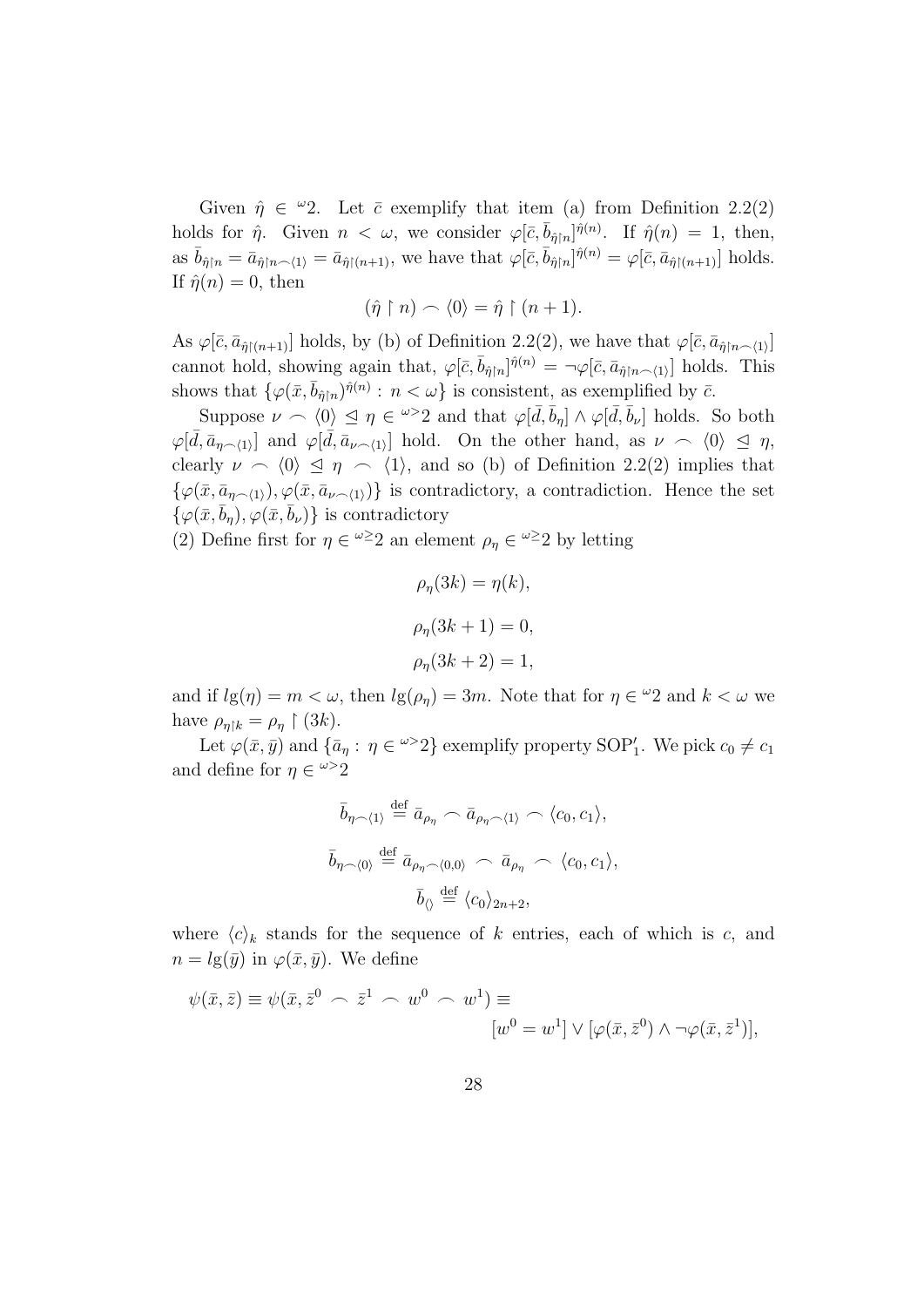where  $\bar{z} = \bar{z}^0 \sim \bar{z}^1 \sim \langle w^0, w^1 \rangle$  and  $lg(\bar{z}^0) = lg(\bar{z}^1) = lg(\bar{y})$ . We now claim that  $\psi(\bar{x}, \bar{z})$  and  $\{\bar{b}_{\eta} : \eta \in \omega > 2\}$  exemplify that SOP<sub>1</sub> holds for T. Before we start checking this, note that for  $\eta \in \omega > 2$  we have:

- $\bullet_1 \psi(\bar{d}, \bar{b}_{\langle\rangle})$  holds for any  $\bar{d}$ ,
- •<sub>2</sub>  $\psi(\bar{d}, \bar{b}_{\eta \frown \langle 0 \rangle})$  holds iff  $\varphi(\bar{d}, \bar{a}_{\rho_{\eta} \frown \langle 0,0 \rangle}) \wedge \neg \varphi(\bar{d}, \bar{a}_{\rho_{\eta}})$  holds,
- •<sub>3</sub>  $\psi(\bar{d}, \bar{b}_{\eta \smallfrown \langle 1 \rangle})$  holds iff  $\neg \varphi(\bar{d}, \bar{a}_{\rho_{\eta} \smallfrown \langle 1 \rangle}) \wedge \varphi(\bar{d}, \bar{a}_{\rho_{\eta}})$  holds.

Let us verify 2.2(2)(a), so let  $\eta \in \mathcal{L}$ . Pick  $\bar{c}$  such that  $\varphi[\bar{c}, \bar{a}_{\rho_{\eta}[n]}]^{\rho_{\eta}(n)}$  holds for all  $n < \omega$ . We claim that

$$
\psi[\bar{c}, \bar{b}_{\eta\upharpoonright n}] \text{ holds for all } n. \tag{*}
$$

The proof is by a case analysis of  $n$ .

If  $n = 0$ , this is trivially true. If  $n = k + 1$  and  $\eta(k) = 0$ , then we need to verify that  $\varphi[\bar{c}, \bar{a}_{\rho_{\eta\restriction k}\frown(0,0)}]$  holds and  $\neg\varphi[\bar{c}, \bar{a}_{\rho_{\eta\restriction k}}]$  holds. We have

$$
\rho_{\eta|k} \frown \langle 0, 0 \rangle = \rho_{\eta} \upharpoonright (3k+2),
$$

and  $\rho_{\eta}(3k+2) = 1$ . Hence  $\varphi[\bar{c}, \bar{a}_{\rho_{\eta}\circ k}(\gamma_{0,0})]$  holds by the choice of  $\bar{c}$ . On the other hand, we have  $\rho_{\eta|k} = \rho_{\eta} \restriction (3k)$ , and  $\rho_{\eta}(3k) = \eta(k) = 0$ , hence  $\neg \varphi[\bar{c}, \bar{a}_{\rho_{\eta\restriction k}}]$  holds.

If  $n = k + 1$  and  $\eta(k) = 1$ , then we need to verify that  $\varphi[\bar{c}, \bar{a}_{\rho_{\eta\restriction k}}]$  holds while  $\varphi[\bar{c}, \bar{a}_{\rho_{\eta}[(3k)\frown\langle 1\rangle]}]$  does not. As  $\rho_{\eta|k} = \rho_{\eta} \restriction (3k)$ , and  $\rho_{\eta}(3k) = \eta(k) = 1$ , we have that  $\varphi[\bar{c}, \bar{a}_{\rho_{\eta}[k]}]$  holds. Note that  $\varphi[\bar{c}, \bar{a}_{\rho_{\eta}[3k+2]}]$  holds as  $\rho_{\eta}(3k+2) = 1$ . We also have  $(\rho_{\eta} \restriction (3k+1)) \frown \langle 0 \rangle \leq \rho_{\eta} \restriction (3k+2)$ . Hence  $\neg \varphi[\bar{c}, \bar{a}_{\rho_n[(3k+1)}]$ by part (b) in Definition 2.6. But

$$
\neg \varphi[\bar{c}, \bar{a}_{\rho_{\eta}\restriction (3k+1)}] \equiv \neg \varphi[\bar{c}, \bar{a}_{\rho_{\eta}\restriction (3k)\frown \langle 1 \rangle}] \equiv \neg \varphi[\bar{c}, \bar{a}_{\rho_{\eta}\restriction k}\frown \langle 1 \rangle]
$$

holds, so we are done proving (∗).

Let us now verify 2.2(2)(b). So suppose  $\nu \sim \langle 0 \rangle \leq \eta$  and consider  $\{\psi(\bar{x}, \bar{b}_{\nu\sim(1)}), \psi(\bar{x}, \bar{b}_n)\}\.$  Let  $\sigma$  and l be such that  $\eta = \sigma \frown \langle l \rangle$ .

Case 1.  $\nu = \sigma$ .

Hence  $l = 0$ . So  $\psi(\bar{x}, \bar{b}_{\eta}) \implies \neg \varphi(\bar{x}, \bar{a}_{\rho_{\nu}})$  and  $\psi(\bar{x}, \bar{b}_{\nu \smallfrown \langle 1 \rangle}) \implies \varphi(\bar{x}, \bar{a}_{\rho_{\nu}})$ , by  $\bullet_2$  and  $\bullet_3$  respectively, showing that  $\{\psi(\bar{x}, \bar{b}_\eta), \psi(\bar{x}, \bar{b}_{\nu\sim(1)})\}$  is inconsistent.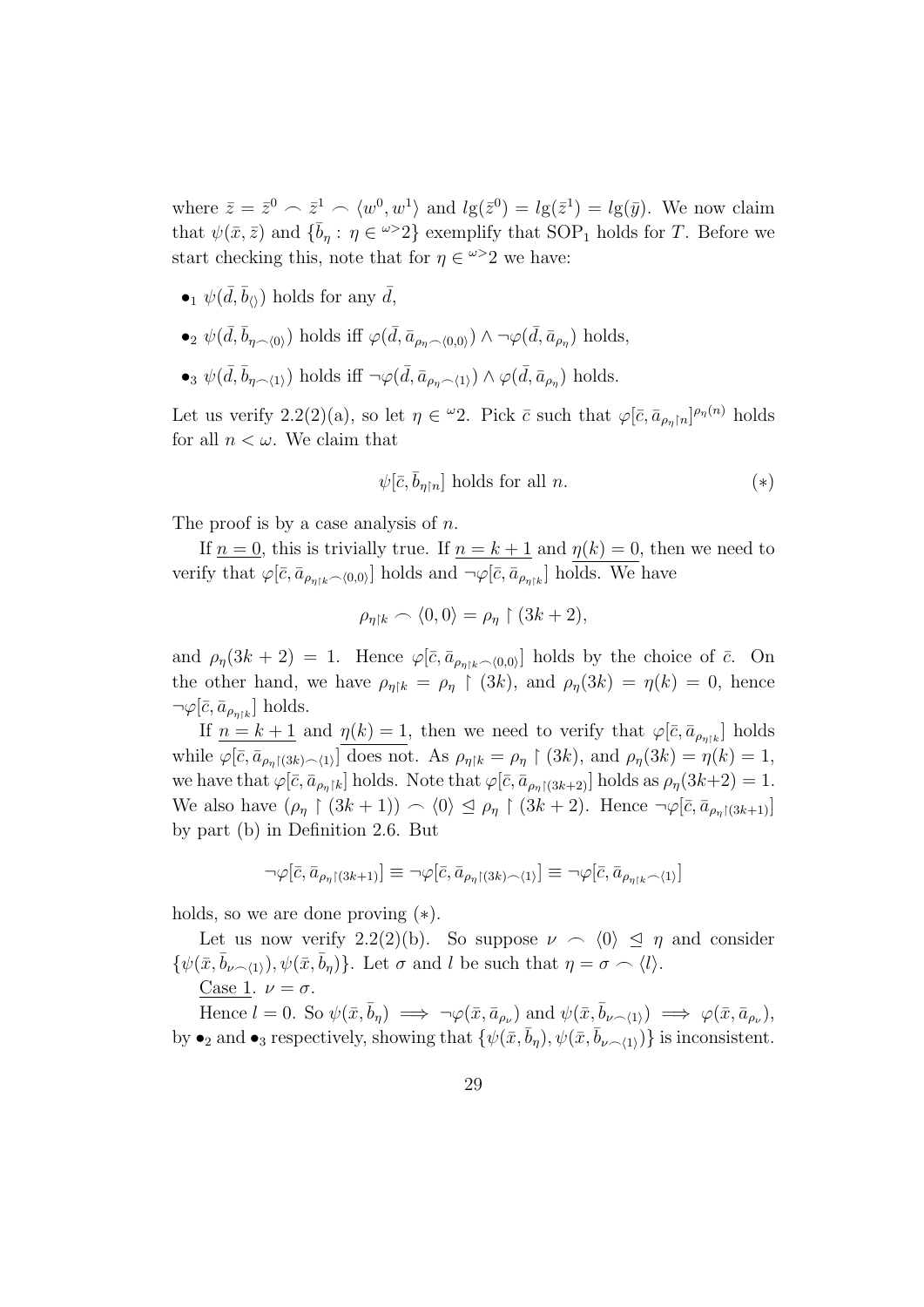Case 2.  $\nu \triangleleft \sigma$  and  $l = 0$ . Hence  $\nu \sim \langle 0 \rangle \leq \sigma$ . Clearly  $\rho_{\nu} \sim \langle 0 \rangle \leq \rho_{\sigma} \sim \langle 0, 0 \rangle$ , as

$$
\rho_{\sigma}(l\mathrm{g}(\rho_{\nu})) = \sigma(l\mathrm{g}(\nu)) = 0.
$$

We have  $\psi(\bar{x}, \bar{b}_{\nu \frown \langle 1 \rangle}) \implies \varphi(\bar{x}, \bar{a}_{\rho_{\nu}})$  by  $\bullet_3$  and  $\psi(\bar{x}, \bar{b}_{\eta}) = \psi(\bar{x}, \bar{b}_{\sigma} \frown \langle 0 \rangle)$ implies  $\varphi(\bar{x}, \bar{a}_{\rho_{\sigma} \frown \langle 0,0\rangle})$  by  $\bullet_2$ , while the two formulae being implied are contradictory, by (b) in the definition of  $SOP'_{1}$ .

Case 3.  $\nu \leq \sigma$  and  $l = 1$ .

Observe that  $\psi(\bar{x}, \bar{b}_{\eta}) \implies \varphi(\bar{x}, \bar{a}_{\rho_{\sigma}})$  by  $\bullet_3$  and  $\psi(\bar{x}, \bar{b}_{\nu \curvearrowleft \{1\}}) \implies \varphi(\bar{x}, \bar{a}_{\rho_{\nu}})$ . As above, using  $\nu \sim \langle 0 \rangle \leq \sigma$ , we show that the set  $\{\varphi(\bar{x}, \bar{a}_{\rho_{\nu}}), \varphi(\bar{x}, \bar{a}_{\rho_{\sigma}})\}\$ is inconsistent.  $\bigstar_{2.7}$ 

**Conclusion 2.8**  $T$  has  $SOP_1$  iff  $T$  has property  $SOP'_1$  from Claim 2.7.

Question 2.9 Is the conclusion of 2.8 true when the theory  $T$  is replaced by a formula  $\varphi$ ?

#### Start changes

It turns out that witnesses to being  $SOP_1$  can be chosen to be highly indiscernible.

**Definition 2.10** (1) Given an ordinal  $\alpha$  and sequences  $\bar{\eta}_l = \langle \eta_0^l, \eta_1^l, \dots, \eta_{n_l}^l \rangle$ for  $l = 0, 1$  of members of  $\infty$  2, we say that  $\bar{\eta}_0 \approx_1 \bar{\eta}_1$  iff

(a)  $n_0 = n_1$ ,

(b) the truth values of

$$
\bullet \ \ \eta^l_k = \langle \rangle,
$$

$$
\bullet \ \eta^l_{k_1} \cap \eta^l_{k_2} \trianglelefteq \eta^l_{k_3} \cap \eta^l_{k_4}
$$

do not depend on  $l$ ,

(c) 
$$
\eta_{k_1}^l \nleq \eta_{k_2}^l \implies \eta_{k_1}^0(lg(\eta_{k_1}^0 \cap \eta_{k_2}^0)) = \eta_{k_1}^1(lg(\eta_{k_1}^1 \cap \eta_{k_2}^1))
$$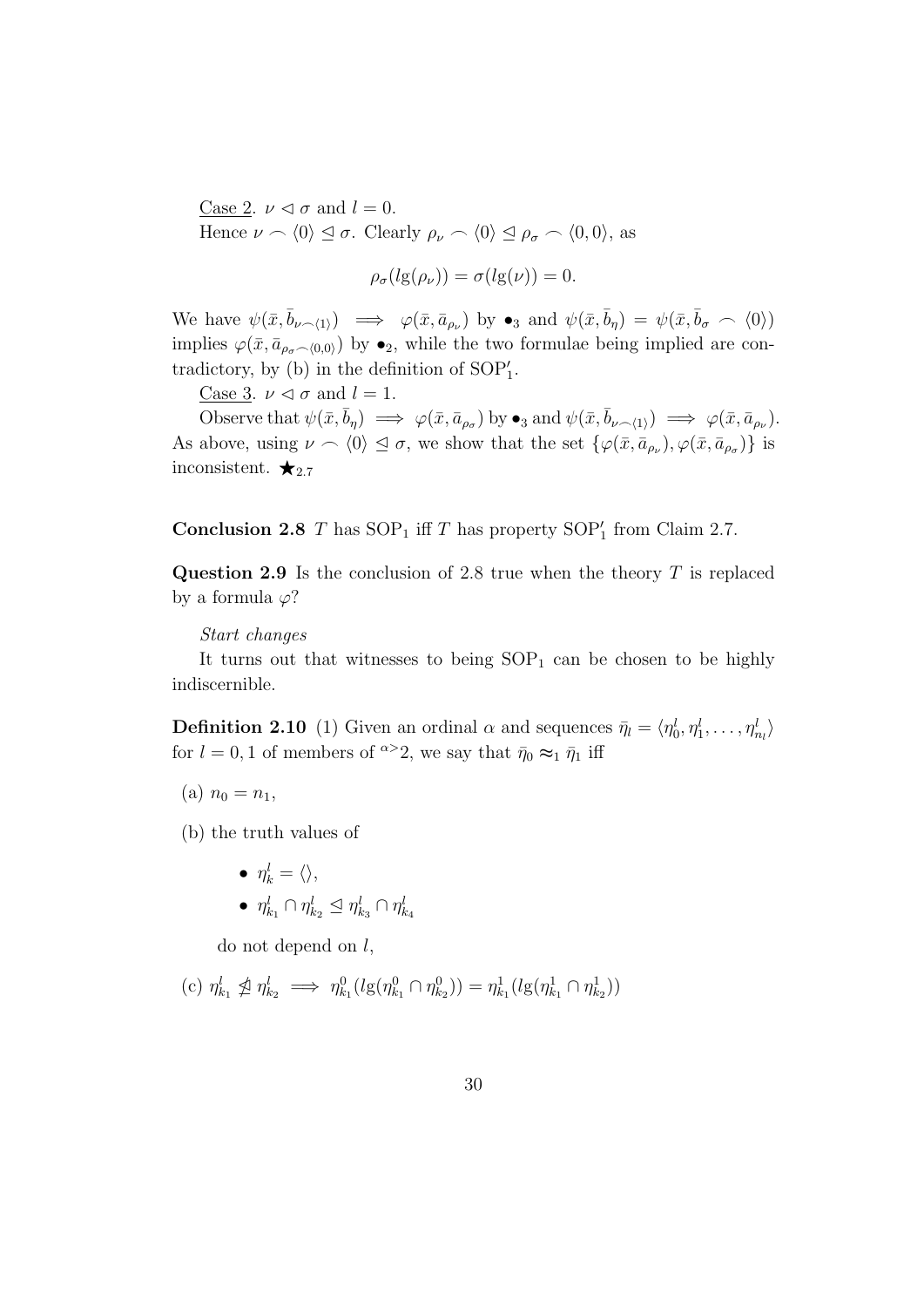for  $k_1, k_2, k_3, k_4 \leq n_0$ .

(2) We say that the sequence  $\langle \bar{a}_\eta : \eta \in \infty^{\infty}2 \rangle$  of elements of  $\mathfrak{C}$  (for an ordinal  $\alpha$ ) is 1-fully binary tree indiscernible (1-fbti) iff whenever  $\bar{\eta}_0 \approx_1 \bar{\eta}_1$  are sequences of elements of  $\alpha > 2$ , then

$$
\bar{a}_{\bar{\eta}_0} \stackrel{\text{def}}{=} \bar{a}_{\eta_0^0} \frown \ldots \frown \bar{a}_{\eta_{n_0}^0}
$$

and the similarly defined  $\bar{a}_{\bar{\eta}_1}$ , realise the same type in  $\mathfrak{C}$ . (3) Suppose that  $\delta$  is a limit ordinal > 0. Define  $h^* = h^*_{\delta} : \delta > 2 \rightarrow \delta > 2$  by letting for  $\eta \in \delta > 2$ 

- $lg(h^{*}(\eta)) = 2lg(\eta) + 1$ ,
- $i < lg(h^*(\eta)) \implies h^*(\eta)(2i) = 0, h^*(\eta)(2i+1) = \eta(i),$
- $h^*(\eta)(2lg(\eta)) = 1.$

For  $n < \omega$  and  $\bar{\eta} \in {}^{n}({}^{\delta>2})$  we define  $h^*(\bar{\eta}) = \langle h^*(\eta_l) : l < n \rangle$ .

We say  $\bar{\eta} \approx_2 \bar{\nu}$  iff  $h^*(\bar{\eta}) \approx_1 h^*(\bar{\nu})$ . We define 2-fbti like 1-fbti but using  $\approx_2$  in place of  $\approx_1$ .

Observation 2.10 A The following can be easily checked:

(1) Let  $\bar{\eta}, \bar{\nu} \in {}^n({}^{\alpha>2})$  and let  $\bar{\eta}'$  and  $\bar{\nu}'$  be the closures of  $\bar{\eta}, \bar{\nu}$ , respectively, under intersections. Then  $\bar{\eta} \approx_1 \bar{\nu}$  iff  $\bar{\eta}' \approx_1 \bar{\nu}'$ .

(2) If  $\langle \bar{a}_{\bar{\eta}} : \eta \in {}^{\delta >} 2 \rangle$  is 1-fbti then  $\langle \bar{a}_{h^*(\bar{\eta})} : \eta \in {}^{\delta >} 2 \rangle$  is 2-fbti.

(3)  $h^*(\eta)$  is never  $\langle, \rangle$  and  $h^*(\eta_0)$  is never a strict initial segment of  $h^*(\eta_1)$ .

**Claim 2.11** If  $t \in \{1, 2\}$  and  $\langle \bar{b}_\eta : \eta \in \infty \rangle$  are of given constant length, and  $\delta \geq \omega$  is a (limit for  $t = 2$ ) ordinal, then we can find  $\langle \bar{a}_\eta : \eta \in \delta > 2 \rangle$  such that

- (a)  $\langle \bar{a}_\eta : \eta \in {}^{\delta >} 2 \rangle$  is t-fbti,
- (b) if  $\bar{\eta} = \langle \eta_m : m \langle n \rangle$ , where each  $\eta_m \in {\delta}^> 2$ , is given, then we can find  $\nu_m \in \mathbb{Z}^{\omega} \geq 2$  (*m < n*) such that with  $\bar{\nu} \stackrel{\text{def}}{=} \langle \nu_m : m \langle n \rangle$ , we have  $\bar{\nu} \approx_t \bar{\eta}$ and sequences  $\bar{a}_{\bar{\eta}}$  and  $\bar{b}_{\bar{\nu}}$  realise the same type in  $\mathfrak{C}$ .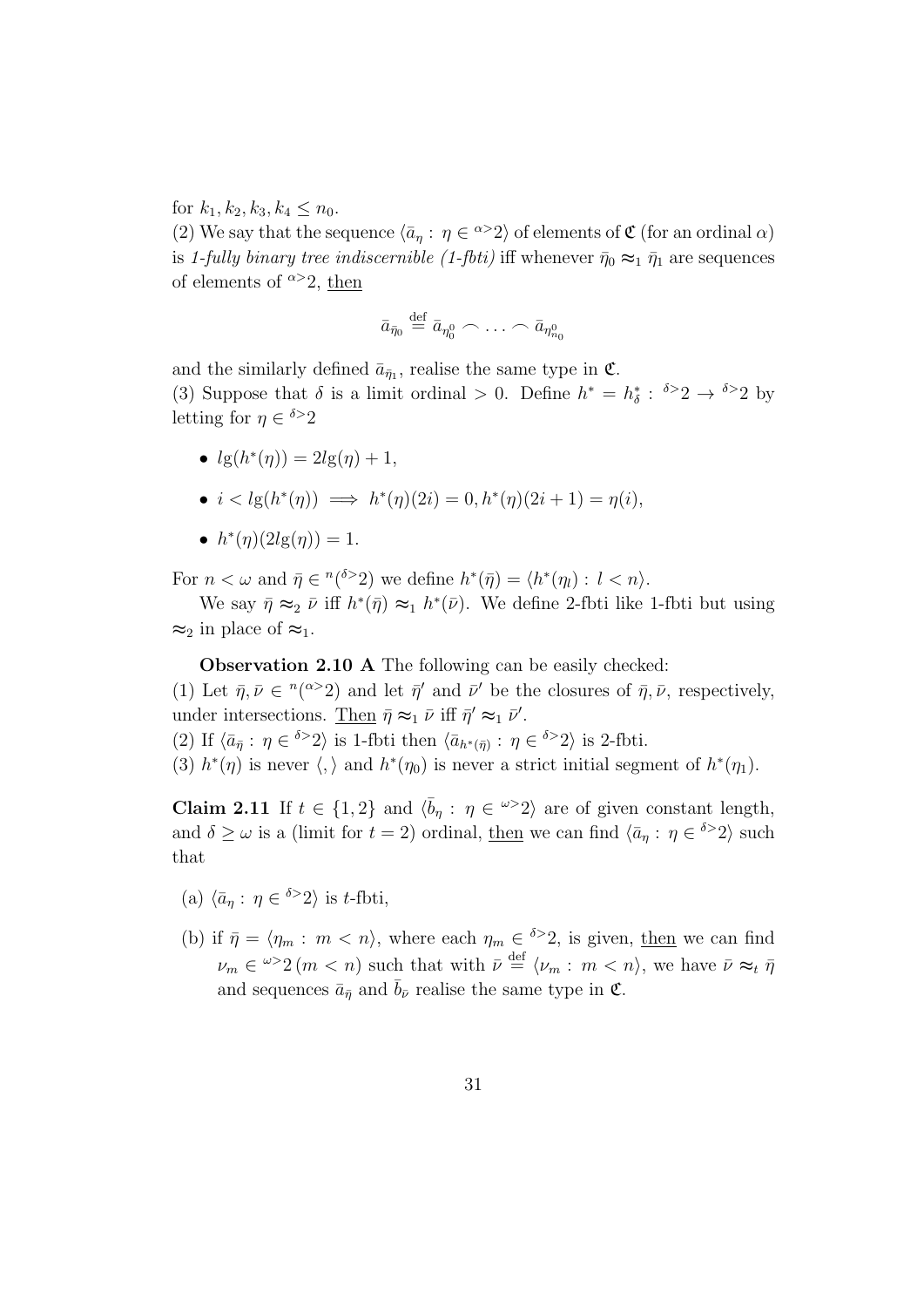**Proof of the Claim.**<sup>2</sup> Let us first deal with  $t = 1$ . By Observation 2.10 A (1) above, we may reduce to checking clause (b) only for tuples  $\bar{b}_n$  where  $\eta$ is closed under intersections. By Compactness Theorem it suffices to assume  $\delta = \omega$ . The proof goes through a series of steps through which we obtain increasing degrees of indiscernibility. We shall need some auxiliary definitions. Let  $\alpha$  be an infinite ordinal.

**Definition 2.12** (1) Given  $\bar{\eta} = \langle \eta_0, \ldots, \eta_{k-1} \rangle$ , a sequence of elements of  $\alpha > 2$ , and an ordinal  $\gamma$ . We define  $\bar{\eta}' = \text{cl}_{\gamma}(\bar{\eta})$  as follows:

$$
\bar{\eta}'=\langle\langle\rangle,\eta_0,\eta_0\restriction\gamma,\eta_1,\eta_1\restriction\gamma,\eta_0\cap\eta_1,\eta_2,\eta_2\restriction\gamma,\eta_0\cap\eta_2,\eta_1\cap\eta_2\dots\rangle.
$$

We also define  $u_{\gamma}[\bar{\eta}] = {\eta_l \in \bar{\eta} : l g(\eta_l) > \gamma}.$ 

(2) We say that  $\bar{\eta} \approx_{\gamma,n} \bar{\nu}$  iff  $\bar{\eta}' \stackrel{\text{def}}{=} cl_{\gamma}(\bar{\eta})$  and  $\bar{\nu}' \stackrel{\text{def}}{=} cl_{\gamma}(\bar{\nu})$  satisfy

- (i)  $\bar{\eta}' = \langle \eta'_l : l < m \rangle$  and  $\bar{\nu}' = \langle \nu'_l : l < m \rangle$  are both in  $^m(^{\alpha > 2})$  for some m,
- (ii) for  $l < m$  we have  $\eta'_l \in \gamma \geq 2 \iff \nu'_l \in \gamma \geq 2$ , and for such l we have  $\eta'_l = \nu'_l,$

### (iii)  $n \geq |u_{\gamma}[\bar{\eta}]|$ ,

$$
(iv) \ \eta'_l, \eta'_k \in u_\gamma[\bar{\eta}] \implies [lg(\eta'_l) < lg(\eta'_k) \iff lg(\nu'_l) < lg(\nu'_k)],
$$

(v)  $\eta'_{l_1} \leq \eta'_{l_2} \iff \nu'_{l_1} \leq \nu'_{l_2}$ , and the same holds for the equality,

(vi) if  $\eta'_{l_1}$  is not an initial segment of  $\eta'_{l_2}$ , then  $\eta'_{l_1}(lg(\eta'_{l_1}\cap \eta'_{l_2})) = \nu'_{l_1}(lg(\nu'_{l_1}\cap \nu'_{l_2}))$ .

(3)  $\langle \bar{a}_\eta : \eta \in \alpha > 2 \rangle$  is  $(\gamma, n)$ -indiscernible iff for every k, for every  $\bar{\eta}, \bar{\nu} \in {^k(\alpha > 2)}$ with  $\bar{\eta} \approx_{\gamma,n} \bar{\nu}$ , the tuples  $\bar{a}_{\bar{n}}$  and  $\bar{a}_{\bar{\nu}}$  realise the same type.

(4) ( $\leq \gamma$ , *n*)-*indiscernibility* is the conjunction of  $(\beta, n)$ -indiscernibility for all  $β ≤ γ.$ 

(5) We say that  $\langle \bar{a}_\eta : \eta \in \infty^{\infty}2 \rangle$  is 0-*fbti* iff it is  $(\gamma, n)$ -indiscernible for all  $\gamma$ and n.

<sup>&</sup>lt;sup>2</sup>Note that the definition of  $\approx_1$ ,  $\approx_2$  has changed from the one given in the published version of this paper, but the following proof is basically the same as the one there.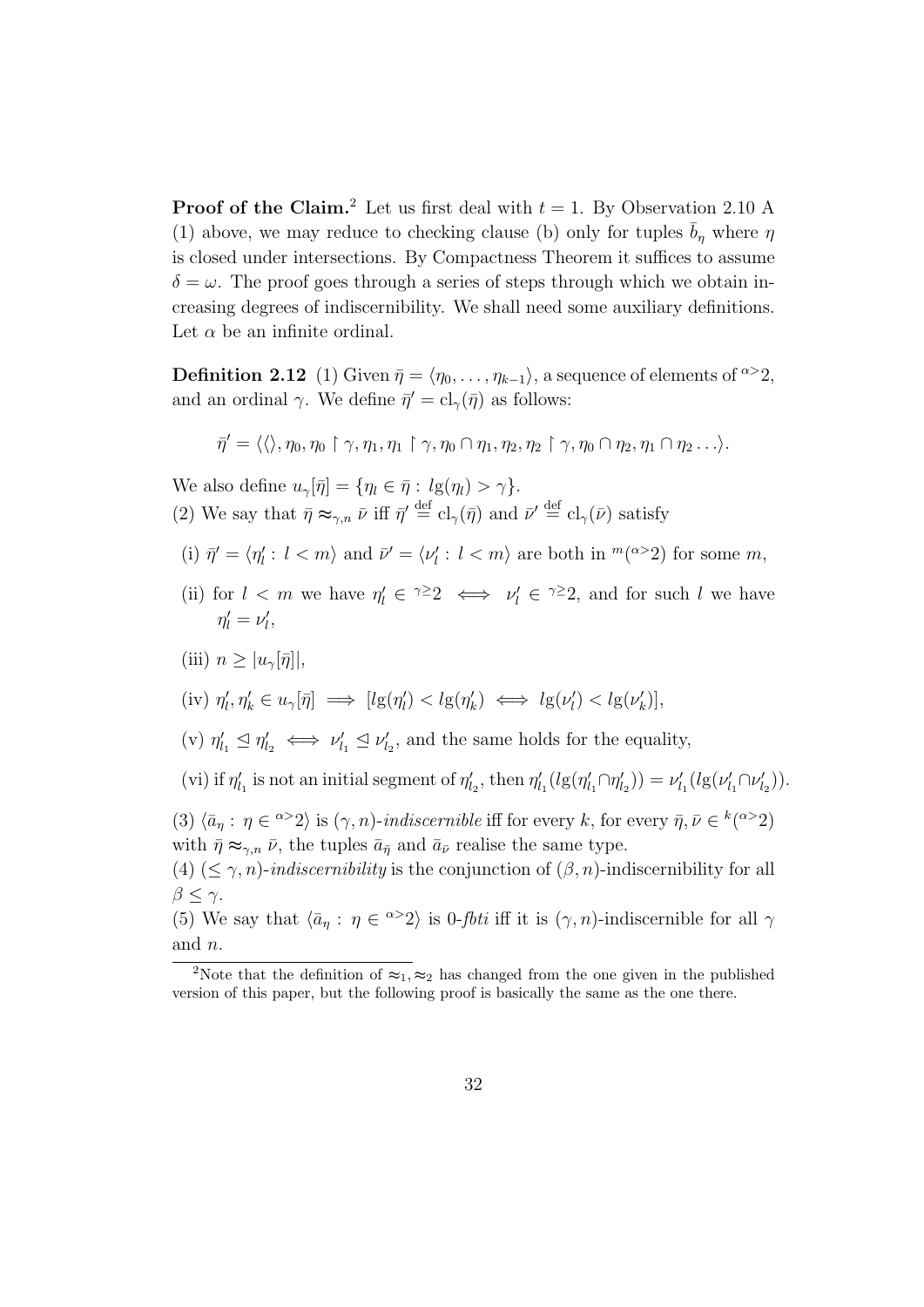**Note 2.12 A** (1)  $cl_0(\bar{\eta})$  is simply the closure of  $\bar{\eta}$  under intersections, joined with  $\langle \rangle$  in appropriate places. (2)  $\bar{\eta} \approx_{\gamma,n} \bar{\nu}$  iff  $\text{cl}_{\gamma}(\bar{\eta}) \approx_{\gamma,n} \text{cl}_{\gamma}(\bar{\nu}).$ 

**Subclaim 2.13** If  $\bar{a}_{\eta} \in {}^{k} \mathfrak{C}$  for  $\eta \in {}^{\omega >} 2$  are tuples of constant length and closed under intersections, then

for any  $\alpha \geq \omega$  we can find  $\bar{a}' = \langle \bar{a}'_{\eta} : \eta \in {}^{\alpha >} 2 \rangle$  such that

- $(x)$   $\bar{a}'$  is 0-fbti,
- $(xx)$  for every m and a finite set  $\Delta$  of formulae, we can find  $h: \mathbb{R}^2 \to \mathbb{R}^2$ such that

(
$$
\alpha
$$
)  $\langle \bar{a}'_{\eta} : \eta \in {}^{m \geq} 2 \rangle$  and  $\langle \bar{a}_{h(\eta)} : \eta \in {}^{m \geq} 2 \rangle$  realise the same  $\Delta$ -type,

( $\beta$ ) h satisfies  $h(\eta)^{\hat{ }} \langle l \rangle \leq h(\eta^{\hat{ }} \langle l \rangle)$  for  $\eta \in {}^{m>2}2$  and  $l < 2$ , and

$$
lg(\eta_1) = lg(\eta_2) \implies lg(h(\eta_1)) = lg(h(\eta_2)).
$$

Proof of the Subclaim. By Compactness Theorem it suffices to work with  $\alpha = \omega$ .

Let  $(*)_{\gamma,n}$  be the conjunction of the statement  $(x)_{\gamma,n}$  given by

$$
\bar{a}'
$$
 is  $(\leq \gamma, n)$ -indiscernible,

and  $(xx)$  above. We prove by induction on n and then  $\gamma$  that for any  $\gamma \leq \omega$ we can find  $\bar{a}'$  for which  $(*)_{\gamma,n}$  holds.

 $n=0$ . We use  $\bar{a}'_{\eta} = \bar{a}_{\eta}$ .

 $n+1$ . By induction on  $\gamma \leq \omega$ , we prove that there is  $\bar{a}'$  for which  $(*)_{\gamma,n+1} + (*)_{\omega,n} + (xx)$  holds.

$$
\underline{\gamma < \omega}.
$$

Without loss of generality, the sequence  $\langle \bar{a}_\eta : \eta \in \omega > 2 \rangle$  is  $(\leq \omega, n)$ -indiscernible, as  $(xx)$  as a relation between  $\langle \bar{a}_\eta : \eta \in \omega > 2 \rangle$  and  $\langle \bar{a}'_\eta : \eta \in \omega > 2 \rangle$  is transitive. Suppose we are given  $\bar{\eta}^*, \bar{\nu}^*$  satisfying  $\bar{\eta}^* \approx_{\gamma,n+1} \bar{\nu}^*$ . By Note 2.1.2 A, we may assume  $\bar{\eta}^*, \bar{\nu}^*$  to be the same as their cl<sub>γ</sub> closures and the same will hold for any  $\bar{\eta}, \bar{\nu}$  that we mention in this context.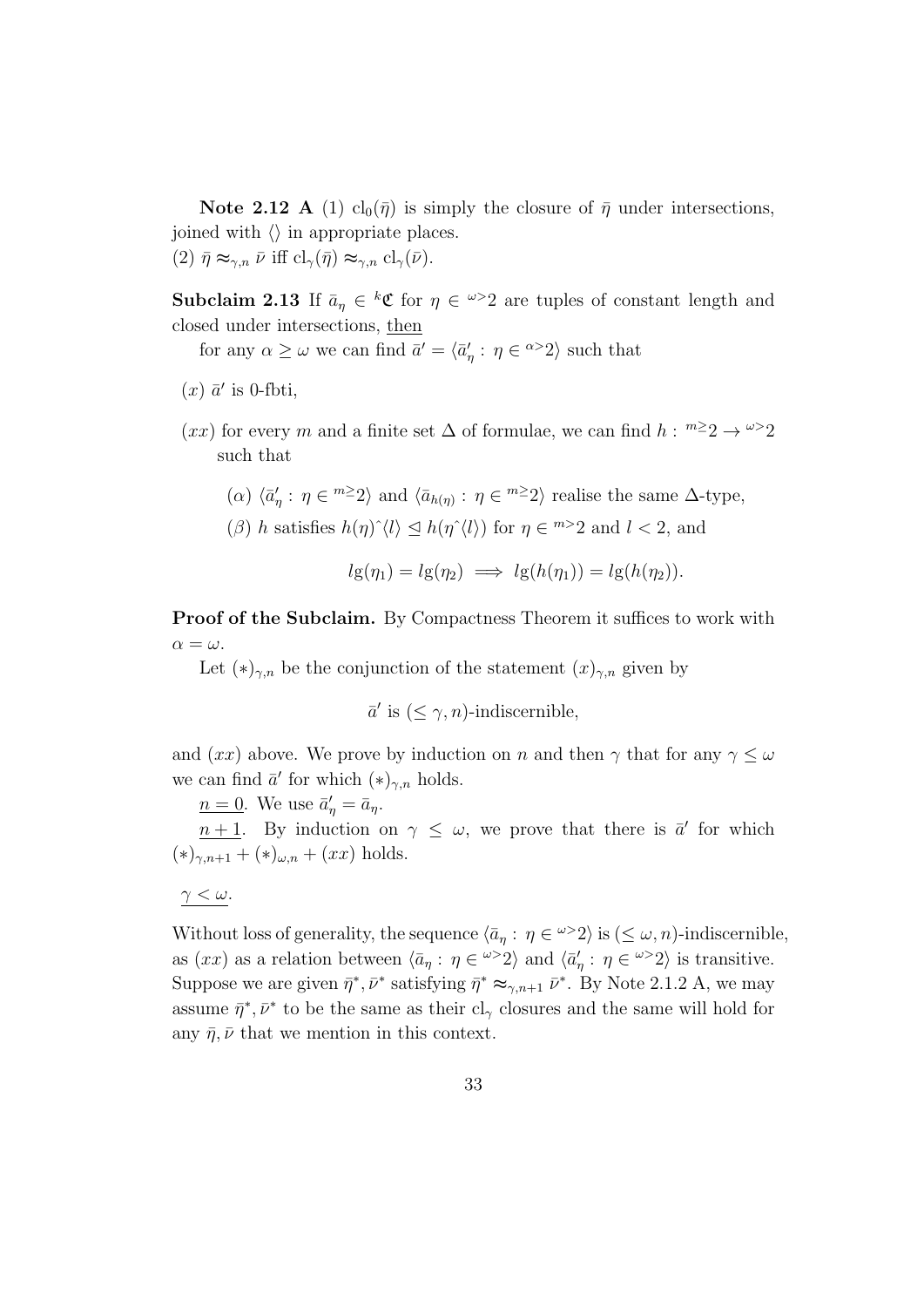If  $|u_{\gamma}[\bar{\eta}^*]| \leq n$ , the conclusion follows by the assumptions. We shall assume  $|u_{\gamma}[\bar{\eta}^*]| > n$ , so  $|u_{\gamma}[\bar{\eta}^*]| = n+1$ . Moreover, if  $\min(u_{\gamma}[\bar{\eta}^*]) = \min(u_{\gamma}[\bar{\nu}^*])$ and for any l with  $lg(\eta_l^*) = \min(u_\gamma[\bar{\eta^*}])$  we have  $\eta_l^* = \nu_l^*$ , then using  $(x)_{\min(u_\gamma[\bar{\eta^*}]),n}$ , we get that  $\bar{a}_{\bar{\eta}^*}$  and  $\bar{a}_{\bar{\nu}^*}$  realise the same type. By the same argument, fixing a finite set  $\Delta$  of formulae, for every  $\bar{\eta}$ , we get that the tp<sub>∆</sub>( $\bar{a}_{\bar{\eta}}$ ) depends just on the

$$
\bar{\eta}/\approx_{\gamma,n+1} \stackrel{\text{def}}{=} \Upsilon \text{ and } \{\eta_l: l < l \mathfrak{g}(\bar{\eta})\} \cap \min(u_\gamma[\bar{\eta}]) \mathfrak{g} = \{\eta_l: l \in v^\Upsilon\}
$$

for some  $v^{\Upsilon} \subseteq l_{\mathcal{B}}(\bar{\eta})$ . Let us define  $F^0_{\Upsilon,\Delta}$  by  $F^0_{\Upsilon,\Delta}(\langle \eta_l : l \in v^{\Upsilon} \rangle) = \text{tp}_{\Delta}(\bar{a}_{\bar{\eta}})$ . By the closure properties of  $\bar{\eta}$  and the definition of  $\approx_{\gamma,n+1}$ , we get that for  $l_1 \neq l_2 \in v^{\Upsilon}$  the truth value of  $\eta_{l_1} \upharpoonright (\gamma + 1) = \eta_{l_2} \upharpoonright (\gamma + 1)$  depends only on T. We can hence replace  $v^{\Upsilon}$  by a set  $v^{\Upsilon} \subseteq v^{\Upsilon}$  such that  $\langle \eta_l : l \in v^{\Upsilon} \rangle$  are the representatives under the equality of the restrictions to  $\gamma + 1$ .

As we have fixed  $\Delta$ , there is a finite set A of  $\Upsilon$ s that can be used as representatives for the values of  $F^0_{\Upsilon,\Delta}$ . Let r be the size of the range of  $F^0_{\Upsilon,\Delta}$ . Let  $k^* = 2^{\gamma+1}$  (so finite) and let  $\{\mu_k^* : k < k^*\}$  list  $\gamma^{+1}2$ . We define a function  $F_{\Upsilon,\Delta}$  on  $k^*(\omega>2)$  by letting

$$
F_{\Upsilon,\Delta}(x_0,\ldots,x_k,\ldots)_{k  
where  $\eta_l \upharpoonright (\gamma+1) = \mu_k^* \implies \eta_l = \mu_k^* \frown x_k.$
$$

Define a function F with arity  $k^*$  so that  $F((\ldots,x_k,\ldots)_{k\leq k^*})$  is defined iff for some  $m < \omega$  we have  $\{x_k : k < k^*\} \subseteq {}^m 2$  and then

$$
F((\ldots,x_k,\ldots)_{k\lt k^*})=\langle F_{\Upsilon,\Delta}((\ldots,x_k,\ldots)_{k\lt k^*}): \Upsilon\in A\rangle.
$$

Therefore F is a function from  $\bigcup_{m<\omega}\prod_{k< k^*} \operatorname{lev}_m({}^{\omega>2})$  into a set of size r. We recall the following definition and restatement of the Halpern-Lauchli theorem [HaLa], due to Laver and Pincus and presented in [PiHa].

**Definition 2.13 A** (1) A tree S is *strongly embedded* in a tree T if there is a strictly increasing embedding  $f^*$  of S as a suborder of T such that

• any nonmaximal node in  $f(S)$  has the same number of immediate successors in T and in  $f(S)$ , and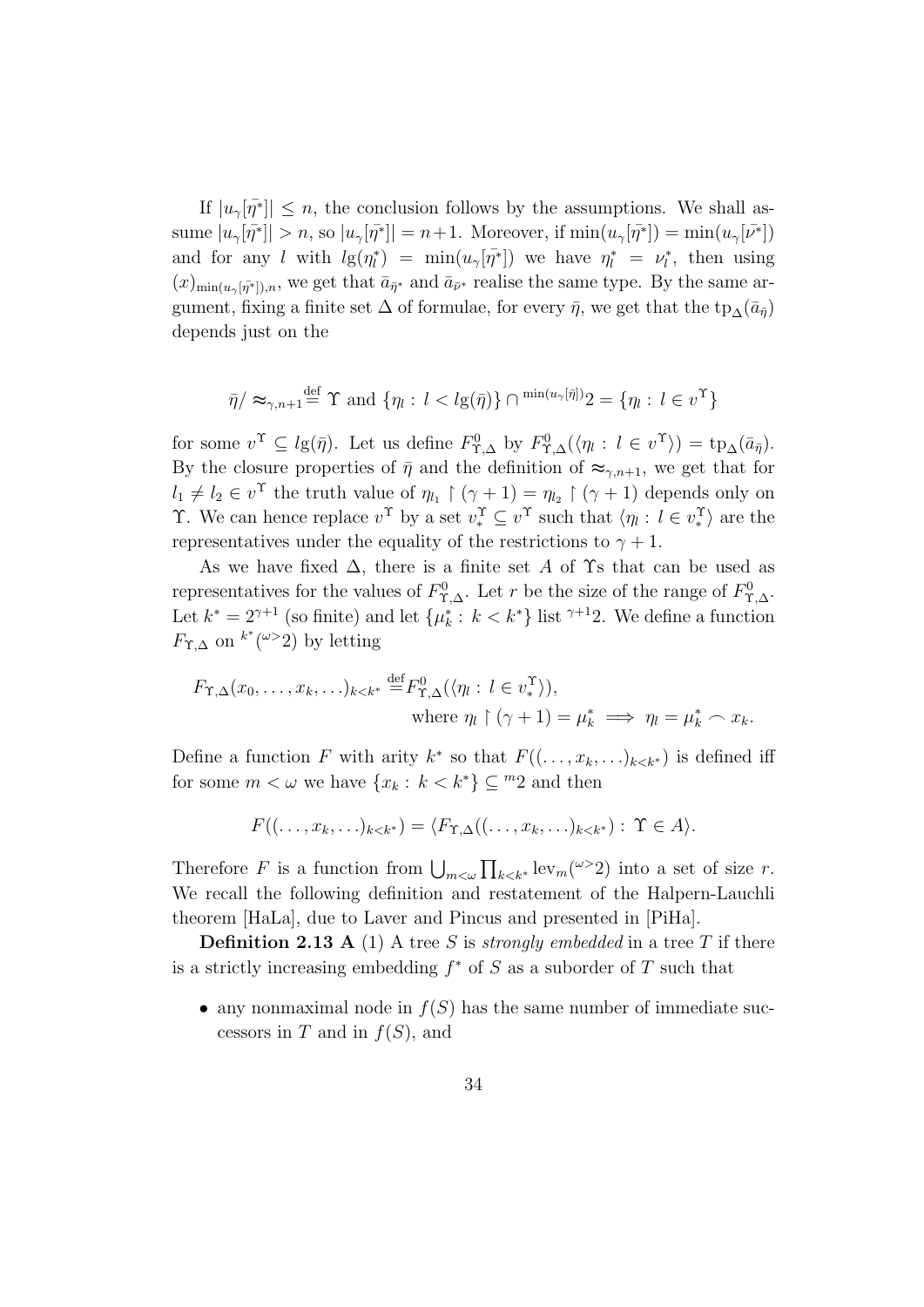• all nodes on any common level of  $S$  are mapped by  $f$  to a common level of T.

(2) A nonempty subtree of  $\omega > \omega$  is well-behaved if it is finitely branching and has no maximal nodes (hence it has  $\omega$  levels).

 $\bf{Halpern-Lauchli\,\,\, theorem} \,\,\, Let \,\, r,d\, < \, \omega. \,\,\, Suppose \,\, that \,\, \langle T_i\, : \,\, i\, < \, d\rangle$ are well-behaved trees and that c is a colouring of  $\bigcup_{n<\omega}\prod_{i into r$ colours. Then there are  $f^*$ ,  $\langle S_i : i < d \rangle$  and  $\langle h_i : i < d \rangle$  such that

- $f^*$ :  $\omega \to \omega$  is a strictly increasing function,
- each  $S_i$  is a well-behaved tree,
- $h_i$  is a strong embedding of  $S_i \to T_i$ ,
- for each  $n < \omega$  and  $i < d$ , the common height in  $T_i$  of elements of  $h_i$ "lev<sub>n</sub> $(S_i)$  is  $f^*(n)$ , and
- $\bigcup_{n\in\mathcal{U}}\prod_{i "lev<sub>n</sub> $(S_i)$  is c-monochromatic.$

Moreover, in the case that all  $T_i$  are the same tree, we can assume that all  $h_i$  are contained in a common function h.

Therefore we can apply the Halpern-Lauchli theorem to  $F$ . We get a sequence  $\langle S_k : k \langle k^* \rangle$  of well-behaved trees exemplify the conclusion of the Halpern-Lauchli theorem with  $h_k = h \restriction S_k$  and  $f^*(n) = \text{ht}[h^* \text{lev}_n(S_k)]$ . Since the only well-behaved subtree of  $\omega > 2$  is  $\omega > 2$  itself, we can conclude that there is  $h: \omega > 2 \rightarrow \omega > 2$  such that

- $h \restriction \gamma \geq 2$  is the identity,
- $lg(h(\eta))$  depends just on  $lg(\eta)$  (not on  $\eta$ ),
- $h(\eta) \frown \langle l \rangle \lhd h(\eta \frown \langle l \rangle)$  for  $l = 0, 1$ ,
- for some c we have that for all  $m < \omega$

$$
\{\eta_k: k < k^*\} \subseteq {}^m2 \implies F((h(\eta_0), h(\eta_1), \ldots, h(\eta_k), \ldots)_{k < k^*}) = c.
$$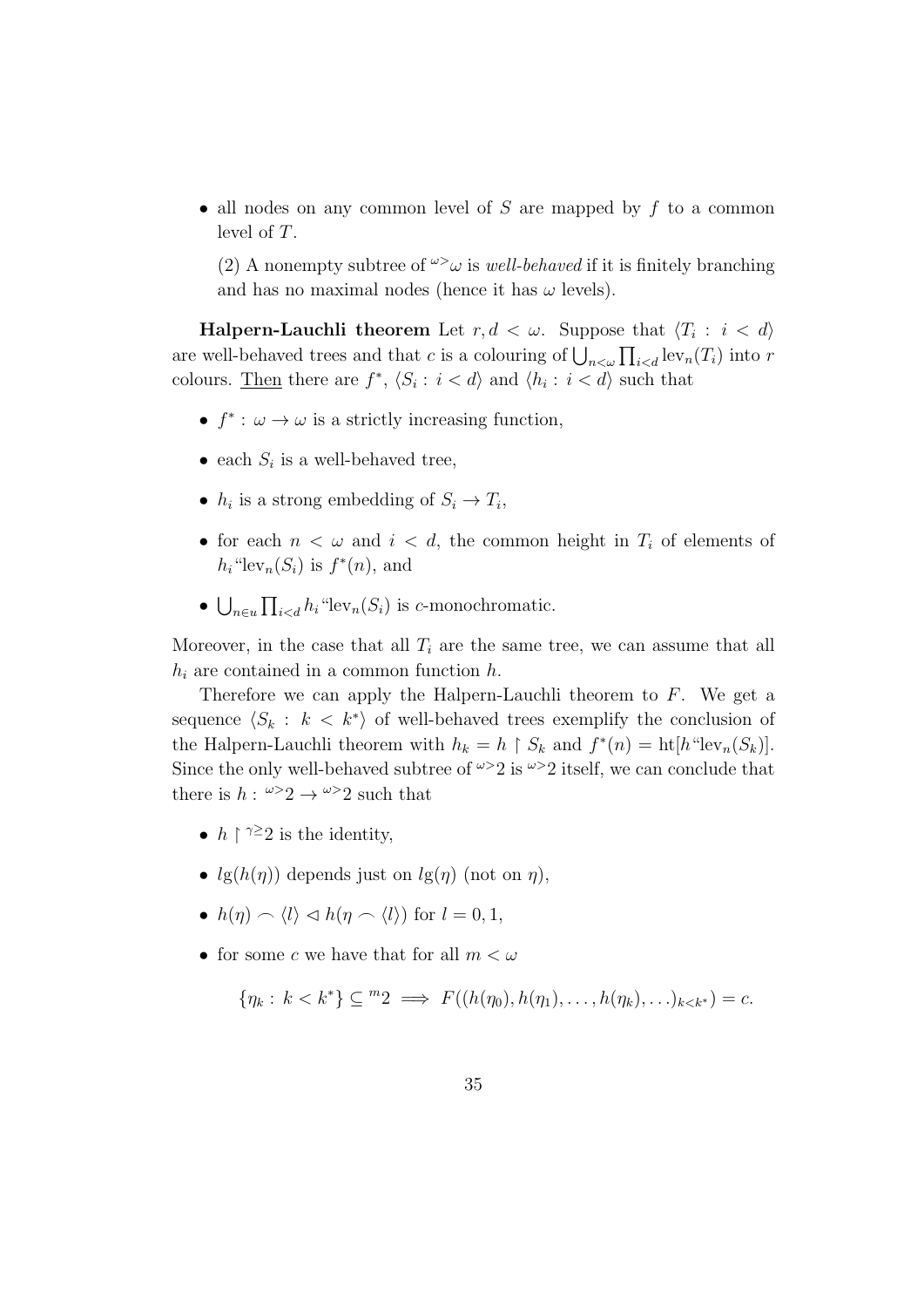Let  $\bar{a}'_{\eta}$  for  $\eta \in \infty$  be defined to be  $\bar{a}_{\eta}$  if  $\eta \in \infty$  and otherwise  $\bar{a}_{h(\nu)}$  for the unique  $\nu$  such that  $\eta \restriction (\gamma + 1) = \mu_k^*$  and  $\eta = \mu_k^* \frown \nu$ .

We have obtained the desired conclusion, but localized to  $\Delta$ . The induction step ends by an application of the compactness theorem.

 $\gamma = \omega$  This is vacuously true.

Having carried the induction, the conclusion of the Subclaim follows from  $\bigwedge_n (*)_{0,n}$ .  $\bigstar_{2.13}$ 

Now we go back to the proof of the Claim. Given  $\langle \bar{b}_\eta : \eta \in \mathbb{R}^2 \rangle$  as in the assumptions, by the Subclaim we can assume that they are 0-fbti. We choose by induction on *n* a function  $h_n$ :  $n \geq 2 \rightarrow \infty$  as follows. Let  $h_0(\langle \rangle) = \langle \rangle$ . If  $h_n$  is defined, let

$$
k_n \stackrel{\text{def}}{=} \max\{l g(h_n(\eta)) + 1 : \eta \in \mathbb{R}^2\}
$$

and let

$$
h_{n+1}(\langle\rangle)=\langle\rangle, \quad h_{n+1}(\langle 1\rangle^{\wedge}\nu)=\langle 1\rangle^{\wedge}h_n(\nu), \quad h_{n+1}(\langle 0\rangle^{\wedge}\nu)=\langle 0,\ldots,0\rangle h_n(\nu),
$$

where the sequence of 0s in the last part of the definition has length  $k_n$ . The point of the definition of  $h_n$  is that if  $\bar{\eta}^l = \langle \eta_0^l, \ldots, \eta_{n_l}^l \rangle$  for  $l = 0, 1$  are given and  $n^* = lg(cl_0(\bar{\eta}^0))$ , then

$$
\bar{\eta}^0 \approx_1 \bar{\eta}^1 \implies \langle h_{n^*}(\eta_0^0), \dots, h_{n^*}(\eta_{n_0}^0) \rangle \approx_{0,n^*} \langle h_{n^*}(\eta_0^1), \dots, h_{n^*}(\eta_{n_1}^1) \rangle.
$$

To check this, we verify the six relevant items of the definition of  $\approx_{0,n^*}$ .

- (i) Follows because  $n_0 = n_1$  by the definition of  $\approx_1$ .
- (ii) If  $h_{n^*}(\eta_i^0) \cap h_{n^*}(\eta_j^0) = \langle \rangle$  then  $\eta_i^0 \cap \eta_j^0 = \langle \rangle$  so  $\eta_i^1 \cap \eta_j^1 = \langle \rangle$  by the definition of  $\approx_1$ , and hence  $h_{n^*}(\eta_i^1) \cap h_{n^*}(\eta_j^1) = \langle \rangle$ . The opposite implication holds by symmetry.
- (iii) Follows by the definition of  $n^*$ .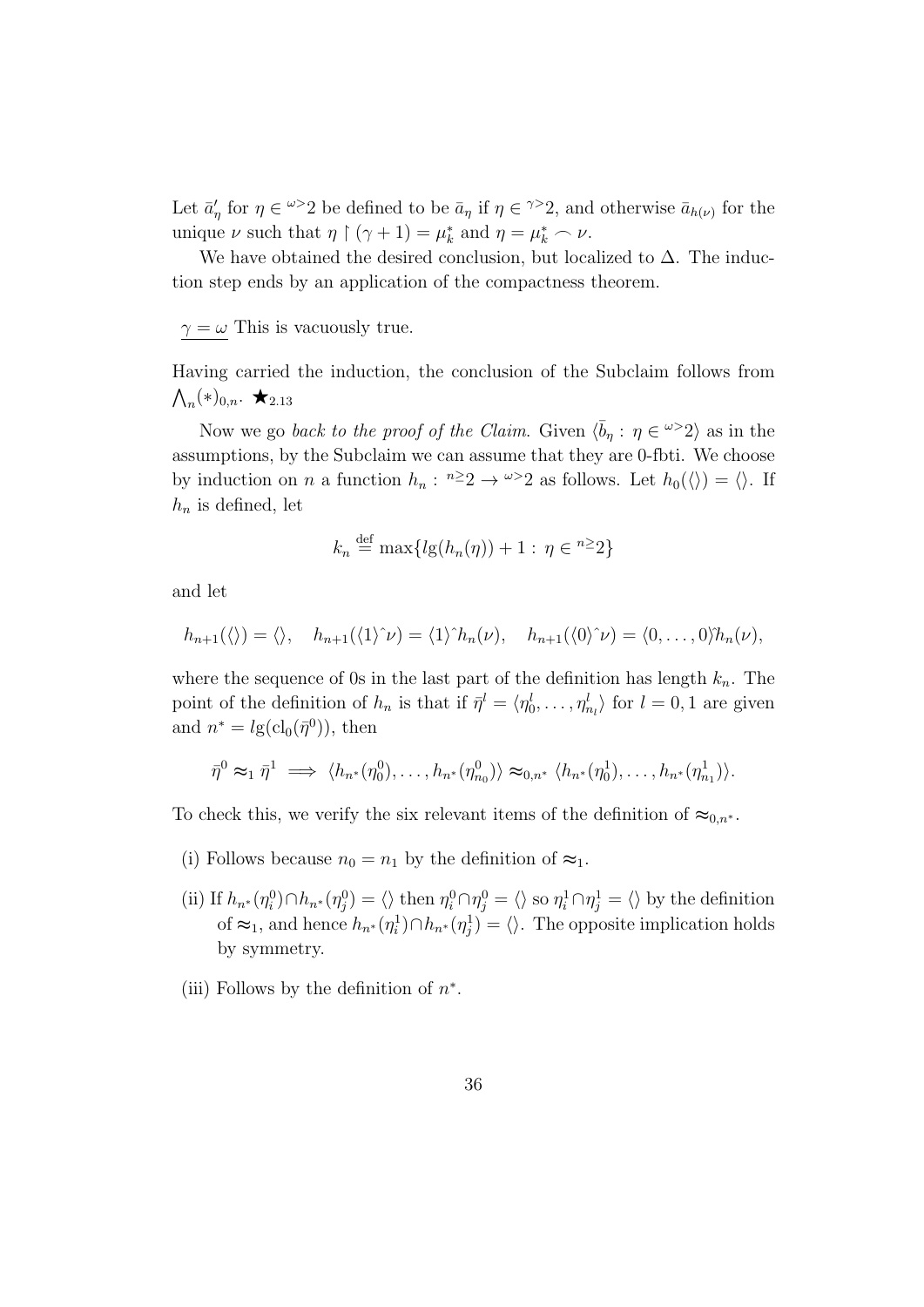(iv) Suppose

$$
0 < l_g(h_{n^*}(\eta_i^0) \cap h_{n^*}(\eta_j^0)) < l_g(h_{n^*}(\eta_k^0) \cap h_{n^*}(\eta_s^0)).
$$

Let  $m \leq n^*$  be the first such that

$$
0 < l g(h_{n^*}(\eta_i^0 \upharpoonright m) \cap h_{n^*}(\eta_j^0 \upharpoonright m)) < l g(h_{n^*}(\eta_k^0 \upharpoonright m) \cap h_{n^*}(\eta_s^0 \upharpoonright m)).
$$

Clearly,  $m > 0$ . To simplify the notation, let us assume that  $m = n^*$ . Let  $\eta_t^0 = \langle l_t \rangle \frown \nu_t^0$  for  $t \in \{i, j, k, s\}$  and for some  $l_t \in \{0, 1\}$  depending on t. The situation we describe can happen iff  $l_i = l_j = 1$  and  $l_k = l_s = 0$ , by the definition of  $h_n$ . By the definition of  $\approx_1$  this can be recognised by the  $\approx_1$ -type of  $\bar{\eta}^0$ .

(v), (vi) Follow because the corresponding properties are preserved by  $h_n$ .

Fix an  $n < \omega$  and define  $\bar{a}_{\eta} = \bar{b}_{h_n(\eta)}$  for  $\eta \in \mathbb{R}^2$ . By the above argument it follows that  $\langle \bar{a}_\eta : \eta \in \infty \rangle$  are 1-fbti. As n was arbitrary, we can finish by compactness.

For  $t = 2$ , we use exactly the same proof.  $\star_{2.11}$ 

The following Theorem 2.15 will finally tell us that witnesses for  $SOP<sub>1</sub>$ can be chosen with a certain degree of indiscernability. We need to introduce a new notion of indiscernability:

**Definition 2.14** (1) Given an ordinal  $\alpha$  and sequences  $\bar{\eta}_l = \langle \eta_0^l, \eta_1^l, \dots, \eta_{n_l}^l \rangle$ for  $l = 0, 1$  of members of  $\infty$ 2, we say that  $\bar{\eta}_0 \approx_3 \bar{\eta}_1$  iff

(a)  $n_0 = n_1$ ,

(b) the truth values of

$$
\bullet \ \ \eta_k^l = \langle \rangle,
$$

 $\bullet$   $\eta^l_{k_1} \cap \eta^l_{k_2} \trianglelefteq \eta^l_{k_3} \cap \eta^l_{k_4}$ 

do not depend on  $l$ ,

(c) 
$$
\eta_{k_1}^l \nleq \eta_{k_2}^l \implies \eta_{k_1}^0(lg(\eta_{k_1}^0 \cap \eta_{k_2}^0)) = \eta_{k_1}^1(lg(\eta_{k_1}^1 \cap \eta_{k_2}^1)),
$$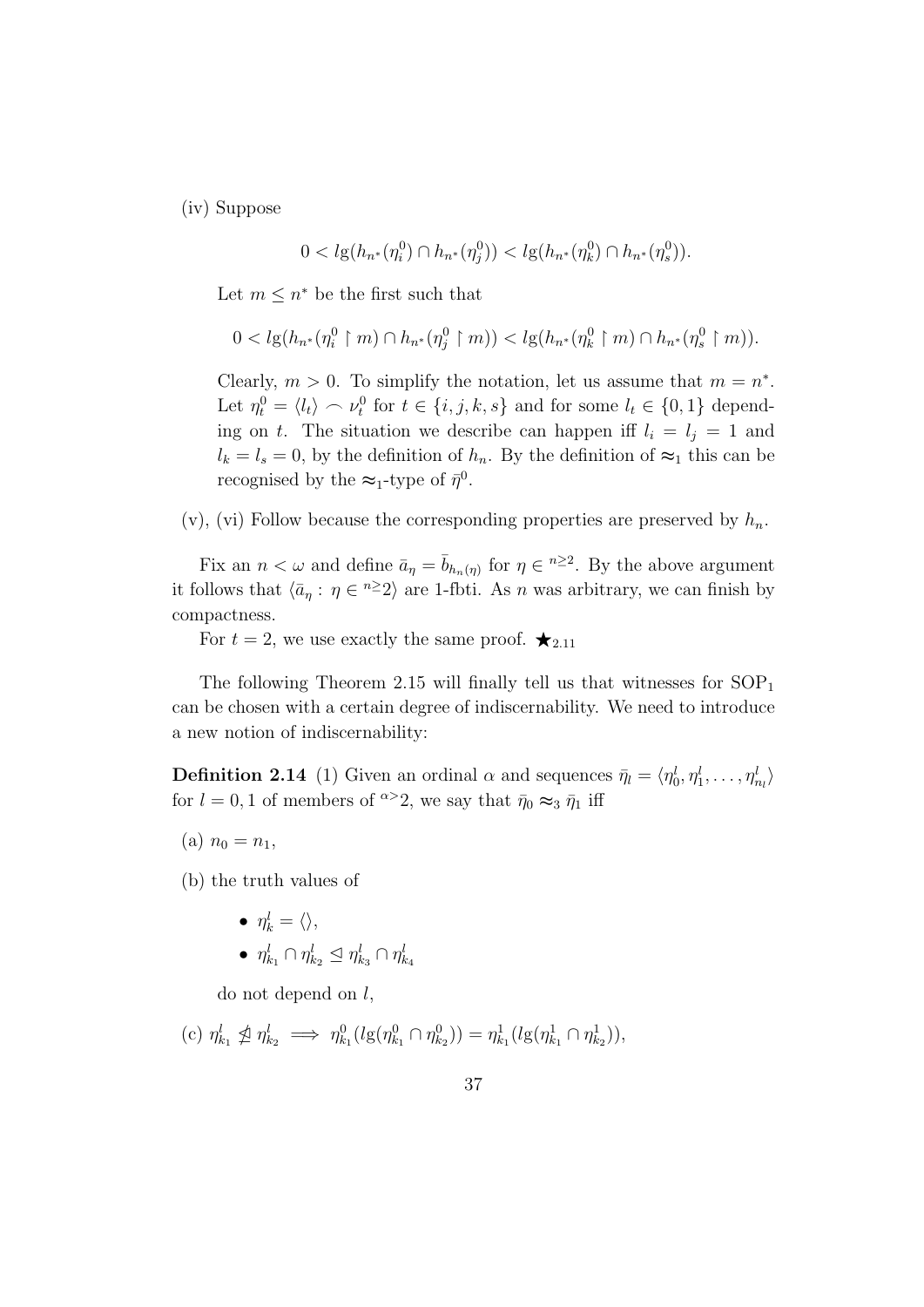(d) 
$$
\eta_{k_1}^l \nleq \eta_{k_2}^l \implies \eta_{k_1}^0 = (\eta_{k_1}^0 \cap \eta_{k_2}^0) \frown \langle 1 \rangle
$$
 iff  $\eta_{k_1}^1 = (\eta_{k_1}^1 \cap \eta_{k_2}^1) \frown \langle 1 \rangle$ .

for  $k_1, k_2, k_3, k_4 \leq n_0$ .

(2) We say that the sequence  $\langle \bar{a}_\eta : \eta \in \infty^{\infty}2 \rangle$  of elements of  $\mathfrak{C}$  (for an ordinal  $\alpha$ ) is 3-fully binary tree indiscernible (3-fbti) iff whenever  $\bar{\eta}_0 \approx_1 \bar{\eta}_1$  are sequences of elements of  $\alpha > 2$ , then

$$
\bar{a}_{\bar{\eta}_0} \stackrel{\text{def}}{=} \bar{a}_{\eta_0^0} \frown \ldots \frown \bar{a}_{\eta_{n_0}^0}
$$

and the similarly defined  $\bar{a}_{\bar{\eta}_1}$ , realise the same type in  $\mathfrak{C}$ .

**Theorem 2.15** Suppose that T has SOP<sub>1</sub> as witnessed by  $\varphi(\bar{x}, \bar{y})$  and a sequence  $\bar{a} = \langle \bar{a}_\eta : \eta \in \omega^>2 \rangle$ . Then there is  $\bar{d} = \langle \bar{d}_\eta : \eta \in \omega^>2 \rangle$  exemplifying that  $\varphi(\bar{x}, \bar{y})$  has SOP<sub>1</sub> and  $\langle \bar{d}_\eta : \eta \in \omega > 2 \setminus \{ \langle \rangle \} \rangle$  is 3-fbti.

**Proof.** Let  $k^* = lg(\bar{y})$ . First define  $\bar{b}_{\eta}$  for  $\eta \in \frac{\omega > 2}{2}$  by  $\bar{b}_{\eta} = \bar{a}_{\eta \sim (0)} \sim \bar{a}_{\eta \sim (1)}$ . Let for any  $\bar{z}_0, \bar{z}_1$  of length  $k^*$  and  $l \in \{0,1\}, \psi_l(\bar{x}, \bar{z}_0 \frown \bar{z}_1) \equiv \varphi(\bar{x}, \bar{z}_l).$ Now we use Claim 2.11 applied to  $\langle \bar{b}_\eta : \eta \in \ell^{\omega} \rangle$ . Therefore we can find  $\bar{c} = \langle \bar{c}_{\eta} : \eta \in {}^{\omega >} 2 \rangle$  such that

- (a)  $\bar{c}$  is 1-fbti,
- (b) for any finite n and  $\bar{\eta} \in {}^n(\omega > 2)$  there is  $\bar{\nu} \in {}^n(\omega > 2)$  such that  $\bar{\nu} \approx_1 \bar{\eta}$  and  $\bar{b}_n$  and  $\bar{c}_\nu$  realise the same type in  $\mathfrak{C}$ .

Let  $\bar{d}_{\eta}$  for  $\eta \in k^*(\omega > 2)$  be defined by induction on the length of  $\eta$  so that  $\bar{d}_{\eta \smallfrown \langle 0 \rangle} \frown \bar{d}_{\eta \smallfrown \langle 1 \rangle} = \bar{c}_{\eta}$  and  $\bar{d}_{\langle \rangle} = \bar{c}_{\langle \rangle}$ . This is possible by the choice of  $\bar{b}$  and  $\bar{c}$ .

**Claim 2.16** If  $\nu \sim \langle 0 \rangle \leq \eta$  then  $\varphi(\bar{x}, \bar{d}_{\eta})$  and  $\varphi(\bar{x}, \bar{d}_{\nu \sim \langle 1 \rangle})$  are incompatible.

**Proof of the Claim.** Let  $\eta = \rho \sim \langle l \rangle$  for some  $l \in \{0, 1\}$ . Consider  $\{\psi_l(\bar{x}, \bar{c}_\rho), \psi_1(\bar{x}, \bar{c}_\nu)\}\,$ , we claim that this set is inconsistent. We know that

$$
\psi_l(\bar{x}, \bar{c}_{\rho}) \equiv \varphi(\bar{x}, \bar{d}_{\rho \smallfrown \langle l \rangle}) \equiv \varphi(\bar{x}, \bar{d}_{\eta}), \quad \psi_1(\bar{x}, \bar{c}_{\nu}) \equiv \varphi(\bar{x}, \bar{d}_{\nu \smallfrown \langle 1 \rangle}).
$$

By the 1-fbti property of  $\bar{c}$  and the choice of  $\bar{c}$  with respect to  $\bar{b}$  it suffices to check that  $\{\psi_l(\bar{x}, \bar{b}_\rho), \psi_1(\bar{x}, \bar{b}_\nu)\}\$ is inconsistent. This means that  $\{\varphi(\bar{x}, \bar{a}_{\eta}), \varphi(\bar{x}, \bar{a}_{\nu \wedge 1})\}$  is inconsistent, which is true by the choice of  $\bar{a}$ .  $\star_{2.16}$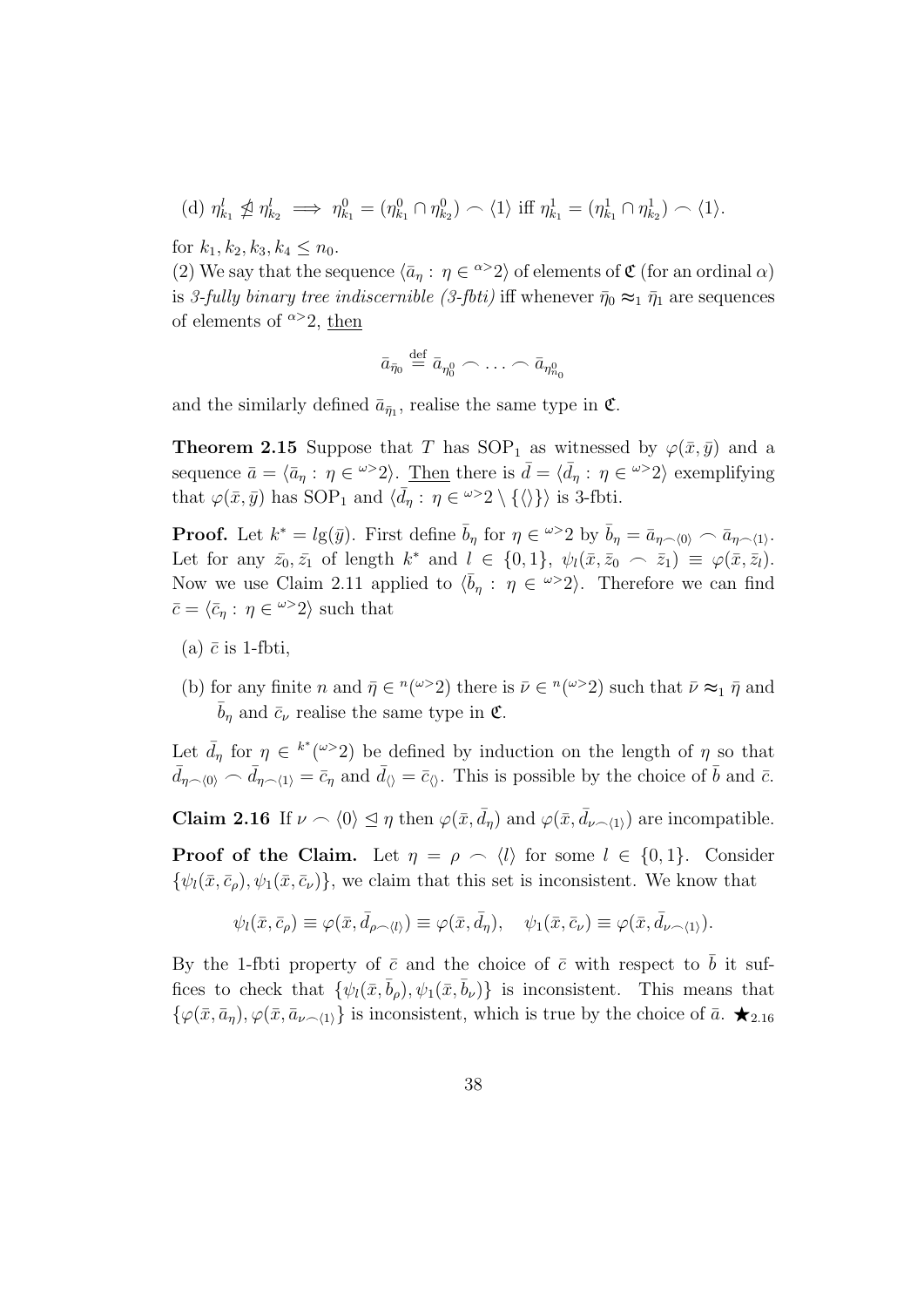**Claim 2.17** For any  $\rho \in {}^{\omega}2$ ,  $\{\varphi(\bar{x}, d_{\rho \restriction n}) : n < \omega\}$  is consistent.

Proof of the Claim. It suffices to show that for any

$$
\langle\rangle\vartriangleleft\eta_0\vartriangleleft\eta_1\vartriangleleft\ldots\eta_k
$$

the set  $\{\varphi(\bar{x}, \bar{d}_{\eta_{l+1}|lg(\eta_l)\frown\eta_{l+1}(lg(\eta_l))} : l > k\} \cup \{\varphi(\bar{x}, \bar{d}_{\langle\rangle})\}$  is consistent. This means  $\{\psi_{\eta_{l+1}(lg(\eta_l))}(\bar{x}, \bar{c}_{\eta_{l+1}|lg(\eta_l)}) : l < k\} \cup \{\varphi(\bar{x}, \bar{c}_{\langle\rangle})\}\$ is consistent. By the choice of  $\bar{b}$  and  $\bar{c}$  this is to say  $\{\psi_{\eta_{l+1}(lg(\eta_l))}(\bar{x}, \bar{b}_{\eta_{l+1}|lg(\eta_l)}) : l < k\} \cup \{\varphi(\bar{x}, \bar{a}_{\langle\rangle})\}$ or  $\{\varphi(\bar{x}, \bar{a}_{\eta_{l+1}|lg(\eta_l)}) : l < k\} \cup \{\varphi(\bar{x}, \bar{a}_{\langle \rangle})\}$  is consistent, but this is true by the choice of  $\bar{a}$ .  $\bigstar_{2.17}$ 

Claim 2.18  $\langle d_{\eta} : \eta \in {}^{\omega}2 \setminus \{0\} \rangle$  is 3-fbti.

**Proof of the Claim.** Suppose that  $\bar{\eta}_0 \approx_3 \bar{\eta}_1$  and consider  $\bar{d}_{\bar{\eta}_0}$  and  $\bar{d}_{\bar{\eta}_1}$ . For each  $\eta_l^k$  let  $\nu_k^l$  be such that  $\eta_k^l = \nu_k^l \frown \langle m_k^l \rangle$  for some  $m_k^l \in \{0, 1\}$  and let  $\bar{\nu}_0, \bar{\nu}_1$ be defined from  $\nu_k^l (l \in \{0,1\}, k < l g(\bar{\eta}_0))$ . Then  $\bar{\eta}_0 \approx_3 \bar{\eta}_1 \implies \bar{\nu}_0 \approx_3 \bar{\nu}_1$ , hence  $\bar{c}_{\bar{\nu}_0}$  and  $\bar{c}_{\bar{\nu}_1}$  realise the same type, which implies that  $\bar{d}_{\bar{\eta}_0}$  and  $\bar{d}_{\bar{\eta}_1}$  do.  $\bigstar_{2.18}$ 

#### $\star$ <sub>2.15</sub>

#### End changes.

As we mentioned before, it would be really interesting to know if  $SOP<sub>2</sub>$ and  $SOP<sub>1</sub>$  are equivalent. A step towards understanding this question is provided by the next claim which shows that in the case of theories which are  $SOP_1$  and  $NSOP_2$ , the witnesses to being  $SOP_1$  can be chosen to be particularly nice. note a change here to 3-fbti from the old version

**Claim 2.19** Suppose that  $\varphi(\bar{x}, \bar{y})$  satisfies SOP<sub>1</sub>, but for no *n* does the formula  $\varphi_n(\bar{x}, \bar{y}_0, \ldots, \bar{y}_{n-1}) \equiv \wedge_{k \leq n} \varphi(\bar{x}, \bar{y}_k)$  satisfy SOP<sub>2</sub>. <u>Then</u> there are witnesses  $\langle \bar{a}_\eta : \eta \in \omega > 2 \rangle$  for  $\varphi(\bar{x}, \bar{y})$  satisfying SOP<sub>1</sub> which in addition satisfy:

- (c) if  $X \subseteq \mathbb{Z}^n$ , and there are no  $\eta, \nu \in X$  such that  $\eta \cap \langle 0 \rangle \subseteq \nu$ , then  $\{\varphi(\bar{x}, \bar{a}_n) : \eta \in X\}$  is consistent.
- (d)  $\langle \bar{a}_\eta : \eta \in \omega > 2 \rangle$  is 3-fbti.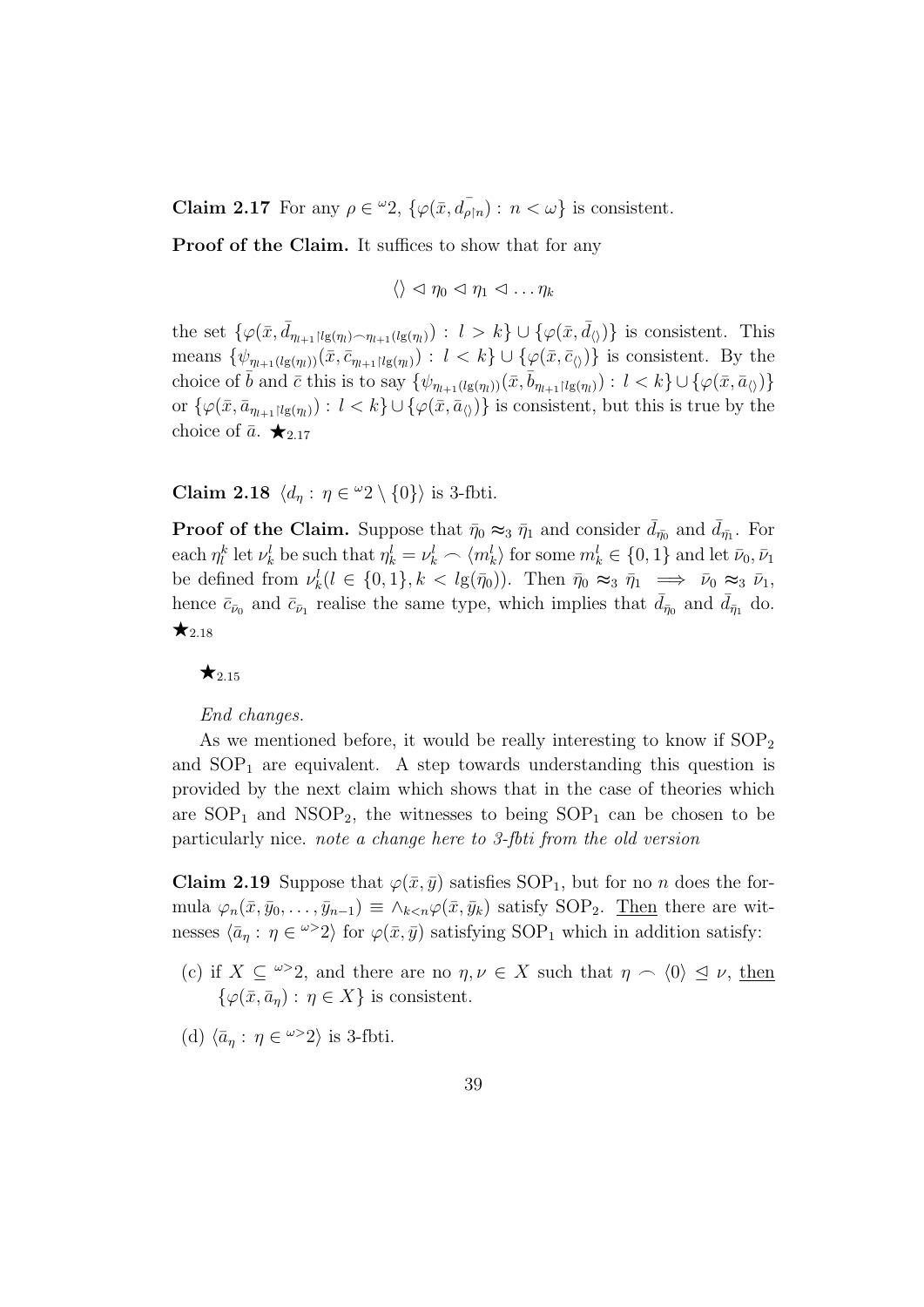(In particular, such a formula and witnesses can be found for any theory satisfying  $SOP_1$  and  $NSOP_2$ .

Proof of the Claim. We shall be using the following colouring theorem, for which we could not find a specific reference and so we include a proof of it.

**Lemma 2.20** Suppose  $cf(\kappa) = \kappa$  and we colour  $\kappa > 2$  by  $\theta < \kappa$  colours. Then there is an embedding  $h: \omega > 2 \rightarrow \infty$  such that  $h(\eta) \langle l \rangle \leq h(\eta \langle l \rangle)$  and  $\text{Rang}(h)$  is monochromatic.

**Proof of the Lemma.** Let c be a colouring as in the assumptions and let  ${a_i : i < \theta}$  list Rang(c). We claim that there is  $\nu^* \in \infty^2$  and  $j < \theta$  such that for every  $\nu \in k > 2$  satisfying  $\nu^* \leq \nu$  there is  $\rho \in k > 2$  with  $\nu \leq \rho$  and  $c(\rho) = i$ . For otherwise, we can choose by induction on  $i \leq \theta$  a member  $\eta_i \in \infty$  with  $i < j \implies \eta_i \leq \eta_j$  such that for no  $\rho \in \infty$  do we have  $\eta_{i+1} \leq \rho$ and  $c(\rho) = i$ , using  $\theta < \text{cf}(\kappa)$ . As  $\theta < \kappa$ , we obtain a contradiction.

Having found such  $\nu^*$ , j we define  $h(\eta)$  for  $\eta \in {}^{\text{n}}2$  by induction on  $n < \omega$ . For  $n = 0$  we choose  $h(\langle \rangle)$  to satisfy  $\nu^* \leq h(\langle \rangle)$  and  $c(h(\langle \rangle) = j$ , which is possible by the choice of  $\nu^*$  and j. For  $n+1$ , for any  $\eta \in \mathbb{R}^{n+1}$  we choose for  $l = 0, 1$  a member  $h(\eta \sim \langle l \rangle)$  of <sup> $\kappa > 2$ </sup> which is above  $h(\eta) \sim \langle l \rangle$  and on which c is j, which again is possible by the choice of  $\nu^*$  and j.  $\bigstar_{2.20}$ 

Let  $\varphi(\bar{x}, \bar{y})$  be a SOP<sub>1</sub> formula which is not SOP<sub>2</sub>, and moreover assume that for no *n* does the formula  $\varphi_n$  defined as above satisfy SOP<sub>2</sub>. By Theorem 2.15, we can find witnesses  $\langle \bar{a}_\eta : \eta \in \mathbb{R}^2 \rangle$  which are 3-fbti. By the compactness theorem, we can assume that we have a 1-fbti sequence  $\langle \bar{a}_\eta : \eta \in \mathbb{Z}^2 \rangle$ with the properties corresponding to (a) and (b) of Definition  $2.2(2)$ , namely

(a) for every  $\eta \in {}^{\omega_1}2$ , the set  $\{\varphi(\bar{x}, \bar{a}_{\eta|\alpha}) : \alpha < \omega_1\}$  is consistent,

(b) if  $\nu \frown \langle 0 \rangle \leq \eta \in \mathbb{Z}^{2}$ , then  $\{\varphi(\bar{x}, \bar{a}_{\nu \frown \langle 1 \rangle}), \varphi(\bar{x}, \bar{a}_{\eta})\}$  is inconsistent.

We shall now attempt to choose  $\nu_{\eta}$  and  $w_{\eta}$  for  $\eta \in \mathbb{Z}^{2}$ , by induction on  $lg(\eta) = \alpha < \omega_1$  so that:

(i)  $\nu_{\eta} \in {}^{\omega_1>2}2$ ,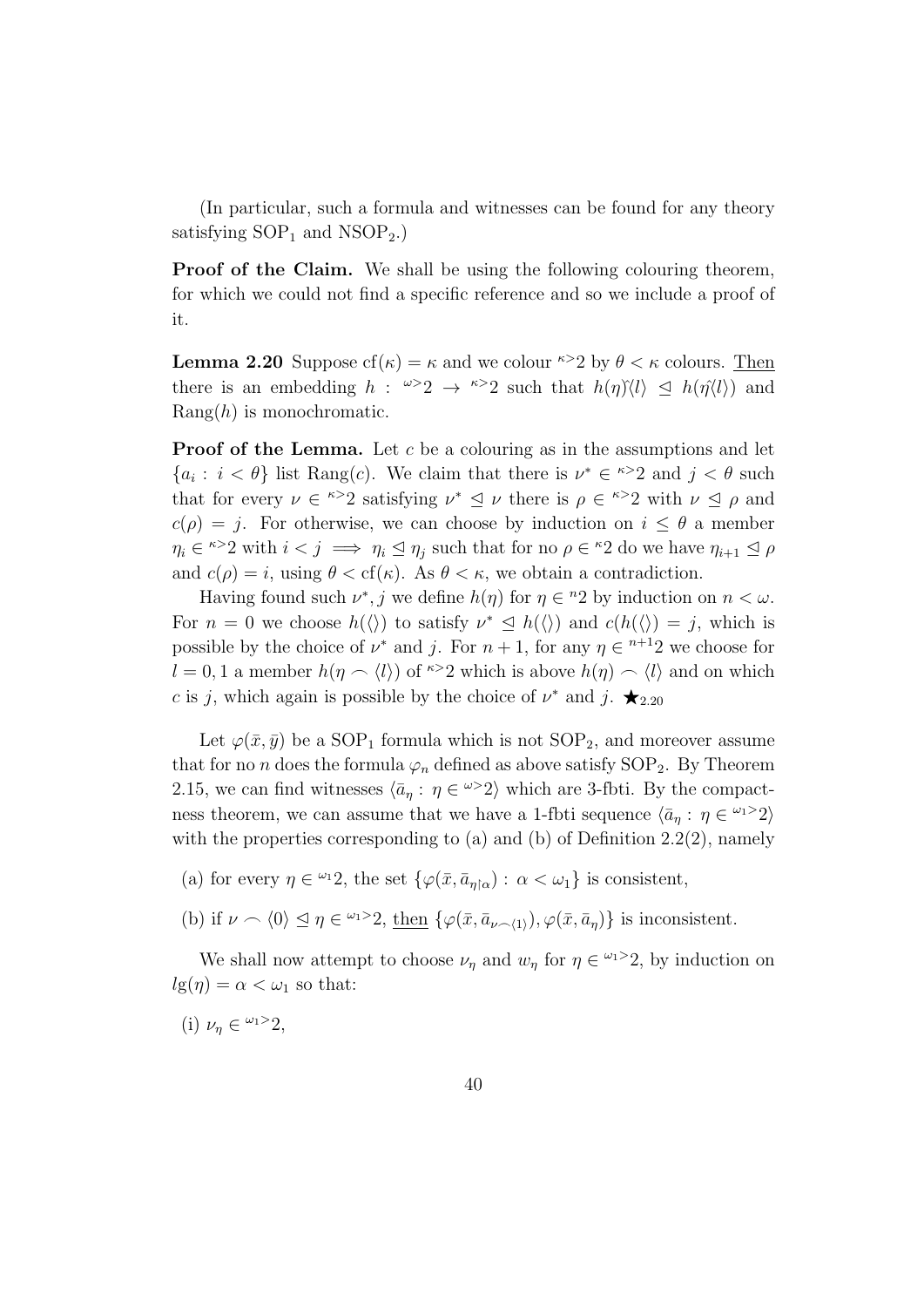(ii)  $\beta < \alpha \implies \nu_{\eta \upharpoonright \beta} \triangleleft \nu_{\eta}$ ,

(iii) 
$$
\beta < \alpha \implies \nu_{\eta}(lg(\nu_{\eta \upharpoonright \beta})) = \eta(\beta),
$$

- (iv)  $w_\eta \subseteq {}^{\omega_1>2}$  is finite and  $\nu \in w_\eta \implies l_g(\nu) < l_g(\nu_n)$ ,
- (v) if  $lg(\eta)$  is a limit ordinal  $> 0$ , then  $w_{\eta} = \emptyset$ ,
- (vi) if  $\eta \in {}^{\beta}2$  and  $l < 2$ , then  $w_{\eta \smallfrown \langle l \rangle} \subseteq {\rho \in {}^{\omega_1>2}} : \nu_{\eta} \smallfrown \langle l \rangle \supseteq {\rho}$  and  $\max\{lg(\rho): \rho \in w_{n\sim(l)}\} < lg(\nu_{n\sim(l)}),$
- (vii) for each  $\eta$  there is  $\rho^* = \rho^*_{\eta}$  such that
	- (a)  $\nu_{\eta} \lhd \rho^* \in {}^{\omega_1}2,$

$$
(\beta) | \{ \alpha < \omega_1 : \rho^*(\alpha) = 1 \} | = \aleph_1,
$$

 $(\gamma)$  letting

$$
p_{\eta}(\bar{x}) \stackrel{\text{def}}{=} \{ \varphi(\bar{x}, \bar{a}_{\Upsilon}) : \Upsilon \in w_{\eta \upharpoonright \gamma} \text{ for some } \gamma \leq l \mathfrak{g}(\eta) \},
$$

we have that for all large enough  $\beta^*$ , the set

$$
p_{\eta}(\bar{x}) \cup \{ \varphi(\bar{x}, \bar{a}_{\rho^* \upharpoonright \beta}) : \beta > \beta^* \land \rho^*(\beta) = 1 \}
$$

is consistent,

(viii) 
$$
p_{\eta}(\bar{x}) \cup \{ \varphi(\bar{x}, \bar{a}_{\rho}) : \rho \in w_{\eta \smallfrown \langle 0 \rangle} \cup w_{\eta \smallfrown \langle 1 \rangle} \}
$$
 is inconsistent.

Before proceeding, we make several remarks about this definition. Firstly, requirements (vii) and (viii) taken together imply that for each  $\eta \in \mathbb{Z}^{2}$  we have that  $w_{\eta\sim(0)}\cup w_{\eta\sim(1)}\neq\emptyset$ . Secondly, the definition of  $w_{\eta\sim(l)}$  for  $l\in\{0,1\}$ implies that

$$
\wedge_{l=0,1}\rho_l\in w_{\eta\smallfrown\langle l\rangle}\implies\rho_0\perp\rho_1.
$$

Thirdly, in (vii), any  $\rho^*$  which satisfies that  $\nu_\eta \vartriangleleft \rho^*$  and  $|\{\gamma : \rho^*(\gamma) = 1\}| = \aleph_1$ can be chosen as  $\rho_{\eta}^*$ , by indiscernibility.

Now let us assume that a choice as above is possible, and we have made it. Hence for each  $\eta \in \mathbb{Z}^{2}$  there is a finite  $q_{\eta} \subseteq p_{\eta}$  such that

$$
q_{\eta}(\bar{x}) \cup \{ \varphi(\bar{x}, \bar{a}_{\rho}) : \rho \in w_{\eta \sim \langle 0 \rangle} \cup w_{\eta \sim \langle 1 \rangle} \}
$$
(\*)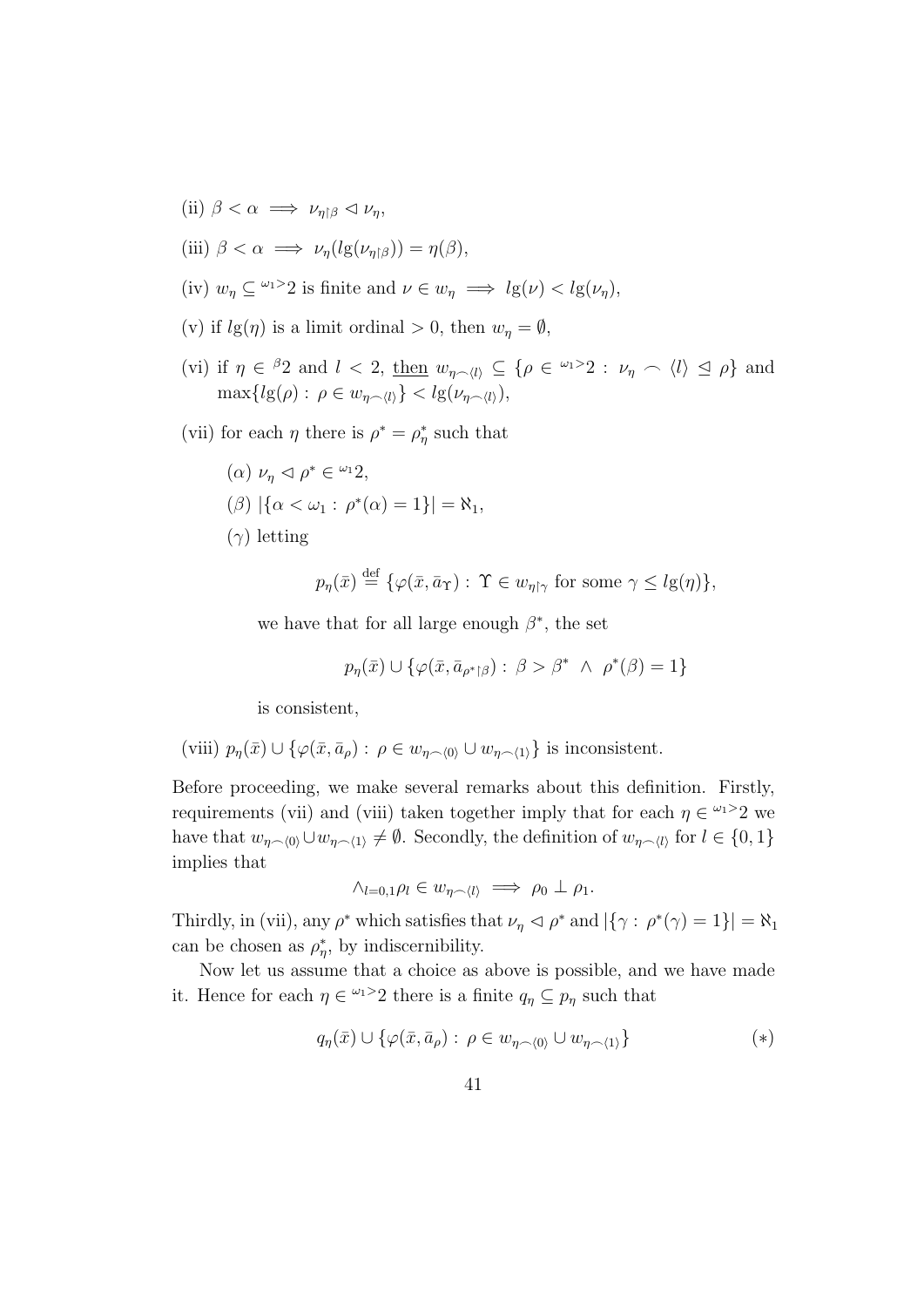is inconsistent. Notice that there are q and  $\eta^* \in \mathbb{Z}^2$  such that

$$
(\forall \eta_1)[\eta^* \leq \eta_1 \in {}^{\omega_1>2} \implies (\exists \eta_2 \in {}^{\omega_1>2})(\eta_1 \leq \eta_2 \ \wedge \ q_{\eta_2}=q)].
$$

Namely, otherwise, we would have the following: each  $p_{\eta}$  is countable, hence for every  $\eta$  there is  $g(\eta)$  with  $\eta \leq g(\eta) \in \mathbb{Z}^{2}$  and

$$
g(\eta) \leq \eta_1 \implies q_{\eta_1} \nsubseteq p_{\eta}.
$$

Let  $\eta_0 \stackrel{\text{def}}{=} \langle \rangle$ , and for  $n < \omega$  let  $\eta_{n+1} = g(\eta_n)$ . Let  $\eta \stackrel{\text{def}}{=} \cup_{n < \omega} \eta_n$ , hence  $p_{\eta} = \bigcup_{n < \omega} p_{\eta_n}$  (as  $w_{\eta} = \emptyset$ ), and so  $q_{\eta} \subseteq p_{\eta_n}$  for some n, a contradiction.

Having found such  $q, \eta^*$ , by renaming and using Lemma 2.20, we can assume that  $\eta^* \stackrel{\text{def}}{=} \langle \rangle$  and that for all  $\eta \in {}^{\omega}2$  we have  $q_{\eta} = p_{\langle} = q$  (as  $\eta \leq \nu \implies p_{\eta} \subseteq p_{\nu}$ ). For  $\eta \in \infty$  let  $\bar{\tau}_{\eta}$  list  $w_{\eta}$ . Without loss of generality, by thinning and renaming, we have that for all  $\eta_1, \eta_2$ ,

$$
\langle \nu_{\eta_1} \rangle \frown \bar{\tau}_{\eta_1 \frown \langle 0 \rangle} \frown \bar{\tau}_{\eta_1 \frown \langle 1 \rangle} \approx_1 \langle \nu_{\eta_2} \rangle \frown \bar{\tau}_{\eta_2 \frown \langle 0 \rangle} \frown \bar{\tau}_{\eta_2 \frown \langle 1 \rangle}.
$$

Similarly to the proof of Claim 2.7, we can define a formula  $\psi(\bar{x}, \bar{y})$  and  $\{\bar{b}_\eta : \eta \in \omega > 2\}$  such that

$$
\psi(\bar{x}, \bar{b}_{\eta}) \equiv \bigwedge q \wedge \bigwedge \{ \varphi(\bar{x}, \bar{a}_{\rho}) : \rho \in w_{\eta} \}.
$$

We claim that  $\psi(\bar{x}, \bar{y})$  and  $\langle \bar{b}_\eta : \eta \in \infty^{\infty}2 \rangle$  exemplify SOP<sub>2</sub> of T, which is then a contradiction (noting that  $\psi$  is a formula of the form  $\varphi_n$  for some n, where  $\varphi_n$  was defined in the statement of the Claim). We check the two properties from Definition 2.2(1).

To see (a), let  $\eta \in \mathcal{Q}$  be given. We have that  $p_{\eta}$  is consistent, and  $q \subseteq p_{\eta}$ . For  $n < \omega$ , we have

$$
\psi(\bar{x}, \bar{b}_{\eta \restriction n}) \equiv \bigwedge q \land \bigwedge \{ \varphi(\bar{x}, \bar{a}_{\rho}) : \rho \in w_{\eta \restriction n} \}.
$$

As this is a conjunction of a set of formulae each of which is from  $p_n$ , we have that  $\{\psi(\bar{x}, \bar{b}_{\eta\restriction n}) : n < \omega\}$  is consistent. To check (b), suppose  $\eta \perp \nu \in \omega > 2$ . Let n be such that  $\eta \restriction n = \nu \restriction n$  but  $\eta(n) \neq \nu(n)$ . Hence

$$
\psi(\bar{x}, \bar{b}_{\eta}) \equiv \bigwedge q \wedge \bigwedge \{ \varphi(\bar{x}, \bar{a}_{\rho}) : \rho \in w_{\eta \restriction n \frown \eta(n)} \}
$$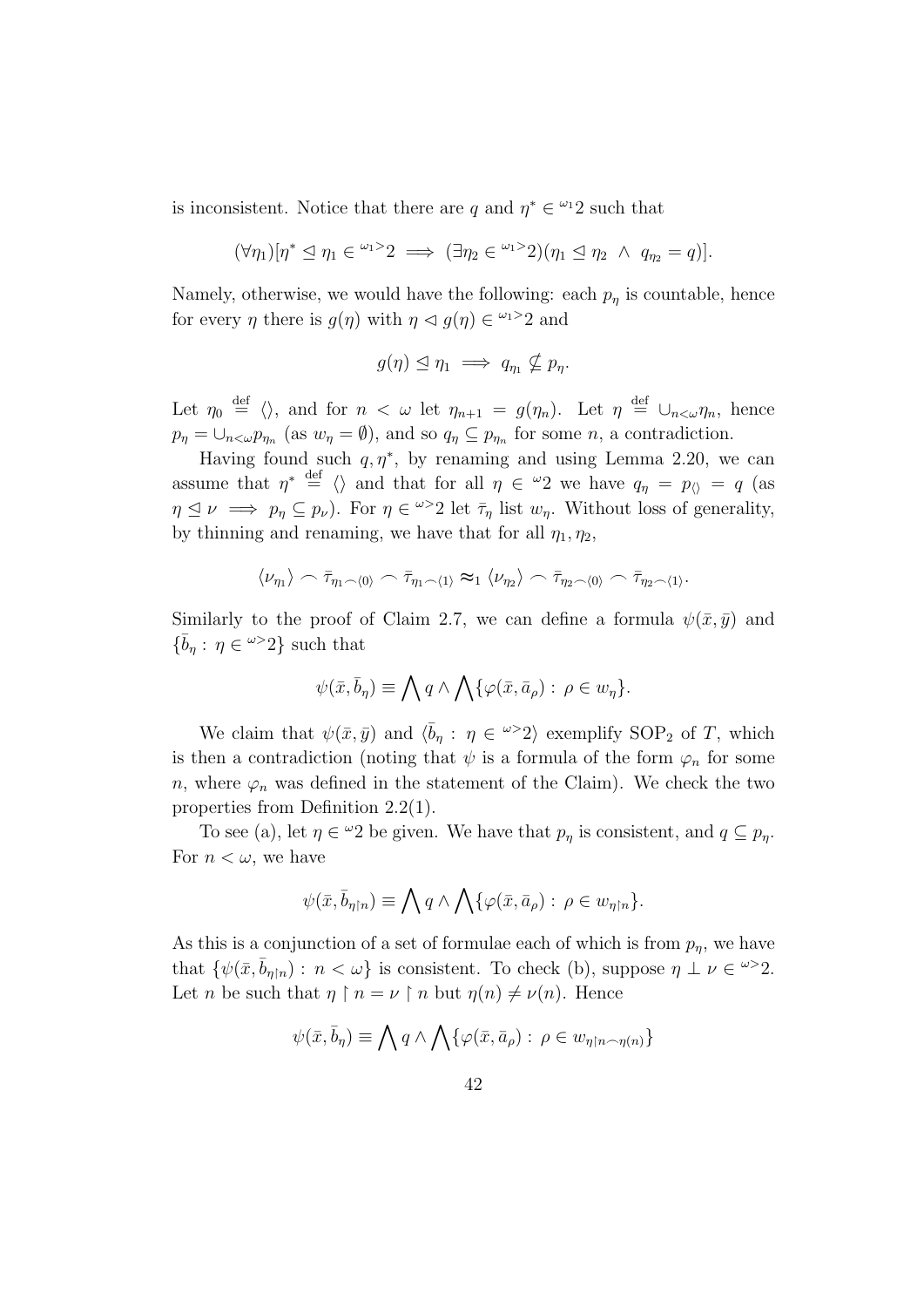and

$$
\psi(\bar{x}, \bar{b}_{\nu}) \equiv \bigwedge q \wedge \bigwedge \{ \varphi(\bar{x}, \bar{a}_{\rho}) : \rho \in w_{\eta \restriction n \sim \nu(n)} \},\
$$

so taken together, the two are contradictory by the choice of q.

We conclude that the choice of  $\nu_{\eta}$  and  $w_{\eta}$  cannot be carried throughout  $\eta \in \mathbb{Z}^{2}$ . So, there is  $\alpha < \omega_1$  and  $\eta \in \mathbb{Z}^2$  such that  $\nu_{\eta}, w_{\eta \sim \langle l \rangle}, \nu_{\eta \sim \langle l \rangle}$  for  $l < 2$ cannot be chosen, and  $\alpha$  is the first ordinal for which there is such  $\eta$ . Let  $\nu_{\eta}^0 \in {}^{\omega_1>2} \triangleright \cup_{\beta<\alpha} \nu_{\eta|\beta} \frown \langle \eta(\alpha-1)\rangle$  if the latter part is defined, otherwise let  $\nu_{\eta}^0 \triangleright \cup_{\beta < \alpha} \nu_{\eta}$ , This choice of  $\nu_{\eta} = \rho$  for any  $\rho \trianglerighteq \nu_{\eta}^0$  with  $\rho \in {}^{\omega_1}2$  satisfies items (i)-(iii) above. We conclude that  $w_{\eta \sim \langle l \rangle}$  for  $l < 2$  using any  $\rho \geq \nu_{\eta}^0$  with  $\rho \in \mathbb{Z}^{2}$  for  $\nu_{\eta}$  could not have been chosen, and examine why this is so. Note that  $p_n$  is already defined. Let

$$
\Theta \stackrel{\text{def}}{=} \left\{\n\begin{array}{c}\n(\rho, \gamma, w) : \nu_{\eta}^{0} \vartriangleleft \rho \in {}^{\omega_{1}} 2, \\
l g(\nu_{\eta}^{0}) \leq \gamma < \omega_{1}, \\
(\exists^{\aleph_{1}} \beta < \omega_{1})(\rho(\beta) = 1), \\
w \subseteq \{ \Upsilon \in {}^{\omega_{1}} 2 : \rho \upharpoonright \gamma \leq \Upsilon \} \text{ is finite and} \\
\text{for some } \beta_{\rho} < \omega_{1} \text{ the set} \\
p_{\eta} \cup \{ \varphi(\bar{x}, \bar{a}_{\rho \upharpoonright \beta}) : \rho(\beta) = 1 \ \& \ \beta \in [\beta_{\rho}, \omega_{1}) \} \cup \\
\cup \{ \varphi(\bar{x}, \bar{a}_{\Upsilon}) : \ \Upsilon \in w \} \\
\text{is consistent}\n\end{array}\n\right\}.
$$

We make several **observations**:

(0) If  $(\rho, \gamma, w) \in \Theta$  and  $w \subseteq w'$  with w' finite and  $w' \setminus w$  is contained in  $\{\rho \restriction \beta : \beta_{\rho} \leq \beta \land \rho(\beta) = 1\}, \underline{\text{then}} (\rho, \gamma, w') \in \Theta.$ [This is obvious.]

(1) If  $(\rho_l, \gamma, w_l) \in \Theta$  and for some  $\sigma \in \mathbb{R}^l$  and  $\sigma \rho_l \circ \sigma$  we have  $\sigma \sim \langle l \rangle \langle \rho_l | \gamma_l$ for  $l < 2$ , while  $\rho_0$  and  $\rho_1$  are eventually equal, then  $(\rho_l, lg(\sigma), w_0 \cup w_1) \in \Theta$ .

[Why? We have  $w_l \subseteq \{ \Upsilon \in {}^{\omega_1>2} : \rho_l \upharpoonright \gamma \leq \Upsilon \}$  is finite, so clearly  $w_0 \cup w_1 \subseteq \{ \Upsilon \in \mathbb{Z}^2 : \sigma \leq \Upsilon \}$  is finite. By the assumption, we have that for some  $\beta_l < \omega_1$  for  $l < 2$ 

$$
p_{\eta} \cup \{ \varphi(\bar{x}, \bar{a}_{\rho_l\upharpoonright \beta}) : \beta > \beta_l \ \wedge \ \rho_l(\beta) = 1 \} \cup \{ \varphi(\bar{x}, \bar{a}_{\Upsilon}) : \ \Upsilon \in w_l \}
$$

is consistent. Suppose that (1) is not true with  $l = 0$  and let  $\beta^* \ge \max\{\beta_0, \beta_1\}$ be such that  $\beta^* < \omega_1$  and for  $\beta > \beta^*$  the equality  $\rho_0(\beta) = \rho_1(\beta)$  holds. Hence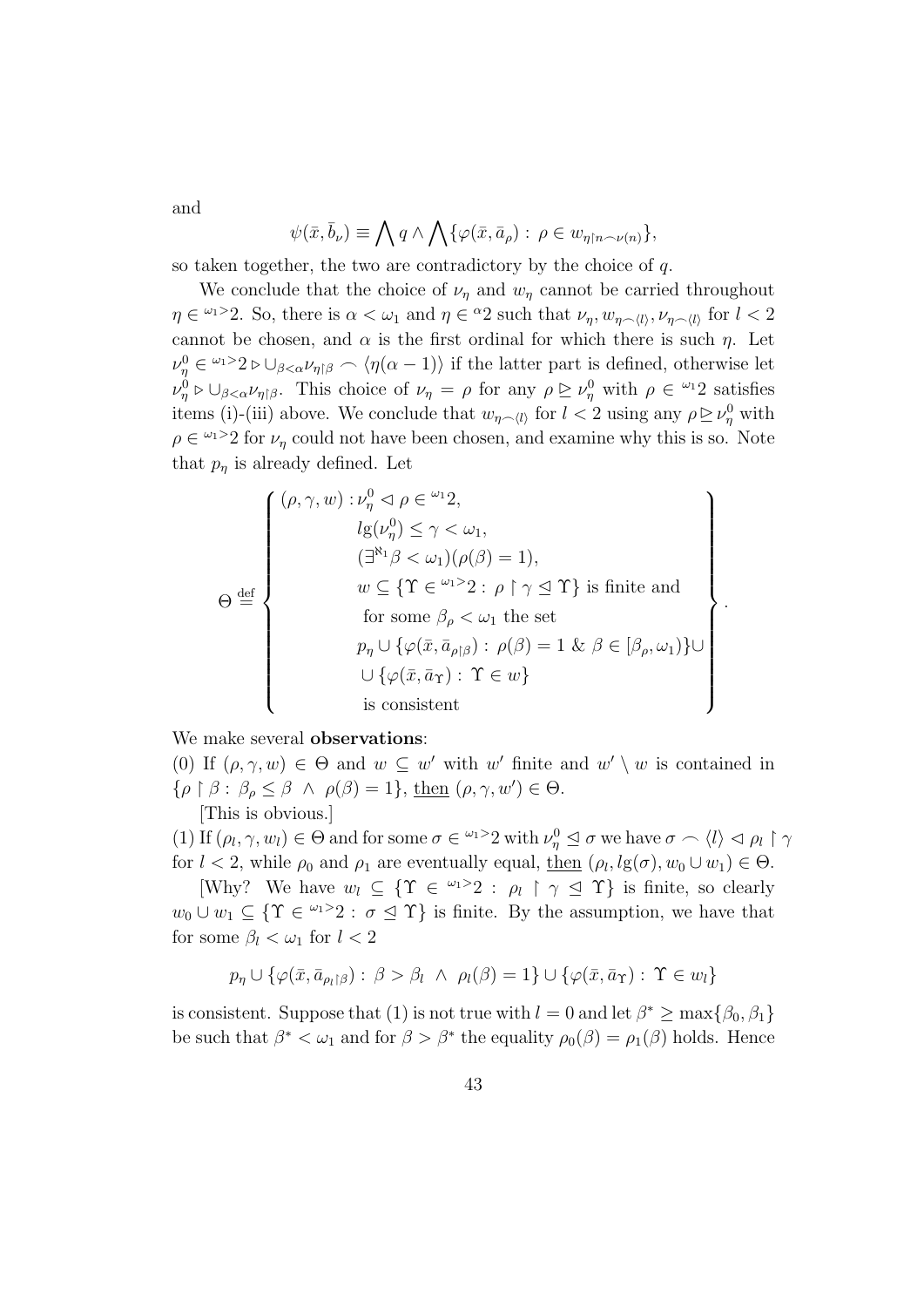we have that

$$
p_{\eta} \cup \{ \varphi(\bar{x}, \bar{a}_{\rho_0 \upharpoonright \beta}) : \beta > \beta^* \ \land \ \rho_0(\beta) = 1 \} \cup \{ \varphi(\bar{x}, \bar{a}_{\Upsilon}) : \ \Upsilon \in w_0 \cup w_1 \}
$$

is inconsistent. By increasing  $w_0$  if necessary, (0) implies that

$$
p_{\eta} \cup \{ \varphi(\bar{x}, \bar{a}_{\Upsilon}) : \Upsilon \in w_0 \cup w_1 \}
$$

is inconsistent. Let  $\nu_{\eta} \stackrel{\text{def}}{=} \sigma$ , for  $l < 2$  let  $w_{\eta \smallfrown \langle l \rangle} = w_l$ , and let  $\nu_{\eta \smallfrown \langle l \rangle} \stackrel{\text{def}}{=} \rho_l \upharpoonright \beta_l^*$ for a large enough  $\beta_l^*$  so that  $\beta^* < \beta_l^*$  and  $\max(\{lg(\Upsilon) : \Upsilon \in w_{\eta \smallfrown \langle l \rangle}\}) < \beta_l^*$ . This choice shows that we could have chosen  $\nu_{\eta}, w_{\eta \sim \langle l \rangle}$  as required, contradicting the choice of  $\eta$ .

(2) If  $\nu_{\eta}^0 \leq \rho \in \mathbb{Z}^12$  for some  $\rho$  such that there are  $\aleph_1$  many  $\beta \leq \omega_1$  with  $\rho(\beta) = 1$ , and  $l_g(\nu_\eta^0) \leq \gamma < \omega_1$ , then  $(\rho, \gamma, \emptyset) \in \Theta$ .

[Why? By the choice of  $p_n$  and the remark about the freedom in the choice of  $\rho^*$  that we made earlier.

Now we use the choice of  $\eta$  to define witnesses to T being SOP<sub>1</sub> which also satisfy the requirements of the Claim. For  $\tau \in \omega > 2$ , let  $\bar{b}_{\tau} \stackrel{\text{def}}{=} \bar{a}_{\nu_{\eta}^0 \frown \tau}$ . Let us check the required properties. Properties  $(a)$ , $(b)$  and  $(d)$  follow from the choice of  $\{\bar{a}_{\sigma} : \sigma \in \mathbb{R}^N : \Delta \geq 2\}$ . Let  $X^* \subseteq \mathbb{R}^N$  be such that there are no  $\sigma, \nu \in X^*$ with  $\sigma \frown \langle 0 \rangle \leq \nu$ , we need to show that  $\{\varphi(\bar{x}, \bar{b}_\tau) : \tau \in X^*\}$  is consistent. It suffices to show the same holds when  $X^*$  replaced by an arbitrary finite  $X \subseteq X^*$ . Fix such an X. Clearly, it suffices to show that for some  $\rho, \gamma$ , letting  $w = \{\nu_{\eta}^0 \frown \tau : \tau \in X\}$ , we have  $(\rho, \gamma, w) \in \Theta$ .

Let  $\rho^* \in \mathbb{Z}^2$  be such that  $\nu_\eta^0 \vartriangleleft \rho^*$  and  $\rho^*(\beta) = 1$  for  $\aleph_1$  many  $\beta$ . By induction on  $n \stackrel{\text{def}}{=} |X|$  we show:

there is  $\rho \in \mathbb{Z}^2$  such that for some  $\gamma \geq \max\{lg(\sigma) : \sigma \in w\}$ , we have  $(\rho, \gamma, w) \in \Theta$  and  $\beta > \gamma \implies \rho(\beta) = \rho^*(\beta)$ , while  $\rho(\gamma) = 1$ .

 $n = 0$ . Follows by observation (2) above.

 $n=1$ . Let  $X = {\tau}$  and  $\gamma = lg(\tau) + lg(\nu_{\tau}^{0})$ . Let  $\rho \in {}^{\omega_{1}}2$  be such that  $\rho \restriction \gamma = \nu_{\eta}^0 \frown \tau$ ,  $\rho(\gamma) = 1$  and  $\beta > \gamma \implies \rho(\beta) = \rho^*(\beta)$ . By observation (2) above, we have that  $(\rho, \gamma, \emptyset) \in \Theta$ . Then, by observation (0), we have  $(\rho, \gamma, w) \in \Theta.$ 

 $n = k + 1 \geq 2$ . Case 1. w is linearly ordered by  $\triangleleft$ .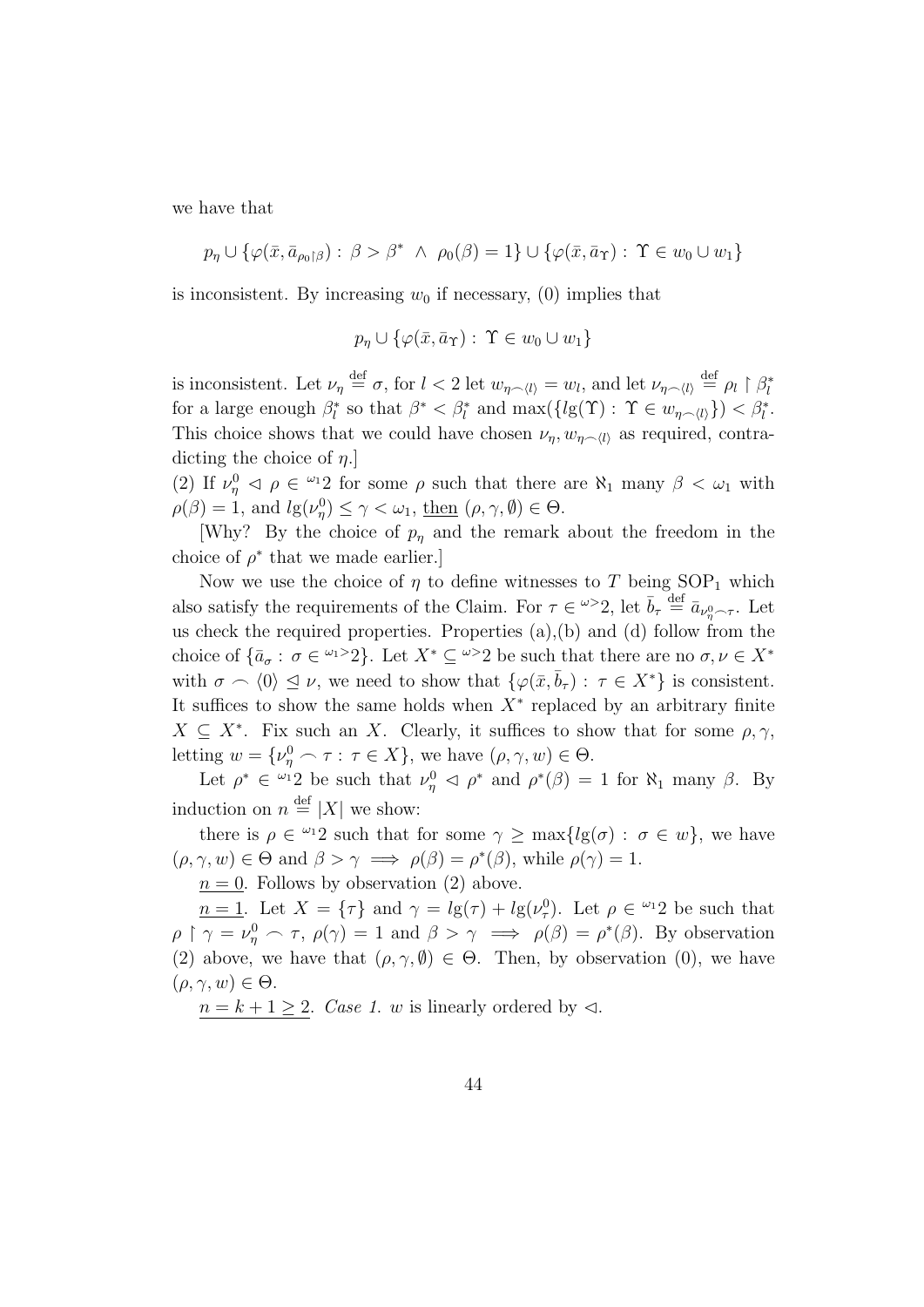Let  $\tau \in w$  be of maximal length, so clearly  $\sigma \in w \setminus {\tau} \implies \sigma \cap \langle 1 \rangle \leq \tau$ . Let  $\rho \in {}^{\omega_1}2$  be such that  $\tau \cap \langle 1 \rangle \triangleleft \rho$  and  $\beta > lg(\tau)$ , while  $\rho(\beta) = \rho^*(\beta)$ . Now continue as in the case  $n = 1$ .

Case 2. Not Case 1.

Let  $\sigma \in \mathbb{Z}^2$  be  $\lhd$ -maximal such that  $(\forall \tau)(\tau \in w \implies \sigma \leq \tau)$ . This is well defined, as  $w \neq \emptyset$  is finite. Let  $w_l \stackrel{\text{def}}{=} {\{\tau \in w : \sigma \cap \langle l \rangle \leq \tau\}}$ , so  $w_0 \cap w_1 = \emptyset$  but neither of  $w_0, w_1$  is empty. Now we have that  $\sigma \notin w$ , as otherwise we could choose  $\tau \in w_0$  such that  $\sigma \cap \langle 0 \rangle \subseteq \tau$ , obtaining an easy contradiction with our assumptions on X. Hence  $w = w_0 \cup w_1$ . We can now use observation (1) and the inductive hypothesis.  $\star_{2.19}$ 

To complete this discussion of the syntactic properties (N)SOP1, 2 we shall quote a result from [ShUs 844] in which the understanding of  $SOP'_1$ and the witnesses for  $SOP_1$  developed here was used to show that  $NSOP_1$ theories admit a rank function.

**Definition 2.21** Given (partial) types  $p(\bar{x}), q(\bar{y})$  and a formula  $\varphi(\bar{x}, \bar{y})$ . By induction on  $n < \omega$  we define when

$$
\mathrm{rk}^1_{\varphi(\bar{x}, \bar{y})}(p(\bar{x}), q(\bar{y})) \ge n.
$$

 $n = 0$ . This happens iff both  $p(\bar{x})$  and  $q(\bar{y})$  are consistent.  $n+1$ . The rank is  $\geq n+1$  iff for some  $\bar{c}$  realising  $q(\bar{y})$  both

$$
\mathrm{rk}^1_{\varphi(\bar{x},\bar{y})}(p(\bar{x})\cup\{\varphi(\bar{x},\bar{c})\},q(\bar{y}))\geq n
$$

and

$$
\mathrm{rk}^1_{\varphi(\bar{x}, \bar{y})}(p(\bar{x}), q(\bar{y}) \cup \{ \neg (\exists \bar{x}) (\varphi(\bar{x}, \bar{y}) \land \varphi(\bar{x}, \bar{c})) \}) \ge n.
$$

If the rank is  $\geq n$  for all n then we say it is inifinite, otherwise we say it is finite.

**Theorem 2.22** (Shelah-Usvyatsov [ShUs 844]) A theory T is  $NSOP<sub>1</sub>$  iff

$$
\mathrm{rk}^1_{\varphi(\bar{x},\bar{y})}(\bar{x}=\bar{x},\bar{y}=\bar{y})<\infty
$$

for every formula  $\varphi(\bar{x}, \bar{y})$ .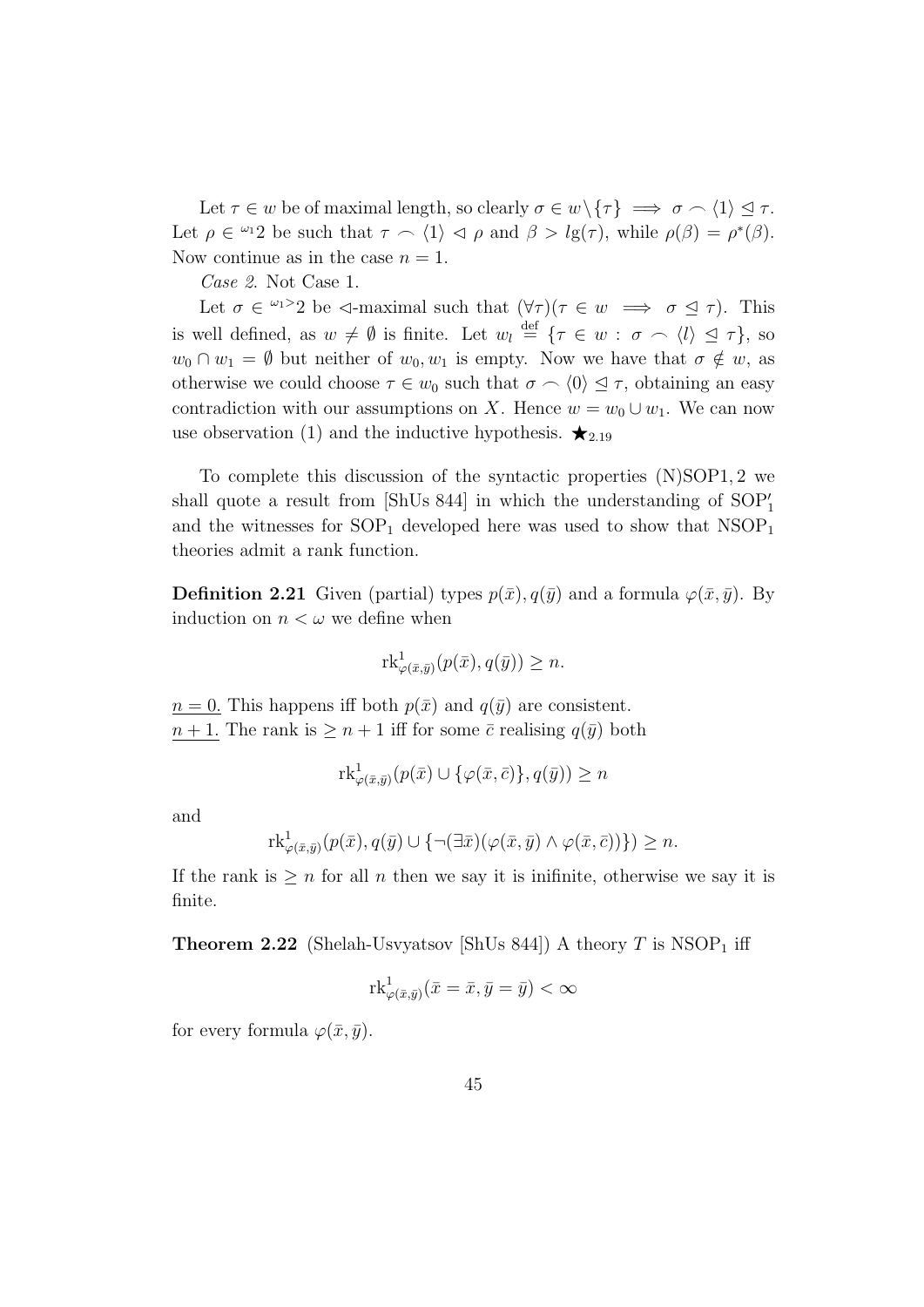## 3 √<sup>\*</sup>-maximality revisited

In this section we come back to our main thesis, which is that properties  $SOP<sub>2</sub>$  and the maximality in the  $\triangleleft^*$ -order are closely connected.

Our main proof will use two auxiliary notions. The first is the order  $\triangleleft^*_{\lambda}$ , which is a version of the  $\lhd^*_{\lambda}$ -order.

**Definition 3.1** (1) For (complete first order theories)  $T_1, T_2$  and a regular cardinal  $\lambda > |T_1|, |T_2|$ , let  $T_1 \lhd^*_{\lambda} T_2$  mean:

There is a  $\lambda$ -relevant  $(T_1, T_2)$ -superior  $(T^*, \overline{\varphi}, \overline{\psi})$  (see Definition 1.2) such that  $T^*$  has Skolem functions and if  $T^{**} \supseteq T^*$  is complete with  $|T^{**}| < \lambda$ then

(⊕) there is a model M of  $T^{**}$  of size  $\lambda$  and an  $M^{[\bar{\psi}]}$ -type p omitted by M such that for every elementary extension N of M of size  $\lambda$  which omits p and a type q (in one variable) over  $N^{[\bar{\varphi}]}$ , there is an elementary extension of N of size  $\lambda$  which realises q and omits p.

(2) Let  $T_1 \lhd^* T_2$  mean that  $T_1 \lhd^* T_2$  holds for all large enough regular  $\lambda$ . (3)  $T_1$  is said to be  $\triangleleft^*_{\lambda}$ -maximal iff there is no  $T_2$  such that  $T_1 \triangleleft^*_{\lambda} T_2$ . Similarly for  $\lhd$ <sup>\*\*</sup>.

The connection between this notion and  $\prec^*$  is given by the following claim:

**Claim 3.2** Suppose that  $T_1, T_2$  are theories and  $\lambda > |T_1|, |T_2|$  satisfies  $2^{\lambda} = \lambda^+$ . Then

$$
T_1 \triangleleft^*_{\lambda^+} T_2 \implies \neg (T_2 \triangleleft^*_{\lambda} T_1).
$$

Proof. This statement is just a reformulation of the beginning of the proof of Theorem 1.17. In other words, let  $(T, \bar{\varphi_1}, \bar{\varphi_2})$  show that  $T_1 \prec^*_{\lambda^+} T_2$ . This means that  $|T| < \lambda^+$  but since  $\lambda^{<\lambda} = \lambda$  and  $\lambda > |T_1|, |T_2|$  we may assume that  $|T^*| < \lambda$ . Namely since there is a consistent theory  $T \supseteq \bar{\varphi}_1 \cup \bar{\varphi}_2$  in which  $\bar{\varphi}_l$  interprets  $T_l$ , and each  $T_l$  has size  $\langle \lambda \rangle$ , there is a consistent theory T' of size  $\lt \lambda$  which does the same. Without loss of generality  $T' \subseteq T$ . In particular  $|\tau(T')| < \lambda$  so by extending T' to a complete subtheory of T and renaming we may assume  $T'$  is complete. Any model M of T has a reduct N that is a model of T' and that satisfies  $M^{[\bar{\varphi}]} = N^{[\bar{\varphi}]}$  and similarly for  $\bar{\psi}$ .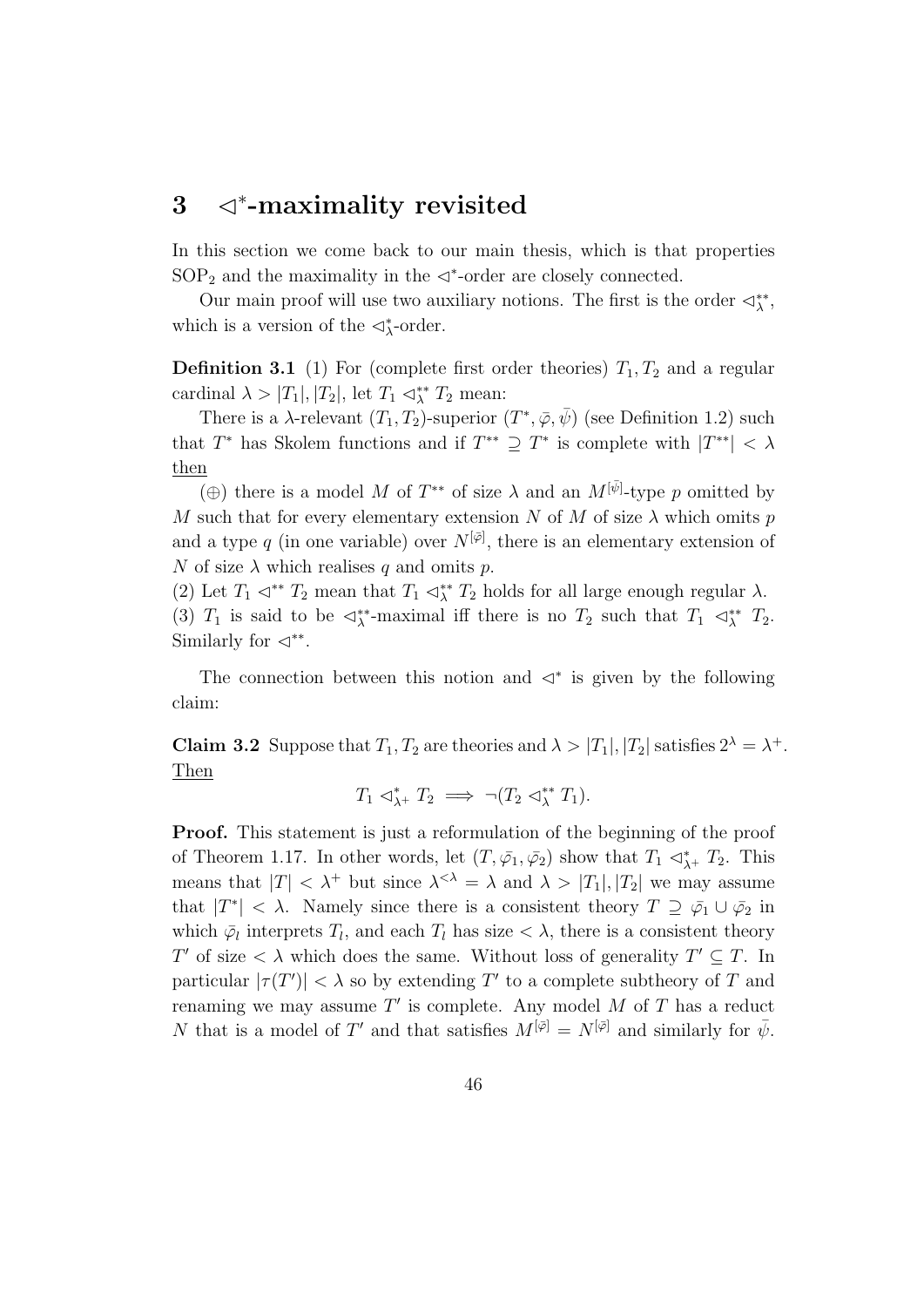Hence  $(T', \bar{\varphi}, \bar{\psi})$  is a  $\lambda$ -relevant  $(T_1, T_2)$ -superior that exemplifies  $T_1 \prec^*_{\lambda^+} T_2$ , so by renaming we may assume  $|T| < \lambda$ .

Suppose for contradiction that  $T_2 \lhd^*_{\lambda} T_1$  and let  $(T^*, \bar{\varphi}, \bar{\psi})$  exemplify this. Without loss of generality,  $\bar{\varphi}_1 = \bar{\psi}$  and  $\bar{\varphi}_1 = \bar{\varphi}$  and the common vocabulary of T and  $T^*$  is  $\tau(\bar{\varphi_1}) \cup \tau(\bar{\varphi_2})$ . Hence  $T^{**} = T \cup T^*$  is consistent by Robinson Consistency Criterium. Without loss of generality  $T^{**}$  is complete. Hence let M be a model of  $T^{**}$  of size  $\lambda$  and p be a  $M^{[\bar{\psi}]}$  type omitted by M exemplifying the definition of  $\langle \xi \rangle^*$ . Using the assumption  $2^{\lambda} = \lambda^+$  we can build by induction an elementary extension N of M with  $|N| = \lambda^+$ , with N omitting p and being  $\bar{\varphi}$ -saturated. This is a contradiction with the choice of T.  $\star_{3.2}$ 

**Corollary 3.3** Suppose that for all large enough regular  $\lambda$  we have  $2^{\lambda} = \lambda^{+}$ . Then any  $\triangleleft^*$ -maximal theory is also  $\triangleleft^{**}$ -maximal.

**Proof.** Suppose otherwise and let T exemplify this. Hence for every  $\kappa$  there is regular  $\lambda > \kappa$  such that T is not  $\triangleleft^{**}$ -maximal and  $2^{\lambda} = \lambda^+$ . Hence T is not  $\lhd^*_{\lambda^+}$ -maximal by Claim 3.2, a contradiction.  $\bigstar_{3.3}$ 

The next notion we need is a syntactic property.

#### **Definition 3.4** Let  $T$  be a theory.

(1) For a formula  $\sigma(x,\bar{y})$  we say that  $\sigma(x,\bar{y})$  has SOP'' iff for some [by compactness equivalently all regular  $\lambda > |T|$  there is a sequence

$$
\langle \bar{e}_{\bar{\eta}} : \bar{\eta} = \langle \eta_0, \dots \eta_{n^*-1} \rangle, \eta_0 \vartriangleleft \eta_1 \vartriangleleft \dots \vartriangleleft \eta_{n^*-1} \in {}^{\lambda >} \lambda
$$
 and  $lg(\eta_i)$  a successor

such that

(α) for each  $η ∈ <sup>λ</sup>λ$ , the set

$$
\left\{\n\begin{array}{l}\n\sigma(x,\bar{e}_{\bar{\eta}}):\bar{\eta} = \langle \eta \upharpoonright (\alpha_0+1), \eta \upharpoonright (\alpha_1+1), \ldots \eta \upharpoonright (\alpha_{n^*-1}+1) \rangle \\
\text{and } \alpha_0 < \alpha_1 < \ldots \alpha_{n^*-1} < \lambda\n\end{array}\n\right\}
$$

is consistent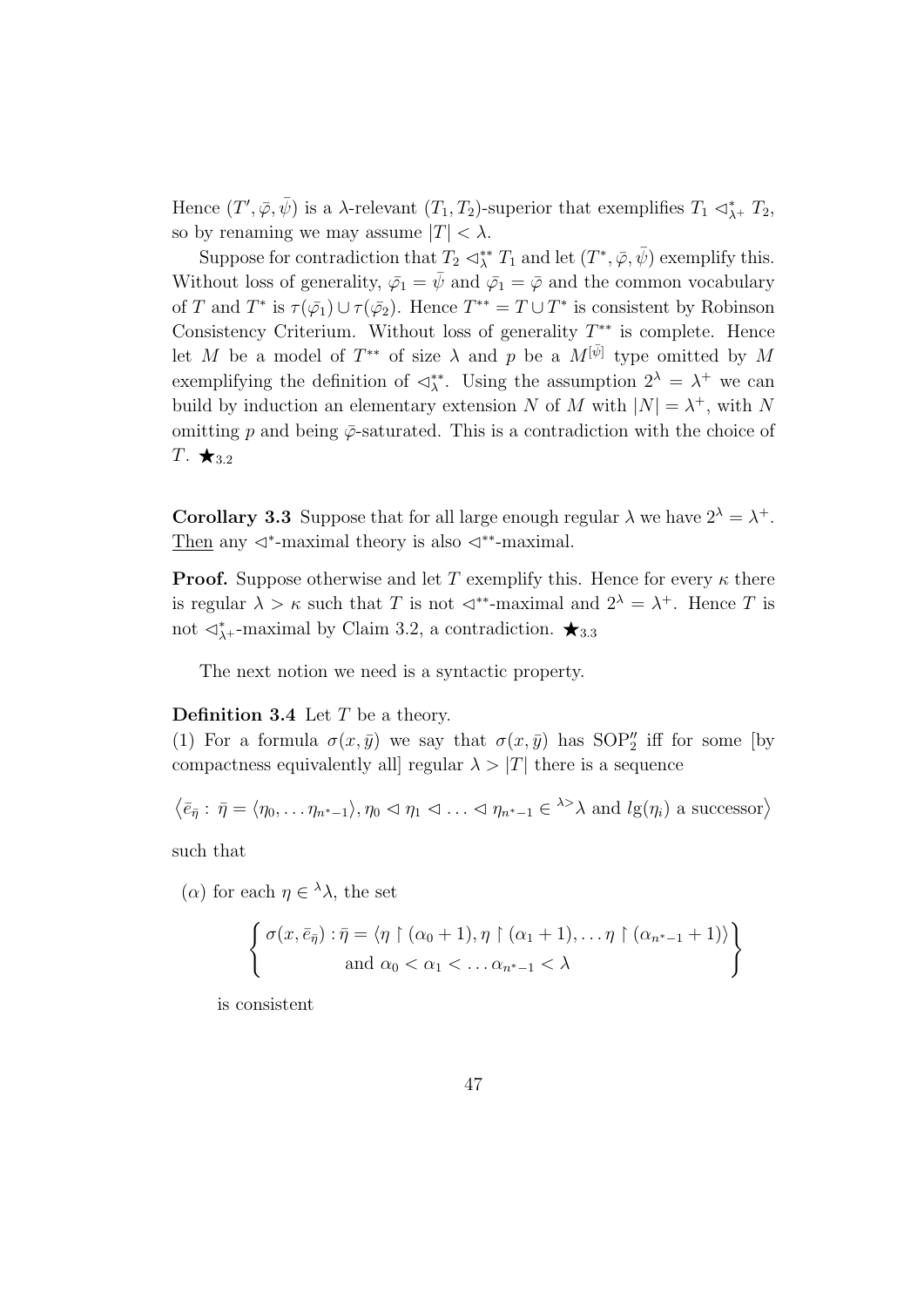(β) for every large enough m, <u>if</u>  $g: \n\begin{array}{c} \n\text{if } g: \n\end{array}$  >  $\lambda > \lambda$  satisfies

$$
\rho \vartriangleleft \nu \implies g(\rho) \vartriangleleft g(\nu)
$$

and

$$
\rho \in {}^{n \geq}m \implies l\mathrm{g}(g(\rho))
$$
 is a successor,

while for  $l < n^* - 1$ 

$$
(g(\rho)) \frown \langle l \rangle \leq g(\rho \frown \langle l \rangle),
$$

then

$$
\{\sigma(x,\bar{e}_{\langle g(\rho\restriction 1),g(\rho\restriction 2),...g(\rho)\rangle}): \rho\in {}^{n^*}m\}
$$

is inconsistent. Here  $n^* = lg(\bar{y})$  in  $\sigma(x, \bar{y})$ .

(2) T is said to have SOP'' iff some  $\sigma(x,\bar{y})$  exemplifies it.

Our theorem 3.6 is phrased in terms of  $SOP''_2$ . Answering a question from an earlier version of this paper Shelah and Usvyatsov proved in [ShUs 844] the following Theorem 3.5, which then can be used together with theorem 3.6 to prove Corollary 3.9 which states that  $\triangleleft^*$ -maximality implies SOP<sub>2</sub>.

**Theorem 3.5** (Shelah-Usvyatsov [ShUs 844]) For any theory  $T$ ,  $T$  has SOP<sub>2</sub> iff it has  $SOP_2''$ .

**Main Theorem 3.6** For any theory T and regular cardinal  $\lambda > |T|$ , if T is  $\lhd^*_{\lambda}$ -maximal then T has SOP".

**Proof.** Let T be a given theory and let  $\lambda = cf(\lambda) > |T|$ . We shall assume that T is  $\triangleleft^*_{\lambda}$ -maximal and prove that T has SOP''. To make the reading of the proof easier we shall break it into stages.

**Stage A**. Let  $T_{\text{tree}}^n \stackrel{\text{def}}{=} \text{Th}(n \geq 2, \lt_{\text{tr}})$  for  $n < \omega$ , where  $\lt = \lt_{\text{tr}}$  stands for the relation of "being an initial segment of", and let  $T_{\text{tree}} \stackrel{\text{def}}{=} \lim \langle T_{\text{tree}}^n : n < \omega \rangle$ , that is to say the set of all  $\psi$  which are in  $T_{\text{tree}}^n$  for all large enough n. In order to use our assumptions at a later point, let us fix a theory  $T^*$  which is a  $\lambda$ -relevant  $(T_{\text{tree}}, T)$ -superior with Skolem functions (such a  $T^*$  is easily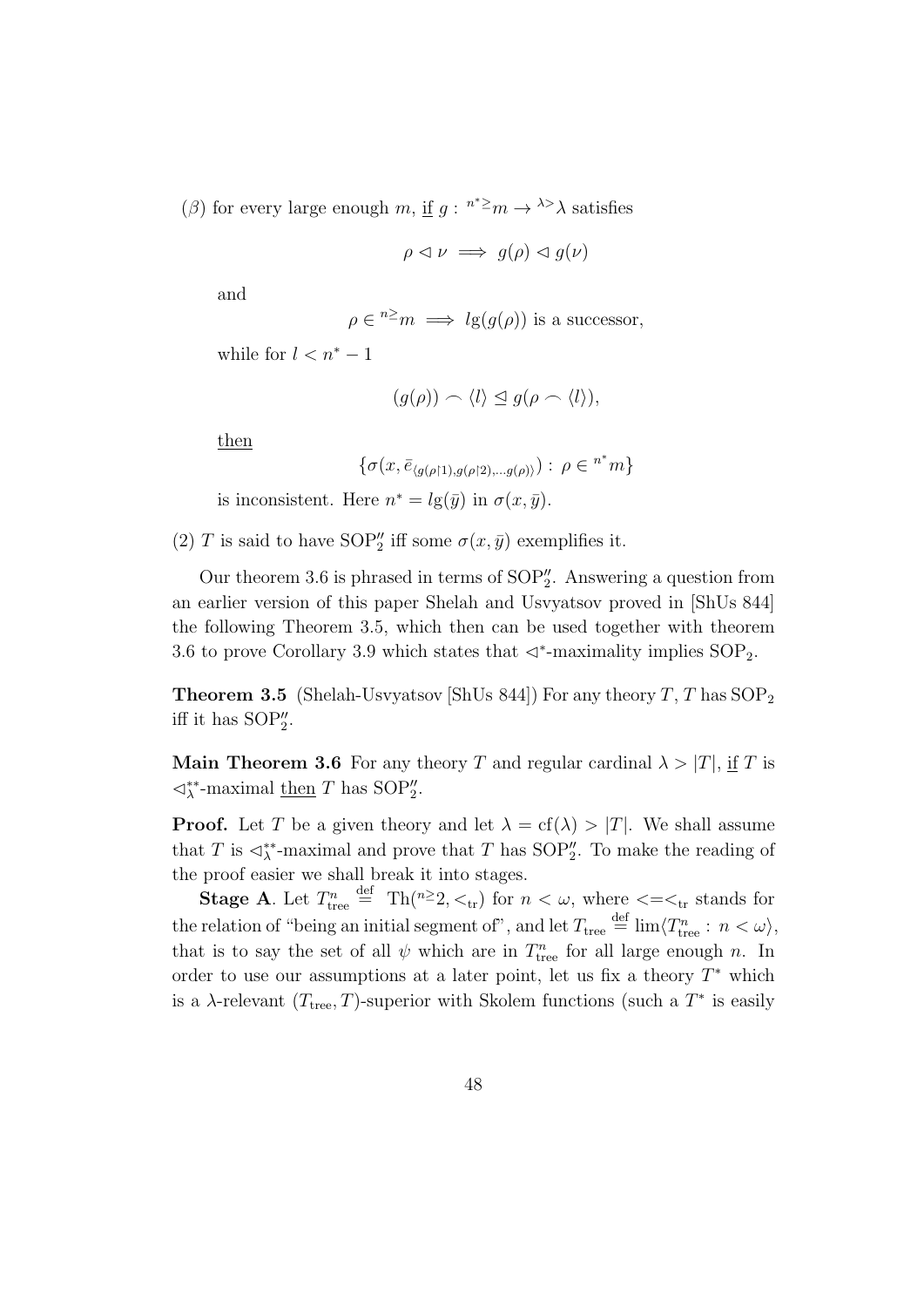seen to exist), and let  $\bar{\varphi}$ ,  $\bar{\psi}$  be the interpretations of  $T_{\text{tree}}$  and T in  $T^*$ , respectively. We can without loss of generality, by renaming if necessary, assume that  $\mathcal{L}(T) \subseteq \mathcal{L}(T^*)$ , so the interpretation  $\bar{\psi}$  is trivial.

As  $|T|, |T^*| < \lambda$ , we can find  $A \subseteq \lambda$  which codes T and T<sup>\*</sup>. Working in  $L[A]$ , we shall define a model M of  $T^*$  of size  $\lambda$  as follows. Let

$$
\Gamma \stackrel{\text{def}}{=} T^* \cup \{ \varphi_=(x_\eta, x_\eta) : \eta \in {}^{\lambda >} \lambda \}
$$
  

$$
\cup \{ x_\eta <_{\varphi} x_\nu : \eta \vartriangleleft \nu \in {}^{\lambda >} \lambda \}
$$
  

$$
\{ \neg (x_\eta <_{\varphi} x_\nu) : \neg (\eta \vartriangleleft \nu) \text{ for } \eta, \nu \in {}^{\lambda >} \lambda \} \}.
$$

By a compactness argument and the fact that  $\bar{\varphi}$  interprets  $T_{\text{tree}}$  in  $T^*$ , we see that  $\Gamma$  is consistent. Let M be a model of  $\Gamma$  of size  $\lambda = \lambda^{< \lambda}$  (as we are in **L**[A]). For  $\eta \in \lambda > \lambda$  let  $a_{\eta}$  be the realisation of  $x_{\eta}$  in M. For  $\eta \in \lambda$ , let

$$
p_{\eta}(x) \stackrel{\text{def}}{=} \{ a_{\eta \restriction \alpha} <_{\varphi} x : \alpha < \lambda \}
$$

By the choice of M and the compactness argument it follows that each  $p_{\eta}$ is a (consistent) type. Note that for  $\eta_0 \neq \eta_1 \in {}^{\lambda} \lambda$ , types  $p_{\eta_0}$  and  $p_{\eta_1}$  are contradictory. Let

$$
p'_{\eta}(x) = \{ a <_{\varphi} x : \text{ for some } \alpha < \lambda, a <_{\varphi} a_{\eta \upharpoonright \alpha} \}.
$$

By the axioms of  $T_{\text{tree}}$ , we have that  $p_{\eta}$  and  $p_{\eta}'$  are equivalent. Now we observe that by the size of M there is  $\eta^* \in {}^{\lambda} \lambda$  such that the type  $p'_{\eta^*}$  is omitted in M, and  $p'_{\eta^*}$  is not definable in M, i.e. for no formula  $\vartheta(y,\bar{z})$  and  $\bar{c} \subseteq M$ do we have: for  $a \in M$ , the following are equivalent:  $[a \lt_{\varphi} x] \in p'_{\eta^*}$  and  $M \models \vartheta[a, \bar{c}]$ . Let  $p \stackrel{\text{def}}{=} p'_{\eta^*}$  for such a fixed  $\eta^*$ . For  $\alpha < \lambda$ , let  $a_{\alpha} \stackrel{\text{def}}{=} a_{\eta^* \upharpoonright \alpha}$ . We now go back to V and make an observation about M.

**Subclaim 3.7**  $T_{\text{tree}}$  satisfies the following property:

for any formula  $\vartheta(x, \bar{y})$  we have that  $T_{\text{tree}} \vdash \sigma = \sigma(\vartheta)$ , where

$$
\sigma \equiv (\forall \bar{y}) [[(\forall x_1, x_2)) \vartheta(x_1, \bar{y}) \land \vartheta(x_2, \bar{y}) \implies x_1 \leq_{\text{tr}} x_2 \lor x_2 \leq_{\text{tr}} x_1)]
$$
  

$$
\implies (\exists z)(\forall x)(\vartheta(x, \bar{y}) \implies x \leq_{\text{tr}} z)].
$$

**Proof of the Subclaim.** Let  $\vartheta(x, \bar{y})$  be given. By the definition of  $T_{\text{tree}}$  we only need to show that  $T_{\text{tree}}^n \vdash \sigma$  for all large enough n, which is obvious as for every *n* the tree <sup>n≥</sup>2 has the top level.  $\star$ <sub>3.7</sub>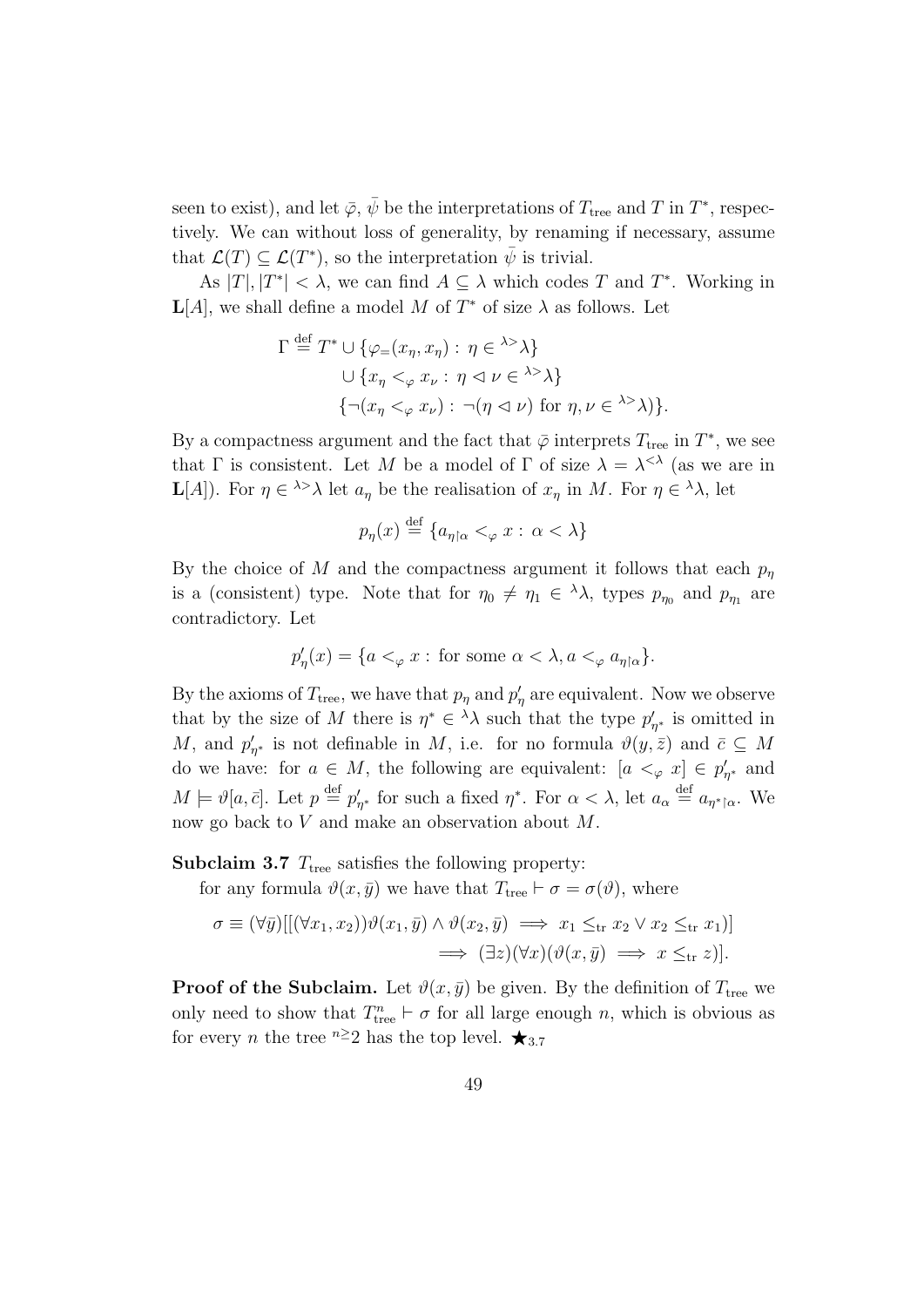Hence the interpretation  $\bar{\varphi}$  of  $T_{\text{tree}}$  in  $T^*$  satisfies the same statement claimed about  $T_{\text{tree}}$ . We conclude:

 $\otimes$  if  $M \prec N$  and p is not realised in N, then there is no  $\vartheta(x,\bar{c})$  with  $\bar{c} \subseteq N$  such that  $\vartheta(a_{\eta^*|\alpha}, \bar{c})$  for all  $\alpha < \lambda$  holds and every two elements of N satisfying  $\vartheta(x,\bar{c})$  are  $\lt_{\varphi}$ -comparable.

**Stage B**. We shall choose a filtration  $\overline{M} = \langle M_i : i \langle \lambda \rangle$  of M, and an increasing sequence  $\langle \alpha_i : i < \lambda \rangle$ , requiring:

- (a)  $M_i \prec M$  and  $M_i$  are  $\prec$ -increasing continuous of size  $\prec \lambda$ , with M being the  $\bigcup_{i<\lambda} M_i$ ,
- (b)  $a_{\alpha_i} \in M_{i+1} \setminus M_i$ .

We may note that the branch induced by  $\{a_{\alpha_i} : i < \lambda\}$  is the same as the one induced by  $\{a_{\alpha} : \alpha < \lambda\}$ . Hence p is realised in any model in which  $p'(x) \stackrel{\text{def}}{=} \{a_{\alpha_i} \lt_{\varphi} x : i \lt \lambda\}$  is realised (or even the similarly defined type using any unbounded subset of  $\{\alpha_i : i < \lambda\}$ . Hence, by renaming, without loss of generality we have  $\alpha_i = i$  for all  $i < \lambda$ .

**Stage C**. At this point we shall use the  $\triangleleft^*_{\lambda}$ -maximality of T, which implies that it is not true that  $T \lhd^*_{\lambda} T_{\text{tree}}$ . In particular, our  $T^*$ , M and p do not exemplify this, hence there is N with  $M \prec N$  and  $||N|| = \lambda$ , such that N omits p, but for some  $N^{[\bar{\psi}]}$ -type q over N, whenever  $N \prec N^+$  and  $N^+$ realises q, also  $N^+$  realises p. By  $\otimes$ , the branch induced by  $\{a_{\eta^*} \upharpoonright \alpha : \alpha < \lambda\}$ is not definable in N, so without loss of generality  $N = M$ . We can also assume that q is a complete type over  $M^{[\bar{\psi}]}$ . Let us now use the choice of q to define for each club E of  $\lambda$  a family of formulae associated with it, and to show that each of these families is inconsistent. We use the abbreviation c.d. for "the complete diagram of".

For any club E of  $\lambda$  we define

$$
\Gamma_E \stackrel{\text{def}}{=} c. \, \mathrm{d}\, \cdot \mathrm{d}\, \cdot \mathrm{d}\, \mathrm{d}\, \mathrm{d}\, \mathrm{d}\, \mathrm{d}\, \mathrm{d}\, \mathrm{d}\, \mathrm{d}\, \mathrm{d}\, \mathrm{d}\, \mathrm{d}\, \mathrm{d}\, \mathrm{d}\, \mathrm{d}\, \mathrm{d}\, \mathrm{d}\, \mathrm{d}\, \mathrm{d}\, \mathrm{d}\, \mathrm{d}\, \mathrm{d}\, \mathrm{d}\, \mathrm{d}\, \mathrm{d}\, \mathrm{d}\, \mathrm{d}\, \mathrm{d}\, \mathrm{d}\, \mathrm{d}\, \mathrm{d}\, \mathrm{d}\, \mathrm{d}\, \mathrm{d}\, \mathrm{d}\, \mathrm{d}\, \mathrm{d}\, \mathrm{d}\, \mathrm{d}\, \mathrm{d}\, \mathrm{d}\, \mathrm{d}\, \mathrm{d}\, \mathrm{d}\, \mathrm{d}\, \mathrm{d}\, \mathrm{d}\, \mathrm{d}\, \mathrm{d}\, \mathrm{d}\, \mathrm{d}\, \mathrm{d}\, \mathrm{d}\, \mathrm{d}\, \mathrm{d}\, \mathrm{d}\, \mathrm{d}\, \mathrm{d}\, \mathrm{d}\, \mathrm{d}\, \mathrm{d}\, \mathrm{d}\, \mathrm{d}\, \mathrm{d}\, \mathrm{d}\, \mathrm{d}\, \mathrm{d}\, \mathrm{d}\, \mathrm{d}\, \mathrm{d}\, \mathrm{d}\, \mathrm{d}\, \mathrm{d}\, \mathrm{d}\, \mathrm{d}\, \mathrm{d}\, \mathrm{d}\, \mathrm{d}\, \mathrm{d}\, \mathrm{d}\, \mathrm{d}\, \mathrm{d}\, \mathrm{d}\, \mathrm{d}\, \mathrm{d}\, \mathrm{d}\, \mathrm{d}\, \mathrm{d}\, \mathrm{d}\, \mathrm{d}\, \mathrm{d}\, \mathrm{d}\, \mathrm{d}\, \mathrm{d}\, \mathrm{d}\, \mathrm{d}\, \mathrm{d}\, \mathrm{d}\, \mathrm{d}\, \mathrm{d}\, \mathrm{d}\, \mathrm{d}\, \mathrm{d}\, \mathrm{d}\, \mathrm{d}\, \mathrm{d}\, \mathrm{d}\, \mathrm{d}\, \mathrm{d}\, \mathrm{d}\, \mathrm{d}\, \mathrm{d}\, \mathrm{d}\, \mathrm{d}\, \mathrm{d}\, \mathrm{d}\, \mathrm{d}\, \mathrm{d}\, \mathrm{d}\, \mathrm{d}\, \mathrm{d}\, \mathrm{d}\, \
$$

Clearly, for any club E, if  $\Gamma_E$  is consistent then there is a model N in which  $\Gamma_E$  is realised. Identifying any  $b \in M$  with its interpretation in N and letting  $a^*$  be the interpretation of x from  $\Gamma_E$ , we can assume that N is an elementary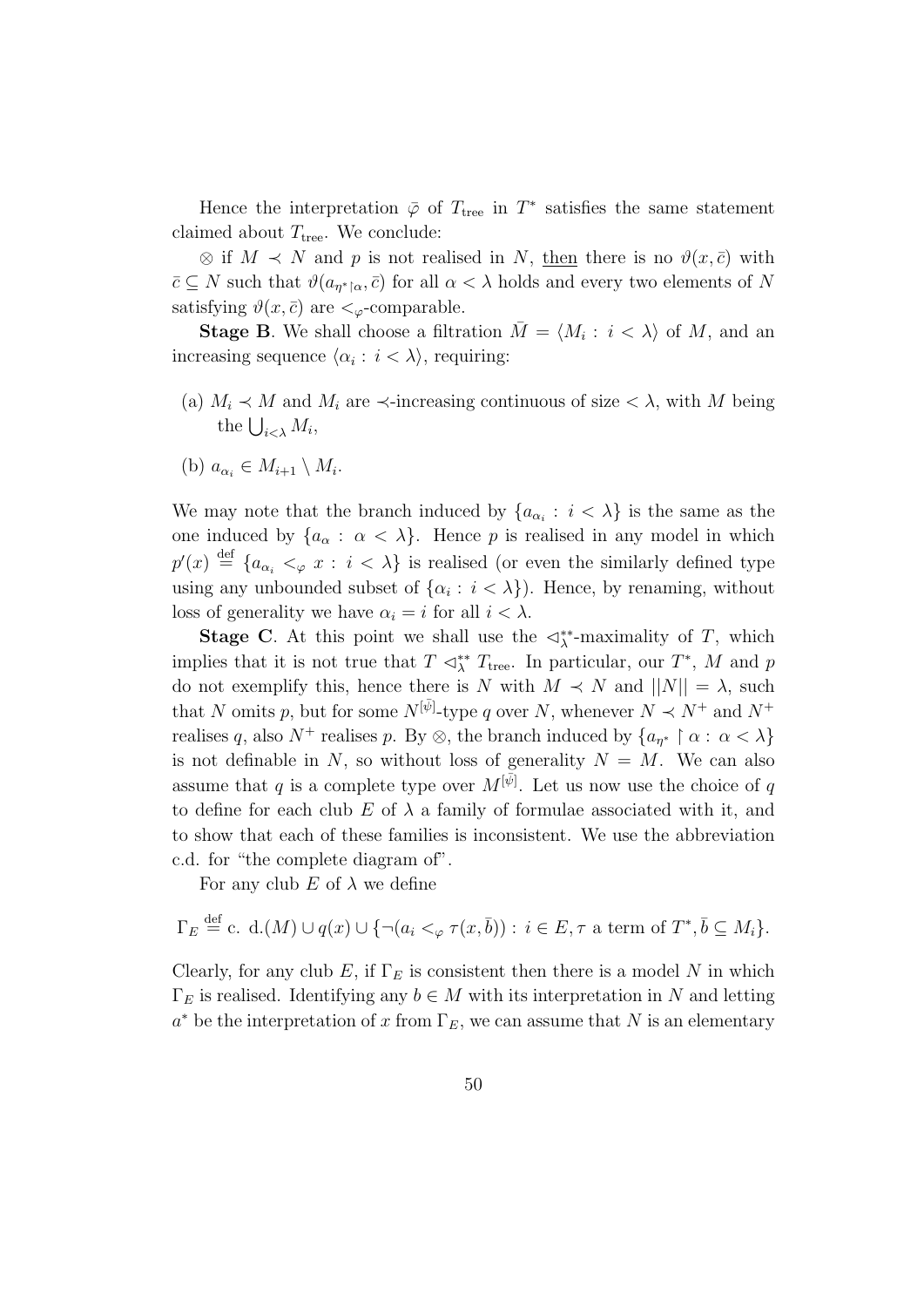extension of M in which q is realised by  $a^*$ . As  $T^*$  has Skolem functions, we have  $M \prec N$ . Let  $N_1$  be the submodel of N with universe

$$
A^* \stackrel{\text{def}}{=} M \cup \bigcup_{i \in E} \{ \tau(a^*, \bar{b}) : \bar{b} \subseteq M_i \text{ and } \tau \text{ a term of } T^* \}.
$$

Note that the size of  $N_1$  is  $\lambda$ . Clearly,  $N_1$  is closed under the functions of  $T^*$ , so  $M \subseteq N_1 \subseteq N$ . As  $T^*$  has Skolem functions, we get that  $M \prec N_1 \prec N$ . By the third part of the definition of  $\Gamma_E$ , p is omitted in  $N_1$ . This is in contradiction with our assumptions, as  $a^* \in N_1$  realises  $q(x)$ .

Hence we can conclude

for every club E of  $\lambda$ , the set  $\Gamma_E$  is inconsistent.

**Stage D.** Now we start our search for a formula that exemplifies that T has  $SOP''_2$ . In the following definitions, we shall use the expression "an almost branch" or the abbreviation a.b. to stand for a set linearly ordered by  $\lt_\varphi$ (but not necessarily closed under  $\lt_{\varphi}$ -initial segments and not necessarily unbounded). Let

$$
\Theta_{T^*}^0 \stackrel{\text{def}}{=} \left\{ \begin{array}{c} \vartheta(x, y, \bar{z}) : \text{ there is } l = l_{\vartheta} < \omega \text{ such that} \\ \text{for every } M^* \models T^*, a \in M^*, \bar{c} \subseteq M^*, \text{ the set} \\ \vartheta(a, y, \bar{c})^{M^*} \text{ is the union of } \leq l \text{ a.b. in } M^{*[\bar{\varphi}]}\end{array} \right\},
$$

and let  $\Theta_{T^*}$  be the set of all  $\vartheta(x,\bar{y},\bar{z})$  of the form  $\bigvee_{j\leq n}\vartheta_j(x,y_j,\bar{z}_j)$  for some  $\vartheta_0,\ldots,\vartheta_{n-1}\in\Theta^0_{T^*}$  (where  $\bar{y}=\langle y_j: j\langle n\rangle \text{ and } \bar{z}=\widehat{j\langle n\bar{z}_j\rangle}$ . The formulae in  $\Theta_{T^*}$  will be called candidates. For every candidate

$$
\vartheta(x,\bar{y},\bar{z}) \equiv \bigvee_{j
$$

and a  $\bar{\psi}$ -formula  $\sigma(x,\bar{t})$ , we consider the following game  $\partial_{n,\sigma,\vartheta}$  (whose definition also depends on our fixed p, q and M), played by two players  $\exists$  and  $\forall$ . The game starts by  $\exists$  playing  $\bar{b}^0$  from <sup>lg( $\bar{z}_0$ </sup>)*M*, then  $\forall$  playing  $\alpha_0 < \lambda$ . After that  $\exists$  chooses  $\beta_0 \in (\alpha_0, \lambda)$  and  $\overline{b}^1 \in {^{\lg(\bar{z}_1)}M}$  such that  $\overline{b}^0 \in {^{\lg(\bar{z}_0)}M_{\beta_0}}$ , after which  $\forall$  chooses  $\alpha_1 < \lambda$  etc., finishing by  $\exists$  choosing  $\bar{b}^{n-1} \in {^{lg(\bar{z}_{n-1})}}M$  and  $\forall$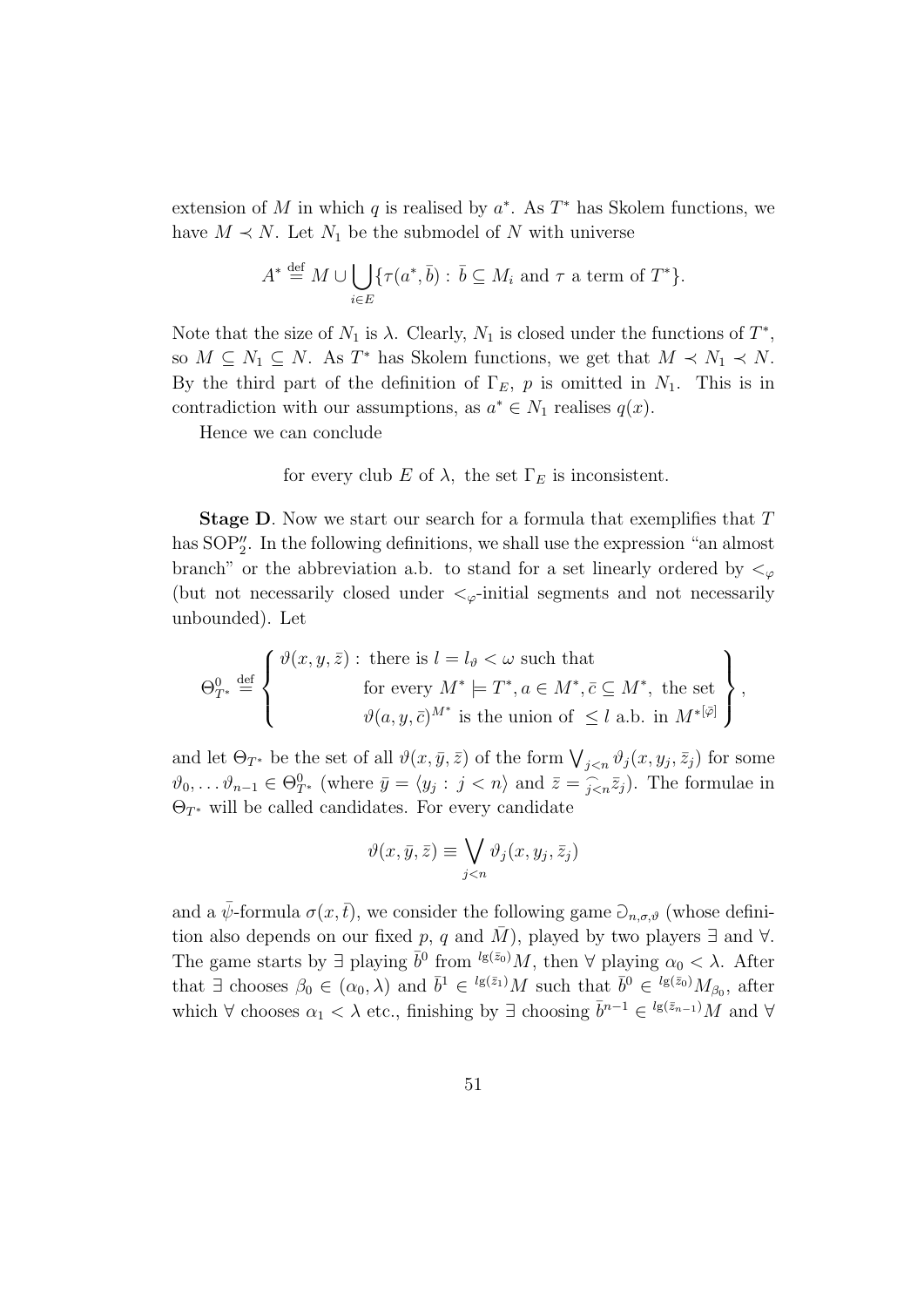choosing  $\alpha_{n-1}$ , while  $\exists$  chooses  $\beta_{n-1} \in (\alpha_{n-1}, \lambda)$  such that  $\bar{b}^{n-1} \in {^{\lg(\bar{z}_{n-1})}} M_{\beta_{n-1}}$ . Player  $\exists$  wins this game iff for some  $\bar{e} \in {}^{lg(\bar{t})}M$  we have

$$
\sigma(x,\bar{e}) \in q \text{ and } M \models (\forall x)[\sigma(x,\bar{e}) \implies \vartheta(x,\langle a_{\beta_0},\ldots,a_{\beta_{n-1}}\rangle,\widehat{k}_{\leq n}\bar{b}^k)]. \quad (\otimes_1)
$$

(Note: the constants  $a_{\beta_k}$  are from the set  $\{a_i : i < \lambda\}$  we chose above.) Observe that every sequence  $\langle \alpha_0, \ldots \alpha_{n-1} \rangle \in {}^n\lambda$  is an admissible sequence of moves for ∀.

We shall show that for some  $n \geq 1$  and  $\sigma, \vartheta$ , player  $\exists$  has a winning strategy in the game  $\partial_{n,\sigma,\vartheta}$ , where  $\vartheta = \bigvee_{j\leq n}\vartheta_j$  as above. As these are determined games, it suffices to show that for some  $n \geq 1$  and  $\sigma, \vartheta$ , player  $\forall$ does not have a winning strategy. Suppose that this is not the case, arguing in  $(\mathcal{H}(\chi), \in, \leq^*_\chi, \bar{M}, p, q)$ , where  $\chi$  is large enough and  $\leq^*_\chi$  is a fixed well ordering of  $\mathcal{H}(\chi)$ . Fix for a moment  $(n, \sigma, \vartheta)$ . Player  $\forall$  has a winning strategy in  $\partial_{n,\sigma,\vartheta}$ , which, replacing the ordinals  $\alpha_l$  by constants  $a_{\alpha_l}$ , can be represented by a sequence of functions  $G_{n,\sigma,\vartheta}^l$  for  $l \leq n$  (in  $(\mathcal{H}(\chi), \in, \leq^*_{\chi}, \bar{M}, p, q)$ ), where for  $l \leq n$ , if the play up to time l has been  $\bar{b}_0, \alpha_0, \beta_0, \ldots, \alpha_{l-1}, \beta_{l-1}, \bar{b}^l$ , then  $G_{n,\sigma,\vartheta}^l$  applied to this play is  $a_{\alpha_l}$  for the  $\alpha_l$  in the choice of player  $\forall$ . We shall assume that these functions are the  $\lt^*$ -first which can act in this manner. Using this and elementarity, we notice that for every  $n, \sigma, \vartheta$  the values of  $G_{n,\sigma,\vartheta}^l$  take place in M, and that

$$
E_0 \stackrel{\text{def}}{=} \{ \delta < \lambda : (\forall \sigma, \vartheta)(\forall n)(\forall l < n)[M \cap \text{Skolem}_{(\mathcal{H}(\chi), \in, \bar{M}, G^l_{n, \sigma, \vartheta})}(M_\delta) = M_\delta] \}
$$

is a club of  $\lambda$  (as  $|T^*|$ ,  $||M_i|| < \lambda$  for all i and  $\overline{M}$  is increasing continuous). Let  $E \stackrel{\text{def}}{=} \text{acc}(E_0)$ . Consider now the set  $\Gamma_E$ . It is contradictory, so there is a finite subset of it which is contradictory. Hence for some  $n_0, n_1, n_2 < \omega$  and formulae  $\varrho_l(\bar{z}_l)$  ( $l < n_0$ ) from the c.d.(M), formulae  $\sigma_k(x, \bar{e}_k)$  ( $k < n_1$ )  $\in q(x)$ , ordinals  $\delta_0 < \ldots < \delta_{n_2-1} \in E$ , a sequence  $\langle \bar{b}_{j,l} : j < n_2, l < l_j \rangle$  with  $\bar{b}_{j,l} \subseteq M_{\delta_j}$ and terms  $\langle \tau_{j,l} : j < n_2, l < l_j \rangle$  of  $T^*$ , the following is inconsistent:

$$
\bigwedge_{l
$$

As  $\varrho_l$  come from the c.d. $(M)$  and  $q(x)$  is a complete type over  $M^{[\bar{\psi}]}$ , we may assume that  $n_0 = 1$  and  $n_1 = 1$ . Note that we must have  $n_2 \geq 1$  and that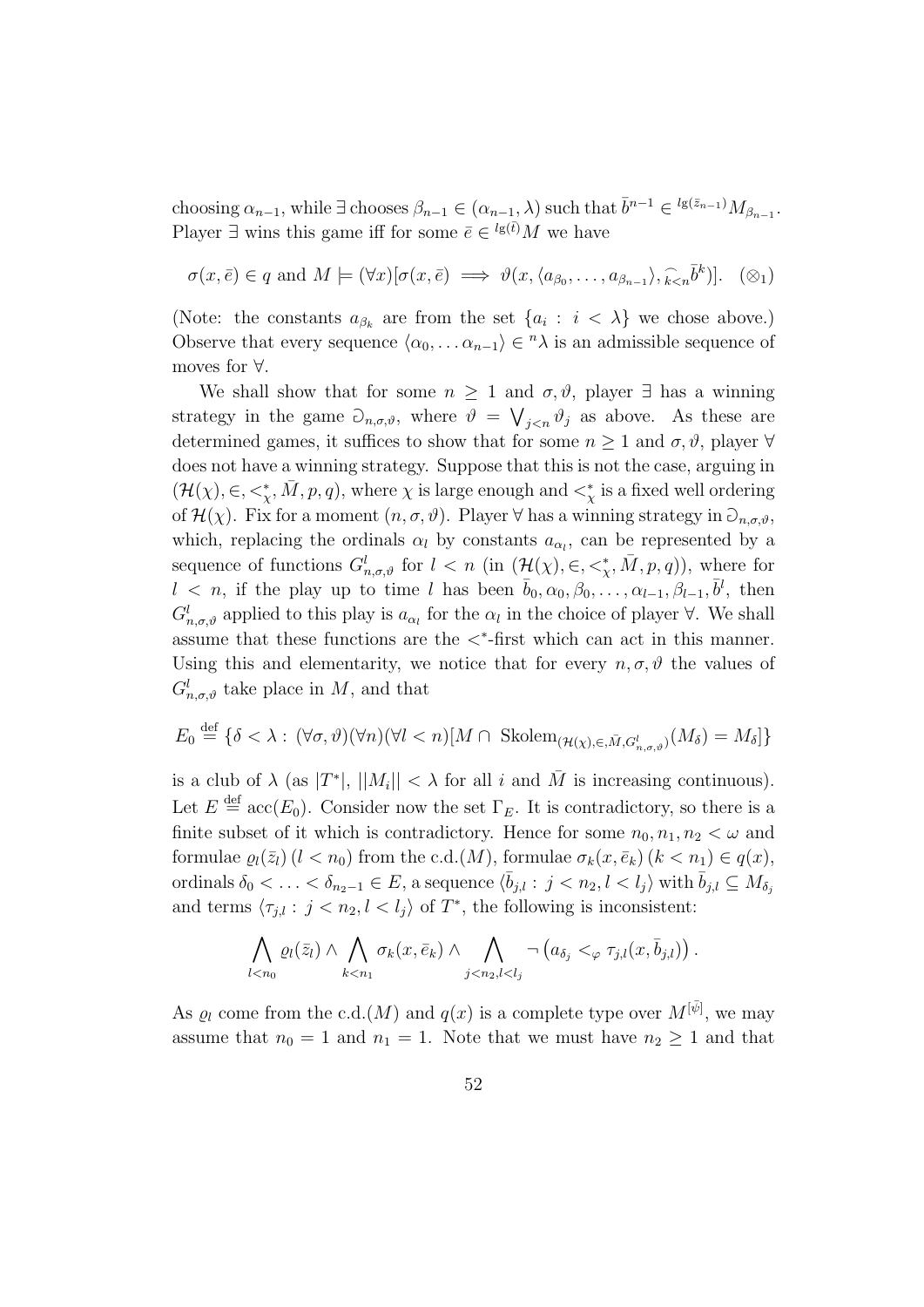there is no loss of generality in assuming that  $\bar{b}_{j,l} = \bar{b}_j$  for all  $l < l_j$  for  $j < n$ . We shall omit the subscript 0 from  $\rho, \sigma, \bar{e}$ . Let  $n = n_2$  and let us define  $\vartheta_j(x, y_j, \bar{z}_j)$  for  $j < n$  by

$$
\vartheta_j(x, y_j, \bar{z}_j) \equiv \bigvee_{l < l_j} y_j <_{\varphi} \tau_{j,l}(x, \bar{z}_j),
$$

and let  $\vartheta = \bigvee_{j \leq n} \vartheta_j$ . Note that for each j we have that  $\vartheta_j \in \Theta_{T^*}^0$ , as  $\lt_{\varphi}$  is a tree order. Hence  $\vartheta$  is a candidate,  $\sigma(x,\bar{e}) \in q(x)$ , and since  $M \models \varrho[\bar{d}]$  for some  $d$  we have

$$
M \models (\forall x) [\sigma(x, \bar{e}) \implies \bigvee_{j < n} \vartheta_j(x, a_{\delta_j}, \bar{b}_j)]. \tag{*}
$$

Now we consider the following play of  $\partial_{n,\sigma,\vartheta}$ . Let  $\exists$  choose  $b_0$ . Recall that  $\bar{b}_0 \subseteq M_{\delta_0}$ . The strategy  $G^0_{n,\sigma,\vartheta}$  of  $\forall$  yields an ordinal  $\alpha_0$ . By the choice of  $E_0$  we have  $\alpha_0 < \delta_0$  and  $\bar{b}_0 \in M_{\delta_0}$ , so we can let  $\exists$  choose  $\beta_0 = \delta_0$ . Let  $\exists$ choose  $\overline{b}_1$  and then let  $\forall$  choose  $\alpha_1$  according to the strategy, etc. At the end of the play, player ∀ should have won (as he/she used the supposed winning strategy), but clearly  $(*)$  implies that  $\exists$  won, a contradiction.

**Stage E**. We conclude that (for our  $\lambda$ ,  $\overline{M}$ ,  $p$ ,  $q$ ), for some  $\sigma$ ,  $\vartheta$  and  $n \geq 1$ the player  $\exists$  has a winning strategy in the game  $\partial_{n,\sigma,\vartheta}$ , call it St. Let us fix  $n = n^*, \sigma, \vartheta$ , and St and use them to get SOP''.

For any  $\bar{\alpha} = \langle \alpha_0, \ldots, \alpha_{n-1} \rangle \in {}^n \lambda$ , we can let  $\langle \bar{b}^{\bar{\alpha} | k}, \beta^{\bar{\alpha} | (k+1)} : k \langle n \rangle$  be the sequence of moves that  $\exists$  plays by following the winning strategy St in a play in which  $\forall$  plays  $\bar{\alpha}$ , as the dependence is as marked. Let E be a club of  $\lambda$ such that if  $k \leq n$  and  $\alpha_0 < \ldots < \alpha_{k-1} < \delta \in E$ , then  $\bar{b}^{(\alpha_0,\ldots,\alpha_{k-1})} \in {^{l}g(\bar{z}_j)}M_\delta$ . (Such a club can be found by a method similar to the one used in Stage D). Renaming the  $M_i$  and  $a_i$ 's, we can without loss of generality assume that  $E = \lambda$ . For  $\bar{\alpha} \in {}^{n} \lambda$  let  $\bar{e}^{\bar{\alpha}}$  be such that:

$$
M \models \forall x [\sigma(x, \bar{e}^{\bar{\alpha}}) \implies \bigvee_{j < n} \vartheta_j(x, a_{\beta^{\bar{\alpha} \restriction (j+1)}}, \bar{b}^{\bar{\alpha} \restriction (j+1)}_j)].
$$

Notice that  $\sigma$  is a formula in the language of T. We shall show that  $\sigma$ , together with a conveniently chosen sequence of  $\bar{e}_{\bar{\eta}}$ 's, exemplifies SOP''. The proof now proceeds similarly to the proof of Main Claim 1.13. Namely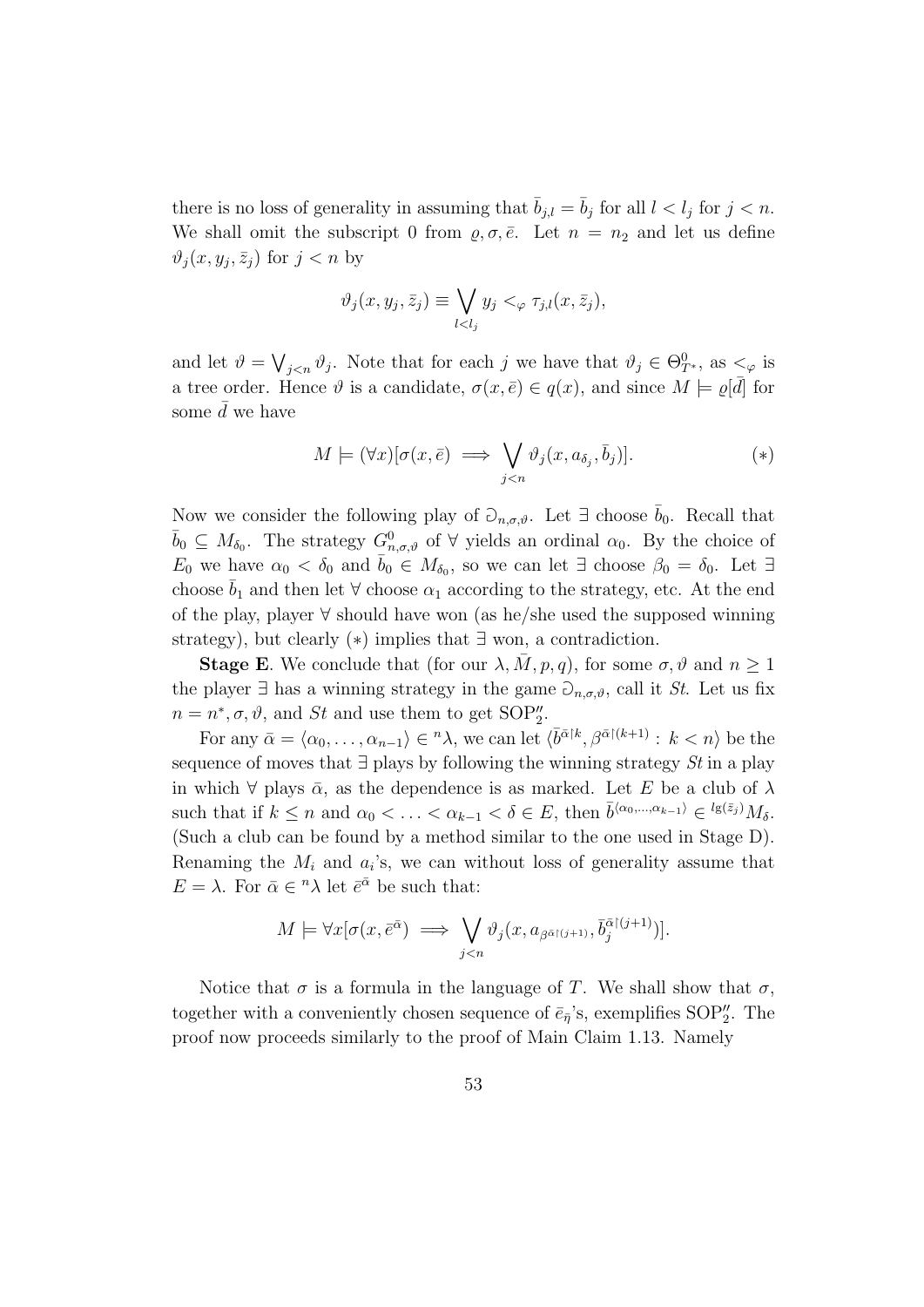Lemma 3.8 There are sequences

$$
\langle N_{\eta} : \eta \in {}^{\lambda >} \lambda \rangle, \langle h_{\eta} : \eta \in {}^{\lambda >} \lambda \rangle
$$

such that

- (i)  $h_{\eta}$  is an elementary embedding of  $M_{lg(\eta)}$  into  $\mathfrak{C}_{T^*}$  with range  $N_{\eta}$ ,
- (ii)  $\nu \leq \eta \implies h_{\nu} \subseteq h_{\eta}$ ,
- (iii) for  $\alpha \neq \beta < \lambda$  and  $\eta \in \lambda > \lambda$  we have

$$
h_{\eta \smallfrown \langle \alpha \rangle}(a_{lg(\eta)}) \perp_{\varphi} h_{\eta \smallfrown \langle \beta \rangle}(a_{lg(\eta)}),
$$

(iv)  $N_{\eta_0} \cap N_{\eta_1} = N_{\eta_0 \cap \eta_1}$  for all  $\eta_0, \eta_1$ .

Proof of the Lemma. This Lemma has the same proof as that of Main Claim 1.13 Stage B. In the notation of that proof, ignore  $b_{\delta_i}$ . When defining Γ use

$$
\Gamma=\cup_{\alpha<\lambda}\Gamma_0^\alpha\cup\cup_{\alpha<\lambda}\Gamma_3^\alpha\cup\Gamma_4\cup\Gamma_2^+,
$$

where  $\Gamma_2^+ = \{x_0^\alpha \perp_\varphi x_0^\beta\}$  $\beta_0$ :  $\alpha \neq \beta < \lambda$  and  $\Gamma_0^{\alpha}, \Gamma_3^{\alpha}$  and  $\Gamma_4$  are defined as in the proof of Main Claim 1.13, allowing for the replacement of  $\lambda > 2$  by  $\lambda > \lambda$  by using  $\{\bar{x}^{\alpha} : \alpha < \lambda\}$  in place of  $\{\bar{x}^0, \bar{x}^1\}$ . Assumptions on  $\Gamma_0^{\alpha}, \Gamma_2^+$  and  $\Gamma_3^{\alpha}$  are analogous to the ones we made in that proof. Fact 1.16 still holds, except that we drop the last set from the definition of  $r(\bar{x})$ . The rest of the proof is the same, recalling that the branch induced by  $\{a_i : i < \lambda\}$  is undefinable in  $M. \bigstar_{3.8}$ 

**Stage F**. For  $\eta \in {}^{\lambda}\lambda$ , let  $h_{\eta} \stackrel{\text{def}}{=} \bigcup_{\alpha < \lambda} h_{\eta} {\restriction} \alpha$ . Let  $q_{\eta} \stackrel{\text{def}}{=} h_{\eta}(q)$ , hence each  $q_{\eta}$  is a consistent type. For  $\bar{\eta} = \langle \eta_0, \ldots, \eta_{n-1} \rangle$  and  $\eta_0 \leq \ldots \leq \eta_{n-1}$  with  $lg(\eta_i) = \alpha_i + 1$ , let  $\bar{e}_{\bar{\eta}} \stackrel{\text{def}}{=} h_{\eta_{n-1}}(\bar{e}^{\langle \alpha_0, \dots \alpha_{n-1} \rangle}).$ 

Suppose now that  $\eta \in \lambda \lambda$  is given, and consider the set

$$
\{\sigma(x,\bar{e}_{\bar{\eta}}):\ \bar{\eta}=\langle\eta\restriction(\alpha_0+1),\ldots\eta\restriction(\alpha_{n-1}+1)\rangle\ \text{for some}\ \alpha_0<\ldots\alpha_{n-1}<\lambda\}.
$$

This set is a subset of  $q_n$ , and is hence consistent. This proves property  $(\alpha)$ from the definition of SOP". For  $(\beta)$ , let m be large enough and  $g: \mathbb{R}^2 \to \mathbb{R}^2$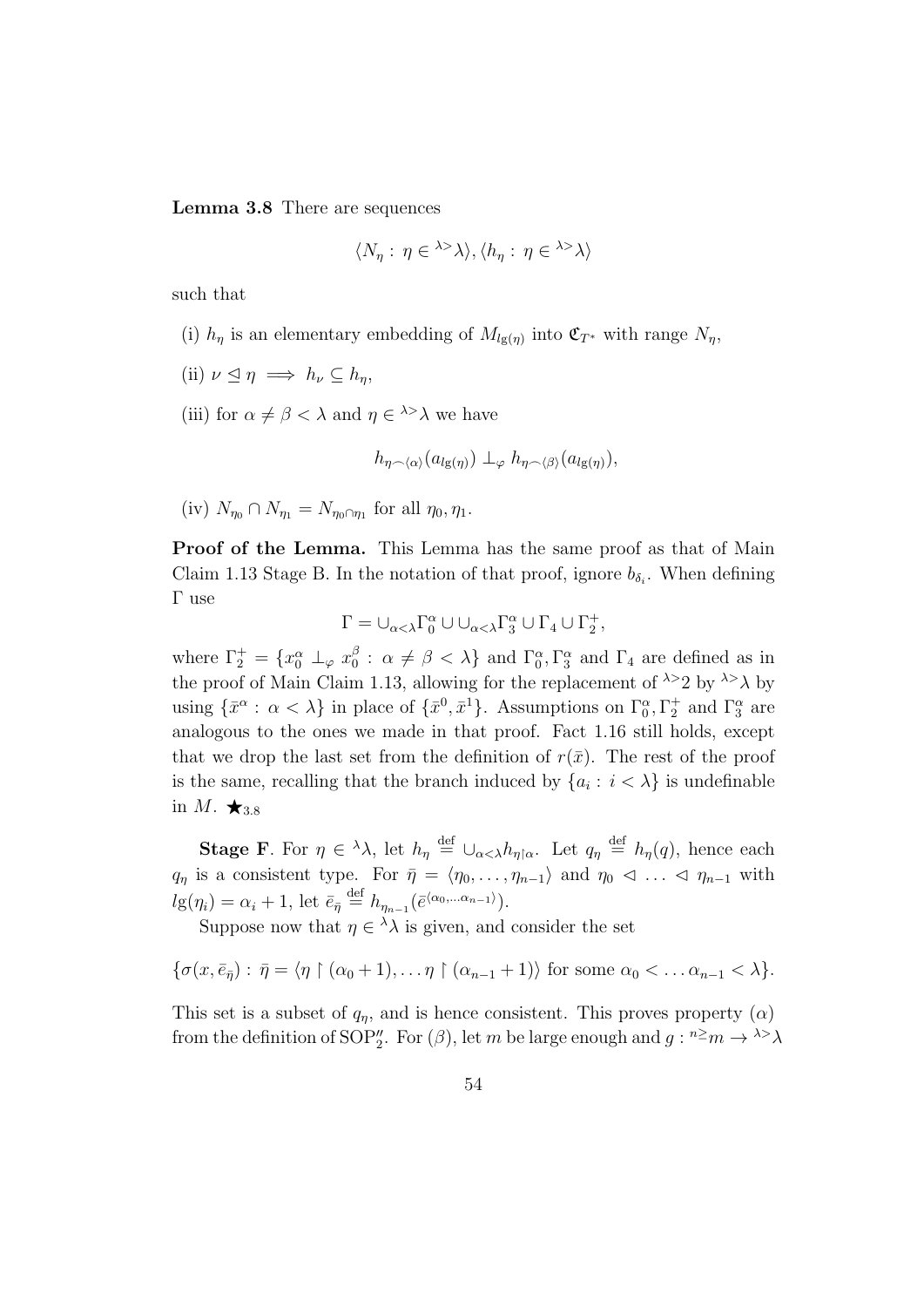be as in the statement of  $(\beta)$ . For  $\rho \in {}^nm$  let  $\bar{e}_{g_\rho} \stackrel{\text{def}}{=} \bar{e}_{\langle g(\rho|1), \dots, g(\rho) \rangle}$  (note that this is always defined). We shall now show that the set

$$
\{\sigma(x,\bar{e}_{g_{\rho}}): \,\rho\in{}^{n}m\}
$$

is inconsistent. Suppose otherwise, so let  $d \in \mathfrak{C}_{T^*}$  realise it. For each  $\rho \in {}^nm$ , let  $\eta_{\rho} \in {}^{\lambda} \lambda \supseteq g(\rho)$  and let  $\bar{\alpha}^{\rho} \stackrel{\text{def}}{=} \langle \alpha_0^{\rho} \rangle$  $\alpha_0^{\rho}, \ldots, \alpha_n^{\rho}$  $\binom{\rho}{n-1}$  satisfy  $lg(g(\rho \upharpoonright k)) = \alpha_k^{\rho} + 1$ for  $k \leq n$ , so for each  $k < n$  we have  $g(\rho \restriction (k+1)) = \eta_{\rho} \restriction (\alpha_k^{\rho} + 1)$ . Now we have that for each  $\rho \in {}^nm$ 

(i) 
$$
\sigma(x, \bar{e}_{g_{\rho}}) \equiv \sigma(x, h_{\eta_{\rho} \restriction (\alpha_{n-1}^{\rho}+1)}(\bar{e}^{\bar{\alpha}^{\rho}})) \in q_{\eta_{\rho}} \restriction \sigma_{\eta_{\rho}}(x)
$$
  
\n(ii)  $N_{\eta_{\rho}} \models (\forall x) [\sigma(x, \bar{e}_{g_{\rho}}) \implies \vartheta(x, \langle h_{\eta_{\rho}}(a_{\beta^{\bar{\alpha}}^{\rho+1}}), \dots, h_{\eta_{\rho}}(a_{\beta^{\bar{\alpha}}^{\rho}}) \rangle, \widehat{j}_{\leq n} h_{\eta_{\rho}}(\bar{b}^{\bar{\alpha}^{\rho}_{j}}))]$   
\n(horse the same holds in  $\mathfrak{F}$ .)

(hence the same holds in  $\mathfrak{C}_{T^*}$ ),

$$
(iii)
$$

$$
\vartheta(x, \langle h_{\eta_{\rho}}(a_{\beta^{\bar{\alpha}^{\rho+1}}}), \dots, h_{\eta_{\rho}}(a_{\beta^{\bar{\alpha}^{\rho}}})\rangle, \widehat{j}_{\leq n}h_{\eta_{\rho}}(\bar{b}^{\bar{\alpha}^{\rho}_{j}})) \implies \qquad \qquad \bigvee_{j\leq n} \vartheta_{j}(x, h_{\eta_{\rho}}(a_{\beta^{\bar{\alpha}^{\rho+1}}}), h_{\eta_{\rho}}(\bar{b}^{\bar{\alpha}^{\rho+1}}_{j}))
$$

for our  $\vartheta_0, \ldots \vartheta_{n-1}$ .

For each  $\rho \in {}^{n}m$  let  $j(\rho) < n$  be the first such that

$$
\vartheta_j(d,h_{\eta_\rho}(a_{\beta^{\bar\alpha^{\rho \restriction (j+1)}}}),h_{\eta_\rho}(\bar b^{\bar\alpha^{\rho \restriction (j+1)}}_j))
$$

holds. Let  $l^* = \max\{l_0^{\vartheta}, \ldots, l_{n-1}^{\vartheta}\}.$ 

As m is large enough, there are  $\rho_0, \ldots, \rho_{l^*} \in {}^n m$  such that  $j(\rho_s) = j^*$  for all  $s \in \{0, \ldots, l^*\}$ , while  $\rho_s \restriction j^*$  is fixed and  $\rho_s(j^*) \neq \rho_t(j^*)$  for  $s \neq t \leq l^*$ . (We use that there is a full  $\ell^{*+1\geq}n$  subtree  $t^{*}$  of  $\ell^{*}m$  such that for all  $\rho \in t^* \cap {}^n m$  we have  $j(\rho) = j^*$ . Choose  $\rho_s$  belonging to  $t^*$  and splitting at the level  $j^*$ ). In particular,  $\alpha_0^{\rho_s} = \alpha_0, \ldots, \alpha_{j^*}^{\rho_s}$  $j_{j^*-1}^{\rho_s} = \alpha_{j^*-1}$  is fixed, and so is  $h_{\eta_{\rho_s}} \restriction M_{\alpha_{j-1}^*+1}, \text{ but}$ 

$$
g(\rho_s) \upharpoonright (\alpha_{j^*-1} + 2)
$$
 for  $s \le l^*$  are incomparable in  $^{\lambda}\lambda$ . (\*)

Let  $\bar{\alpha} \stackrel{\text{def}}{=} \bar{\alpha}^{\rho_0}.$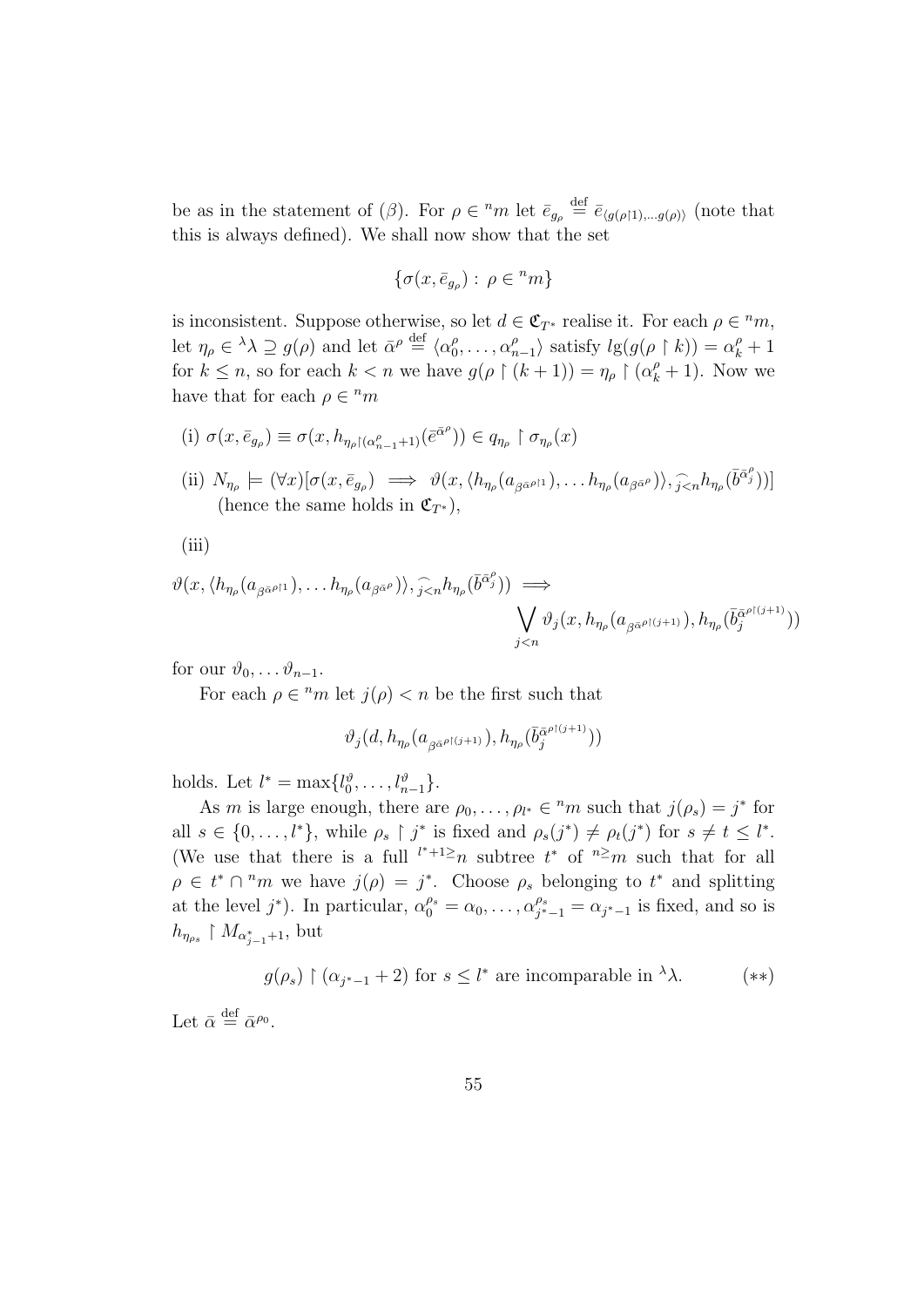For each  $\rho \in {}^{n}m$  and  $k < n$  we have that  $\bar{b}^{\bar{\alpha}^{\rho}[(k+1)]} \in M_{\alpha^{\rho}_{k+1}}$  (by the choice of E), so in particular  $\bar{b}^{\bar{\alpha}^{\rho} \bar{b}^*} \in M_{\alpha^{\rho}_{\bar{j}^*-1}+1}$ , and hence  $h_{\eta_{\rho_s}}(\bar{b}^{\bar{\alpha}^{\rho} \bar{b}^*})$  is a fixed  $\bar{b}^*$ . By the choice of d and definitions of  $j^*, l^*$  and  $\Theta_{T^*}$ , there are  $s \neq t < l_{\vartheta_{j^*}} \leq l^*$  such that  $h_{\eta_{\rho_s}}(a_{\beta^{\bar{\alpha}^{\rho_s}}(j^*+1)})$  and  $h_{\eta_{\rho_t}}(a_{\beta^{\bar{\alpha}^{\rho_t}}(j^*+1)})$  are on the same almost branch. Now note that for all  $\rho$  we have

$$
a_{\beta^{\bar{\alpha}^{\rho \restriction (j^*+1)}}} \in M_{\beta^{\bar{\alpha}^{\rho \restriction (j^*+1)}}+1} \setminus M_{\beta^{\bar{\alpha}^{\rho \restriction (j^*+1)}}}
$$

and  $\beta^{\bar{\alpha}^{\rho\restriction(j^*+1)}} > \alpha_{j^*}^{\rho}$ . Hence  $h_{\eta_{\rho_s}}(a_{\beta^{\bar{\alpha}^{\rho_s}\restriction(j^*+1)}})$  and  $h_{\eta_{\rho_t}}(a_{\beta^{\bar{\alpha}^{\rho_t}\restriction(j^*+1)}})$  are incomparable, by property (iii) in Lemma 3.8, a contradiction. This shows  $(\beta)$ from the definition of SOP<sup>''</sup><sub>2</sub>, so finishing the proof.  $\star$ <sub>3.6</sub>

Putting this together with Corollary 3.3 and Shelah-Usvyatsov theorem 3.5 above we get the following corollary 3.9.

Corollary 3.9 (1) Suppose that T is a theory that is  $\triangleleft^*$ -maximal in some universe of set theory in which  $2^{\lambda} = \lambda^+$  holds for all large enough regular  $\lambda$ . Then  $T$  has  $SOP_2$ .

(2) Suppose that T is a theory that is  $\triangleleft^*_{\lambda^+}$ -maximal in some universe of set theory in which  $\lambda$  is regular and  $2^{\lambda} = \lambda^+$ . Then T has SOP<sub>2</sub>.

**Proof.** (1) Let W be a universe of set theory in which  $2^{\lambda} = \lambda^+$  holds for all large enough regular  $\lambda$  and in which T is  $\triangleleft^*$ -maximal. Hence by Corollary 3.3 T is  $\triangleleft^*$ -maximal in W and hence by Main Theorem 3.6 in W it satisfies SOP<sup>"</sup><sub>2</sub>. By Shelah-Usvyatsov Theorem 3.5 above T satisfies  $SOP_2$  in W. An application of the Compactness Theorem shows that satisfying  $SOP<sub>2</sub>$  is absolute, hence  $T$  satisfies  $SOP_2$  in  $V$ .

(2) This follows similarly, but more directly, from Main Theorem 3.6 and the Shelah-Usvyatsov Theorem 3.5.  $\star_{3.9}$ 

This section hence provides us with the proof of one side of our thesis that  $SOP<sub>2</sub>$  and  $\lhd^*$ -maximality are closely connected. Recall that Shelah proved in [Sh 500] that  $SOP_3$  implies  $\triangleleft^*$ -maximality. So an important open question (provided that  $SOP_3$  are not actually equivalent, which we still do not know) is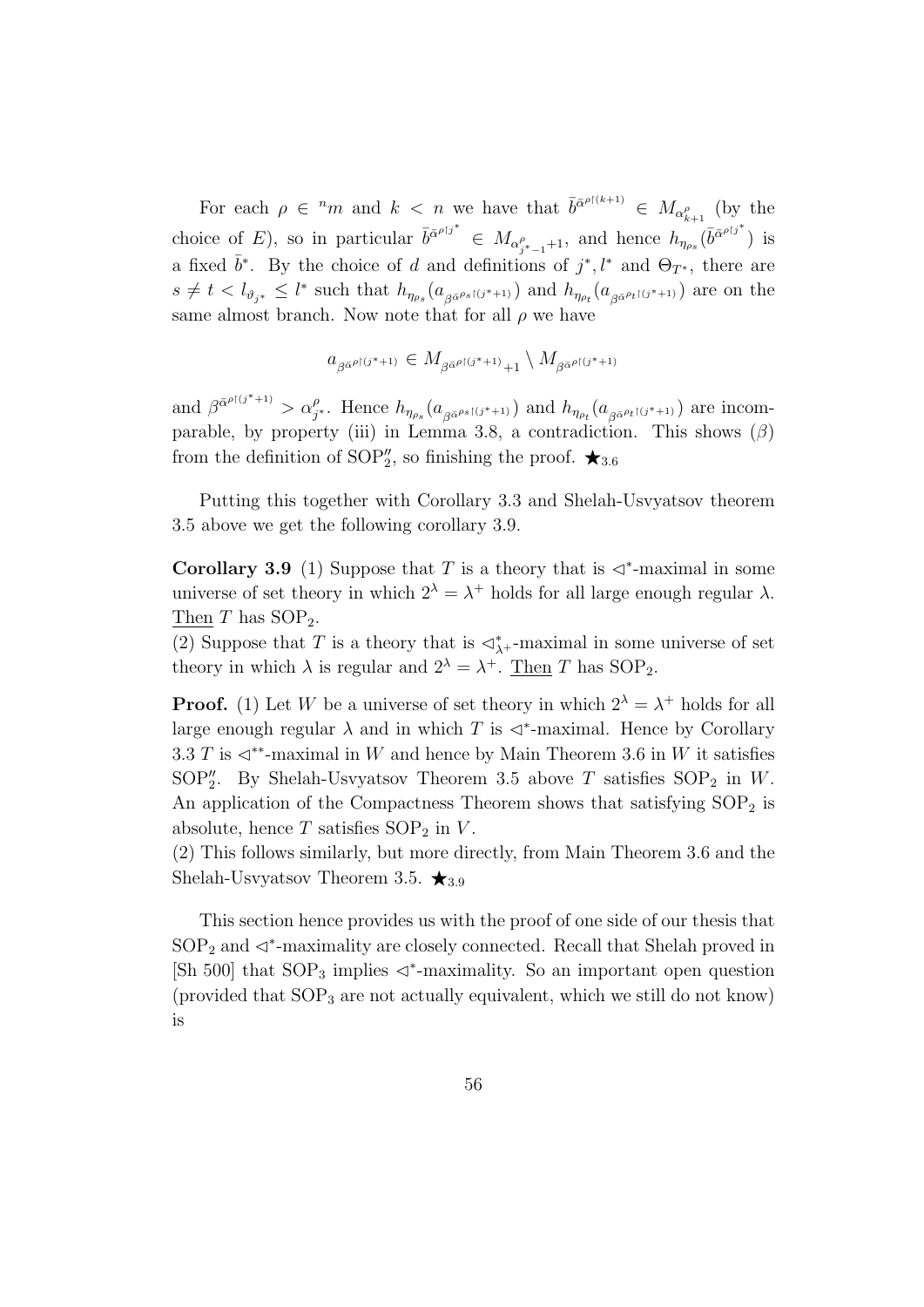Question 3.10 Does  $SOP_2$  imply  $\triangleleft^*$ -maximality?

In a partial answer to this question posed in an earlier version of the paper Shelan and Usvyatsov in Theorem 3.12 of [ShUs 844] provided a local positive answer to this question, where by "local" we mean that they proved that any theory with  $\text{SOP}_2$  is  $\lhd^*$  above  $T_\text{tree}$  when only types localised by a certain formula are considered (see Definition 1.3).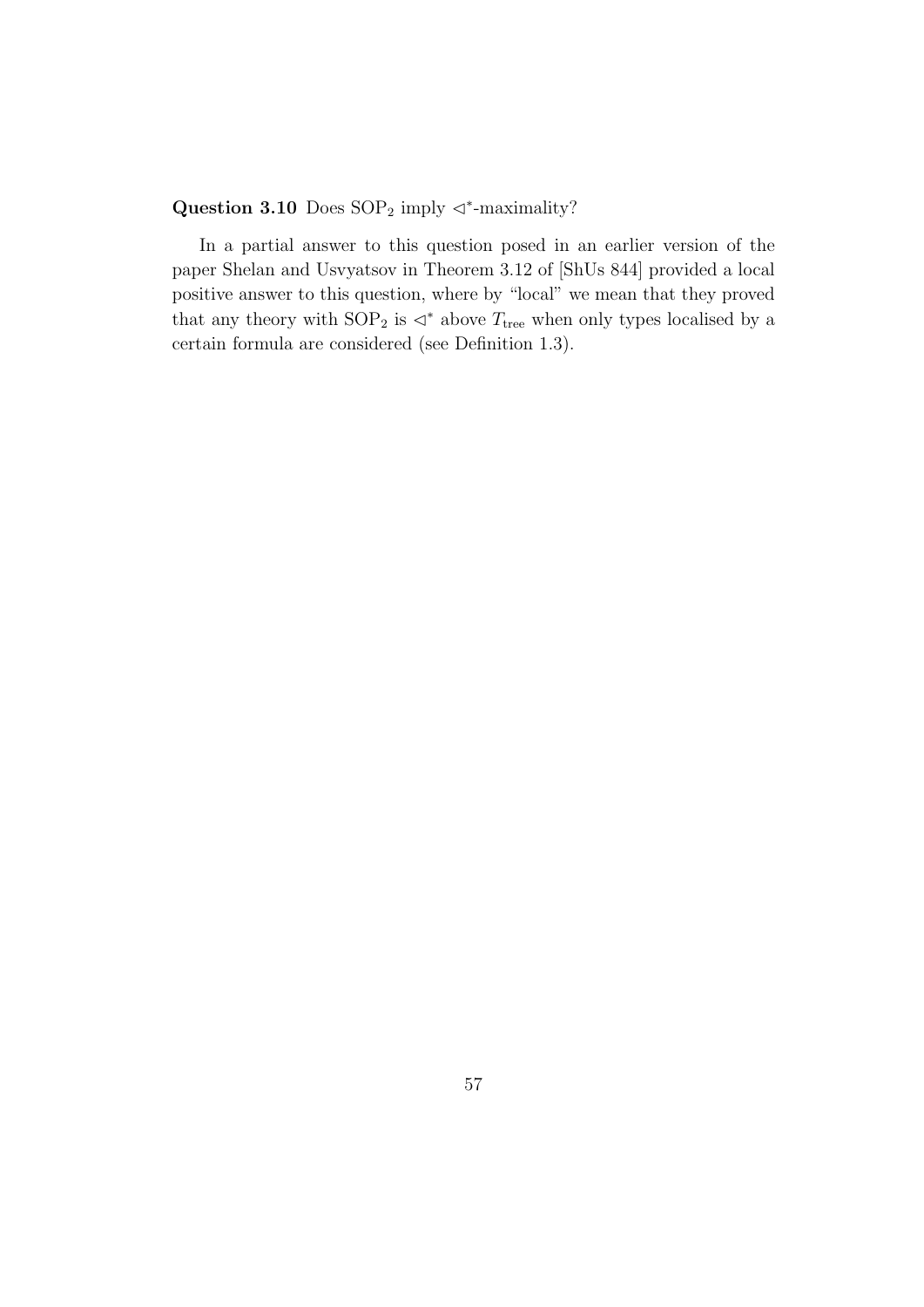## References

- [ChKe] C.C Chang and H. J. Keisler, Model Theory, 3rd ed., Studies in Logic and Foundations of Mathematics, vol. 73, North-Holland, 1990.
- [DiSh 614] M. Džamonja and S. Shelah, On the existence of universals and an application to Banach spaces and triangle free graphs, submitted.
- [DjSh 659] M. Džamonja and S. Shelah, Universal graphs at the successor of a singular cardinal, Journal of Symbolic Logic, 68 (2) (June 2003), pg. 366-387.
- [DjSh 710] M. Džamonja and S. Shelah, On properties of theories which preclude the existence of universal models, submitted.
- [GrSh 174] R. Grossberg and S. Shelah, On universal locally finite groups, Israel Journal of Mathematics, 44 (1983), 289-302.
- [HaLa] J.D. Halpern, H. Lauchli, A Partition Theorem, Transactions of the American Mathematical Society, vol. 124, Issue 2 (Aug. 1966), pg. 360-367.
- [Ke] H. J. Keisler, Six classes of theories, Journal of Australian Mathematical Society 21 (1976), 257-275.
- [Ki] B. Kim and A. Pillay, *Simple theories*, Annals of Pure and Applied Logic, 88 (2-3) (1997), 149-164 .
- [KjSh 409] M. Kojman and S. Shelah, Nonexistence of universal orders in many cardinals, Journal of Symbolic Logic 57 (1992), 875-891.
- [KjSh 447] M. Kojman and S. Shelah, The universality spectrum of stable unsuperstable theories, Annals of Pure and Applied Logic, 1992.
- [Sh c] S. Shelah, Classification theory and the number of nonisomorphic models, vol. 92 of Studies in Logic and the Foundation of Mathematics, North-Holland, Amsterdam, 1990.